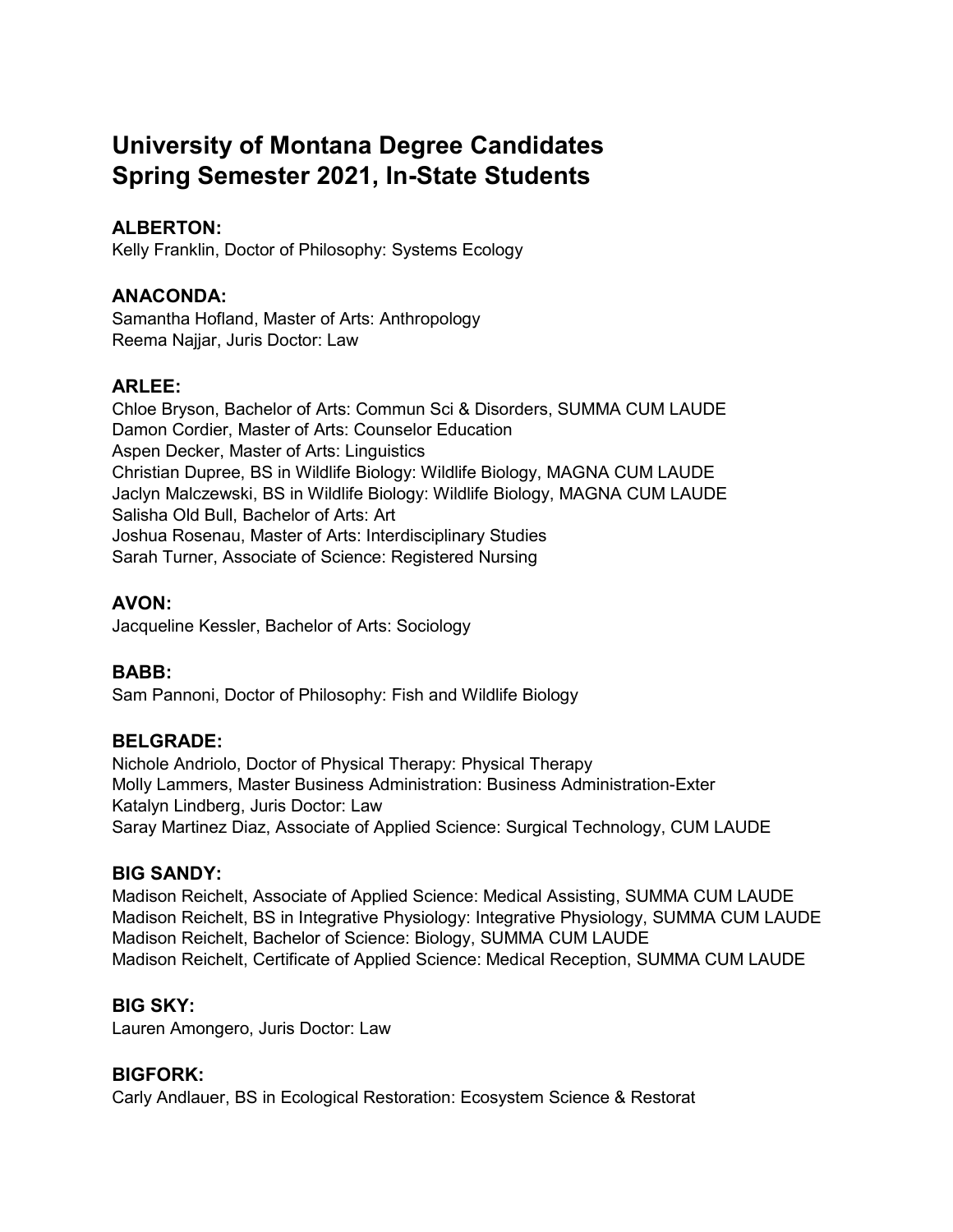Cienna Degele, BA in Education: Elementary Education, CUM LAUDE Gabriella Eaton, BS in Resource Conservation: Resource Conservation, MAGNA CUM LAUDE Jemison Harvey Naive, Bachelor of Arts: History Tyler Iverson, BS in Business Administration: Management & Entrepreneurship Bailey Johnson, BA in Education: Elementary Education, MAGNA CUM LAUDE Elijah Passwater, BS in Forestry: Forestry, MAGNA CUM LAUDE Zuzu Rudio, BS in Business Administration: Marketing, CUM LAUDE Zuzu Rudio, Certificate: Digital Marketing, CUM LAUDE Dylan Schmidt, BS in Business Administration: Marketing Jeff Smallwood, BS in Business Administration: Marketing Brendan Thurber-Blaser, Bachelor of Arts: Communication Studies Samantha Varner, BA in Education: Elementary Education

### **BILLINGS:**

Venton Arce, BS in Business Administration: Management Information Systems, CUM LAUDE Venton Arce, Certificate: Accounting Information Systems, CUM LAUDE Meaghan Bailey, Juris Doctor: Law Kayla Ballou, Bachelor of Arts: Sociology, CUM LAUDE Matthew Basque, Associate of Applied Science: Medical Assisting, CUM LAUDE Neil Beyer, Master of Education: International Education Leader Elena Borges, BS in Wildlife Biology: Wildlife Biology Luke Boyd, Bachelor of Arts: Media Arts Jonathan Brault, BA in Education: Elementary Education, MAGNA CUM LAUDE Brady Brown, BA in Education: Elementary Education, SUMMA CUM LAUDE Erika Byrne, Bachelor of Arts: Political Science, SUMMA CUM LAUDE Erika Byrne, Certificate: Global Leadership, SUMMA CUM LAUDE Kaitlyn Christopher, Bachelor of Arts: English Colton Coffee, Juris Doctor: Law Sarah D'Alton, Bachelor of Arts: Communication Studies, MAGNA CUM LAUDE Sarah D'Alton, Certificate: Big Data Analytics, MAGNA CUM LAUDE Kelcey Daily, BS in Pharmacy: Pharmaceutical Sciences Jennifer Daly, Doctor of Pharmacy: Pharmacy Bryson Deming, BS in Health/Human Performance: Health & Human Performance Myranda Depner, Bachelor of Arts: Japanese Alex Diaz, BS in Pharmacy: Pharmaceutical Sciences, CUM LAUDE Alex Diaz, Doctor of Pharmacy: Pharmacy, CUM LAUDE Emily Erbacher, BS in Business Administration: Management & Entrepreneurship Kayla Graf, Doctor of Pharmacy: Pharmacy, CUM LAUDE Derek Graves, Juris Doctor: Law Sarah Haight, Master Business Administration: Business Administration Hannah Hansen, Master of Science: Speech Language Pathology Zachary Harris, Juris Doctor: Law Matthew Hunter, BS in Business Administration: Accounting, SUMMA CUM LAUDE Jessica Iverson, Master Public Administration: Public Administration

Edwin Kerr, Master Business Administration: Business Administration-Exter Harley Kincheloe, Master of Science: Speech Language Pathology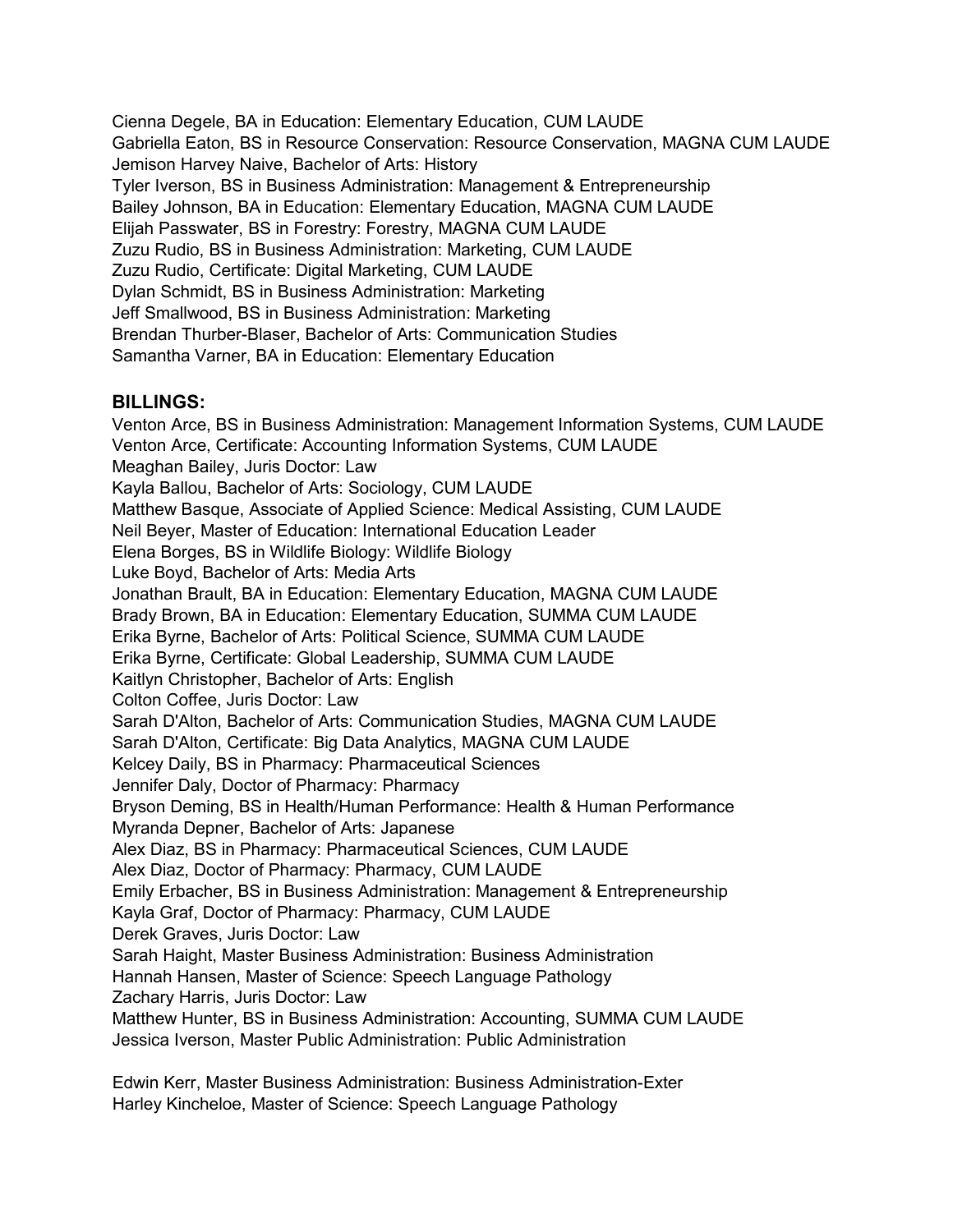Hunter Kovash, BS in Recreation Management: Parks, Tourism &Rec Management Ashlyn Lawson, Bachelor of Arts: Communication Studies Drake Leonard, Bachelor of Science: Biology Drake Leonard, Certificate: Global Leadership Piper Lind, BS in Business Administration: Management & Entrepreneurship Joshua McCarthy, Associate of Science: General AS Emily McCulloch, Juris Doctor: Law Emily McCulloch, Master Public Administration: Public Administration Claire McKenzie, BA in Education: Elementary Education, CUM LAUDE Cierra Metcalf, BS in Business Administration: Management & Entrepreneurship Valeria Miranda, Bachelor of Arts: Political Science, CUM LAUDE Hailey Monaco, BA in Journalism: Journalism, MAGNA CUM LAUDE Abigail Nordstrom, Bachelor of Arts: English, MAGNA CUM LAUDE Sarah Popp, Master of Science: Speech Language Pathology Anna Potter, Bachelor of Arts: English, SUMMA CUM LAUDE Anna Potter, Certificate: Global Leadership, SUMMA CUM LAUDE Molly Putnam, BS in Business Administration: Management Information Systems, SUMMA CUM LAUDE Molly Putnam, Bachelor of Arts: History, SUMMA CUM LAUDE Jacey Reiter, BS in Health/Human Performance: Health & Human Performance Aidan Robinson, Bachelor of Music: Music Adea Sanders, Bachelor of Arts: English, CUM LAUDE Dillon Sarb, Master of Arts: Political Science Jordyn Sartorie, BS in Recreation Management: Parks, Tourism &Rec Management Gwendolyn Satterfield, Master Public Administration: Public Administration Rebecca Smith, Bachelor of Arts: Biology, MAGNA CUM LAUDE Alli Soelter, BA in Education: Early Childhood Education: P-3, MAGNA CUM LAUDE Kian Speck, BS in Ecological Restoration: Ecosystem Science & Restorat, MAGNA CUM LAUDE Kian Speck, Certificate: Global Leadership, MAGNA CUM LAUDE Michelle Williams, Master of Arts: Sociology

# **BONNER:**

Hailey Mitchell, Associate of Applied Science: Medical Assisting, MAGNA CUM LAUDE Hailey Mitchell, Certificate of Applied Science: Medical Reception, MAGNA CUM LAUDE Kayley Olean, BS in Business Administration: Accounting, SUMMA CUM LAUDE Anthony Pavkovich, Master of Arts: Enviro Sci Nat Res Journalism Katelyn Sly, BS in Business Administration: Accounting, MAGNA CUM LAUDE

# **BOX ELDER:**

Leilani Gardipee, BS in Business Administration: Management Information Systems Rhiannon Reddoor, Bachelor of Fine Arts: Art, CUM LAUDE

# **BOZEMAN:**

Daniel Anderson, Certificate: Nat Resource Conflict Resolut Lauren Anderson, Certificate: Entertainment Management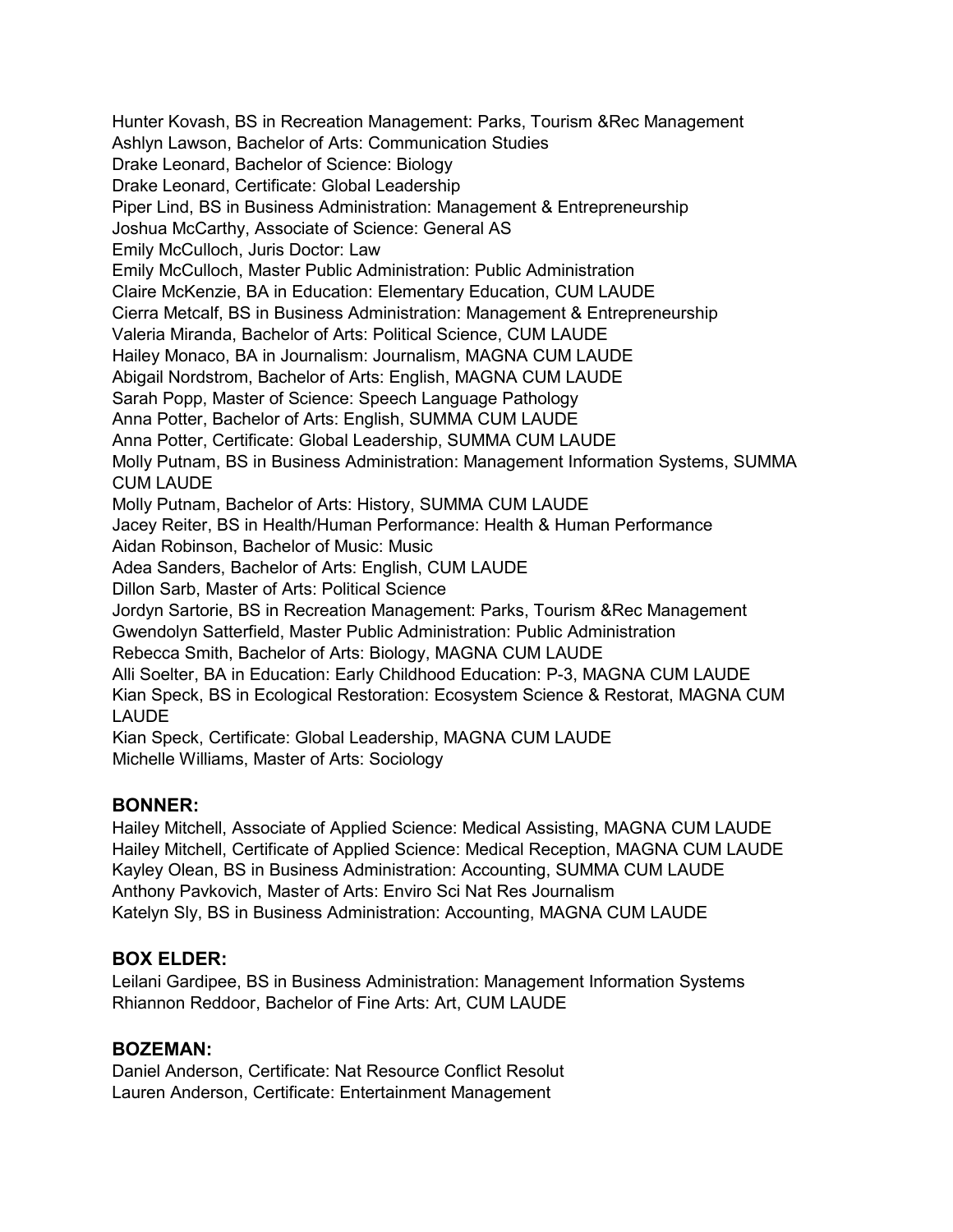Lauren Anderson, Master Business Administration: Business Administration Cordell Appel, Bachelor of Arts: Mathematics, CUM LAUDE Jonathan Barge, Juris Doctor: Law Manon Barre, Bachelor of Arts: Linguistics Briane Batey, Bachelor of Arts: Social Work, CUM LAUDE Kristin Blackler, Master Business Administration: Business Administration-Exter Cecilia Bohr, Bachelor of Arts: Media Arts Elaine Chandler, BS in Business Administration: Finance, SUMMA CUM LAUDE Elaine Chandler, BS in Business Administration: Management Information Systems, SUMMA CUM LAUDE Elaine Chandler, Certificate: Global Leadership, SUMMA CUM LAUDE Campbell Collins, Associate of Arts: General AA Brenden Connors, Master of Science: Data Science Catherine Edwards, BS in Business Administration: Marketing Jamie Greene, Specialist School Psychology: School Psychology Tanner Gryder, BA in Journalism: Journalism Tanner Gryder, Bachelor of Arts: Global Humanities & Religions Amandalee Hager, Master Business Administration: Business Administration Maxwell Hamberger, Master Public Administration: Public Administration Clara Herman, BS in Business Administration: Finance Jennifer Hofer, Certificate: Entrepreneurship Jennifer Hofer, Master Business Administration: Business Administration-Exter Brenna Hoffman, Master Business Administration: Business Administration-Exter Brenna Hoffman, Master of Science: Business Analytics Justin Hotaling, Associate of Science: General AS, MAGNA CUM LAUDE Allison Howe, Master of Social Work: Social Work Elliot Johnson, BS in Business Administration: Finance, MAGNA CUM LAUDE Scott Johnson, Juris Doctor: Law Joseph Kelly, Bachelor of Arts: Physics, MAGNA CUM LAUDE Taylor Layton, Doctor of Pharmacy: Pharmacy, CUM LAUDE Chloe Loeffelholz, Bachelor of Arts: Communication Studies, SUMMA CUM LAUDE Chloe Loeffelholz, Certificate: Global Leadership, SUMMA CUM LAUDE Christine Martin, Associate of Arts, General AA, CUM LAUDE E. May, BS in Business Administration: Accounting, MAGNA CUM LAUDE Grant McWilliams, Master Business Administration: Business Administration Natalie Morgan, Doctor of Pharmacy: Pharmacy, SUMMA CUM LAUDE John Nichols, BS in Business Administration: Management & Entrepreneurship Sarah Palakovich, Juris Doctor: Law Darra Perdaems, Certificate: Global Leadership, CUM LAUDE Augusta Reinhart, Certificate: Migration Studies, SUMMA CUM LAUDE Alice Schaefer, Master Business Administration: Business Administration-Exter Sydnee Schwendeman, Certificate: Epidemiology Bridget Seaton, BS in Health/Human Performance: Health & Human Performance Thor Skjelver, Bachelor of Arts: History Mackenzie Stiff, Master of Social Work: Social Work Madison Stone, BA in Journalism: Journalism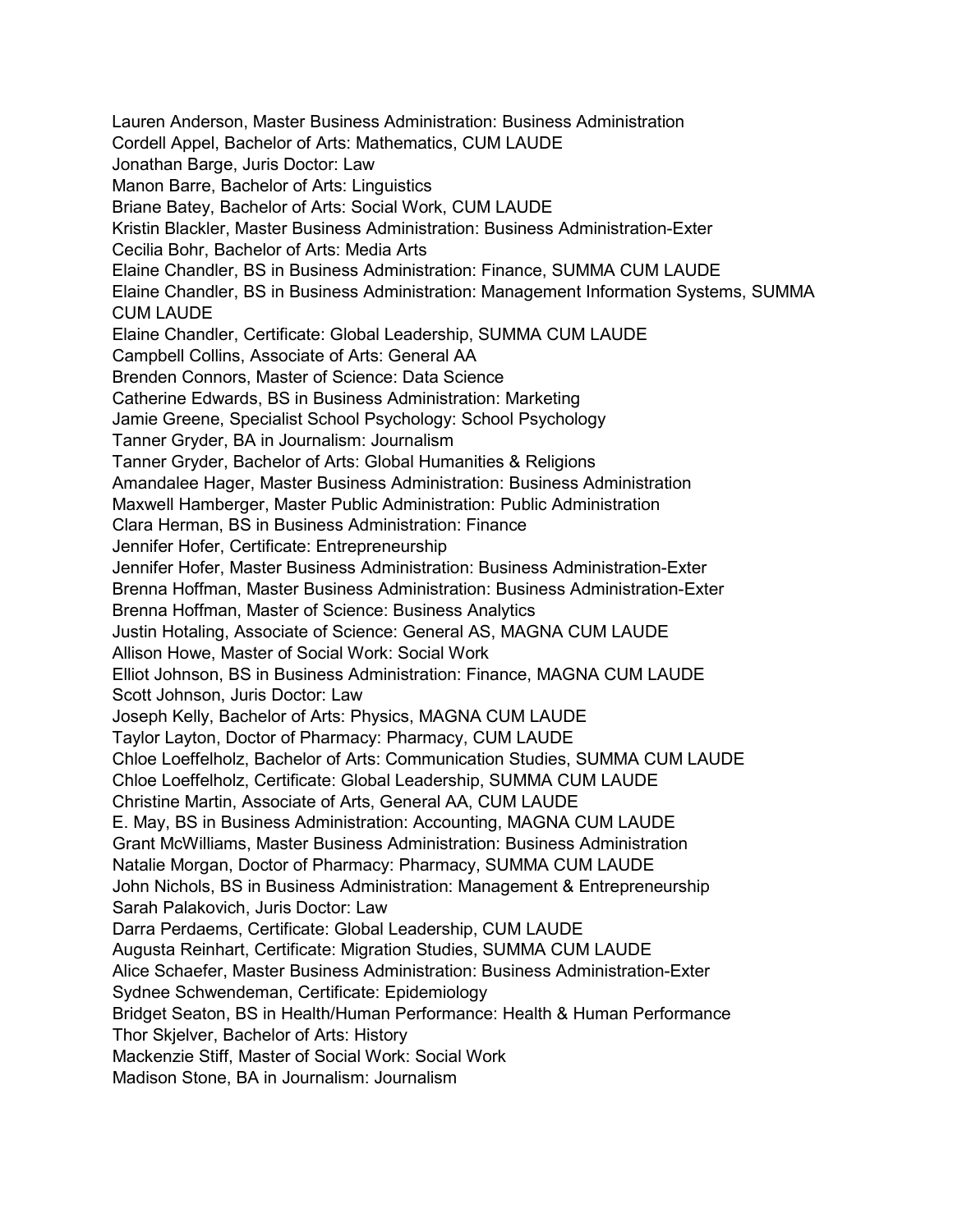### **BROWNING:**

Chaz Gobert, Certificate of Applied Science: Sales and Marketing Ronnel Goss, Bachelor of Arts: Social Work Landon Magee, BS in Wildlife Biology: Wildlife Biology, CUM LAUDE Kiana McClure, Bachelor of Arts: Social Work, SUMMA CUM LAUDE Jayla Wells, BS in Health/Human Performance: Health & Human Performance

### **BUTTE:**

Aidan Amtmann, Doctor of Physical Therapy: Physical Therapy Kolton Baker, Bachelor of Music: Music, CUM LAUDE Andrew Butcher, Doctor of Pharmacy: Pharmacy, CUM LAUDE Melissa Casey, Bachelor of Arts: Social Work, SUMMA CUM LAUDE Chia Chi Chang, Bachelor of Arts: Communication Studies, CUM LAUDE Shane Cox, BS in Business Administration: Management & Entrepreneurship, MAGNA CUM LAUDE Shane Cox, Certificate: Entertainment Management, MAGNA CUM LAUDE Leslie Dickerson, Master Public Administration: Public Administration Kaysha Eldred, Bachelor of Arts: Social Work Magalloway Gammons, Bachelor of Arts: Environmental Studies, SUMMA CUM LAUDE Magalloway Gammons, Bachelor of Science: Biology, SUMMA CUM LAUDE Genevieve Gardner, Bachelor of Arts: Psychology Houston Green, BS in Business Administration: Management & Entrepreneurship, CUM LAUDE Miranda Henrich, Master of Arts: Communication Studies Jacob Hunt, Doctor of Pharmacy: Pharmacy Carlee Johnson, Master of Science: Speech Language Pathology Deanna Johnson, Master Business Administration: Business Administration-Exter Donald Kronenberger, Master of Arts: Counselor Education Oscar Kronenberger, Bachelor of Arts: Psychology, SUMMA CUM LAUDE Zachary Luebeck, Master Business Administration: Business Administration-Exter Marcus Lynch, BS in Wildlife Biology: Wildlife Biology, SUMMA CUM LAUDE Marcus Lynch, Certificate: Geographic Information Systems, SUMMA CUM LAUDE Ryan Mulcahy, Master of Public Health: Public Health Taylor Olson, BS in Business Administration: Accounting Shaina Ore, Bachelor of Arts: Psychology, CUM LAUDE Taryn Quayle, Master of Education: Education Leadership Vesna Radoicich, BS in Business Administration: Management Information Systems Paul Richardson, Certificate: Principal Leadership K-12 Joseph Patrick Riordan, BS in Integrative Physiology: Integrative Physiology, CUM LAUDE Kelly Sandford, Master of Science: Speech Language Pathology Samuel Schonsberg, Bachelor of Arts: Physics, SUMMA CUM LAUDE Ravyn Scott, Bachelor of Arts: Social Work, MAGNA CUM LAUDE Victoria Templin, Bachelor of Arts: Social Work, SUMMA CUM LAUDE William Wyckoff, Master of Science: Speech Language Pathology

# **CHARLO:**

Spencer Sucha, Bachelor of Arts: Sociology, CUM LAUDE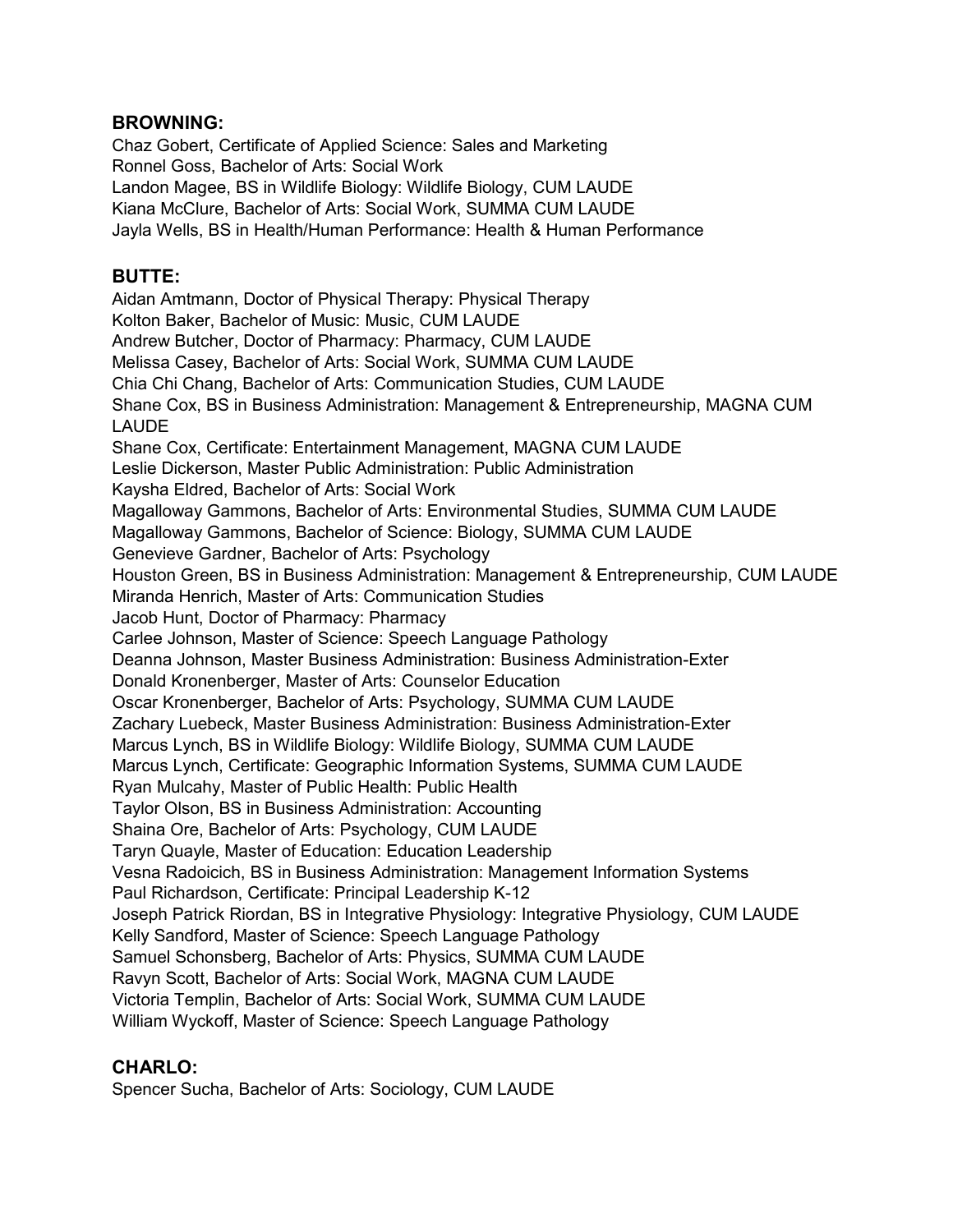### **CHESTER:**

Paige Morkrid, Bachelor of Arts: Commun Sci & Disorders Paige Morkrid, Bachelor of Arts: Psychology Delaney Wickum, Specialist School Psychology: School Psychology

### **CHINOOK:**

Travis Hamilton, BS in Business Administration: Finance

### **CHOTEAU:**

Wilbur Bechtold, Certificate of Applied Science: Heavy Equipment Operation

# **CLANCY:**

August Eckmann, Master of Science: Business Analytics Abigail Hamper, Associate of Arts: General AA Hannah Johnson, Bachelor of Science: Biology, MAGNA CUM LAUDE Robert Joki, Juris Doctor: Law Hannah Morigeau, BS in Pharmacy: Pharmaceutical Sciences Ashley Nash, Specialist School Psychology: School Psychology Sergei Pikalov, Doctor of Pharmacy: Pharmacy Mary Super, BA in Education: Elementary Education, SUMMA CUM LAUDE Collin Tonkovich, Master of Social Work: Social Work Taylor Young, Doctor of Pharmacy: Pharmacy

### **CLINTON:**

Cassandra Bak, Master of Music: Music Nicholas Carbonell, Certificate of Applied Science: Carpentry, CUM LAUDE Jordan Dew, Associate of Science: General AS, MAGNA CUM LAUDE Donita Fatland, Bachelor of Arts: English Ryan Hoppe, Associate of Arts: General AA, MAGNA CUM LAUDE Hannah Hughes, BA in Education: Elementary Education, CUM LAUDE Cherrokee Sands, Bachelor of Science: Chemistry Gweneviere Sorensen, Associate of Applied Science: Medical Assisting Gweneviere Sorensen, Certificate of Applied Science: Medical Reception Dawson Wahl-Meixner, Associate of Applied Science: Sustainable Construction Tech Dawson Wahl-Meixner, Certificate of Applied Science: Carpentry

### **CLYDE PARK:**

Cheyenne Darkow, Associate of Arts: General AA Cheyenne Darkow, Bachelor of Arts: Social Work

### **COLSTRIP:**

Chloe Ortega, Bachelor of Arts: Media Arts, SUMMA CUM LAUDE Bridgette Spang, Bachelor of Arts: Psychology, SUMMA CUM LAUDE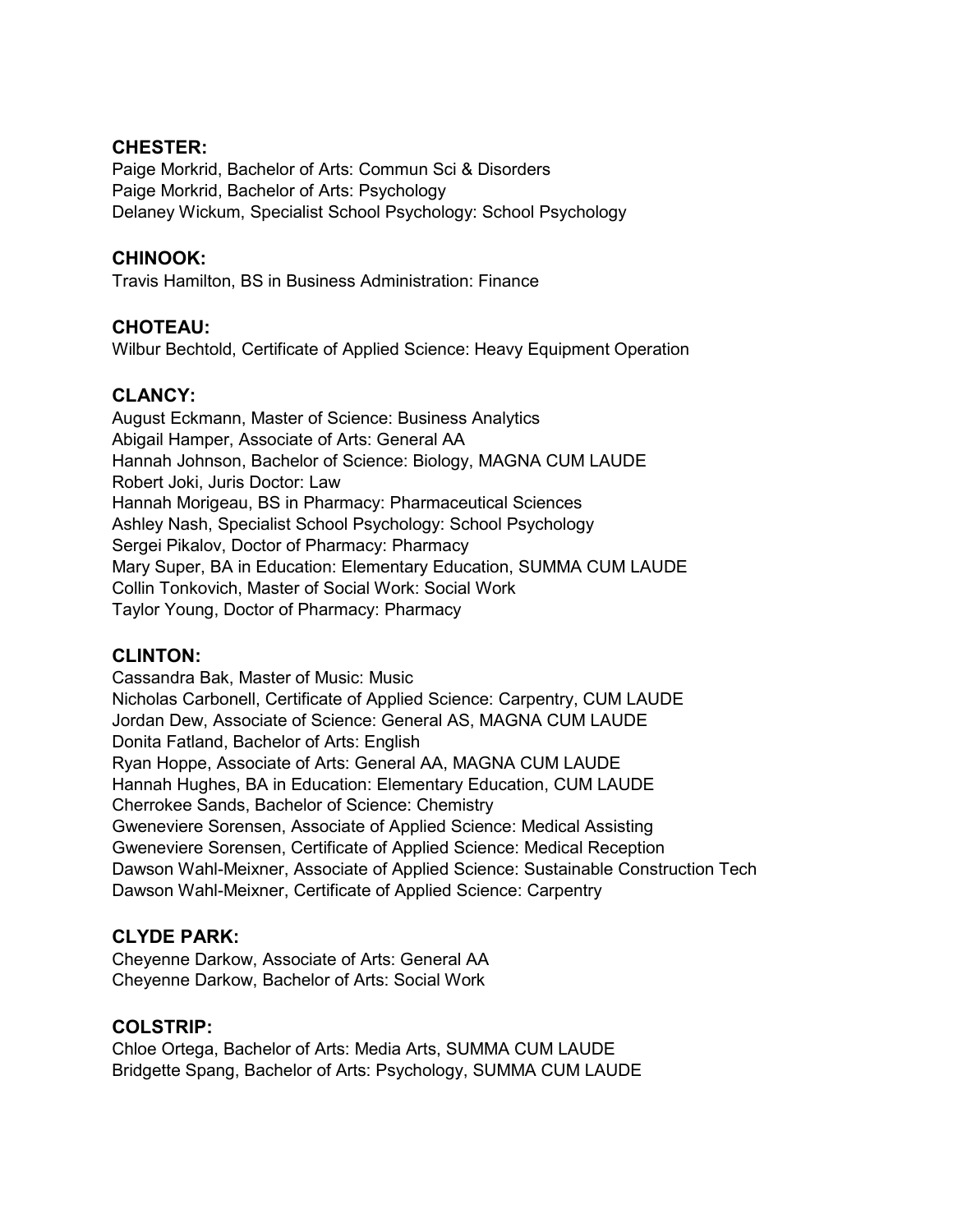### **COLUMBIA FALLS:**

Lindsey Bird, BA in Education: Elementary Education, SUMMA CUM LAUDE Jaclyn Bohmer, BS in Business Administration: Marketing, CUM LAUDE Benjamin Burgess, BS in Forestry: Forestry, CUM LAUDE Julian Emond, Master Business Administration: Business Administration Jessa Ives, Bachelor of Music: Music Suzanne Johnstone, Master of Arts: Education Jen Mittelstadt, Master of Social Work: Social Work Christopher Nussman, Master of Social Work: Social Work Haylie Peacock, Bachelor of Fine Arts: Media Arts, SUMMA CUM LAUDE Haylie Peacock, Certificate: Global Leadership, SUMMA CUM LAUDE Nathan Riley, BS in Forestry: Forestry Laishia Roth, Bachelor of Arts: Social Work Erin Schleusner, Bachelor of Arts: Sociology, CUM LAUDE Mikayla Thomas, BS in Integrative Physiology: Integrative Physiology, CUM LAUDE Reagan Wanner, Doctor of Pharmacy: Pharmacy Winfield West III, Bachelor of Arts: Psychology, CUM LAUDE

# **COLUMBUS:**

Victoria Ruebusch, Bachelor of Arts: Media Arts, MAGNA CUM LAUDE

### **CONRAD:**

Alicia Fladstol, Master Business Administration: Business Administration

# **COOKE CITY:**

Louisa Lopez, Bachelor of Arts: History

# **CORVALLIS:**

Kassandra Boshae, Bachelor of Science: Chemistry Tyler Boshae, BS in Business Administration: Management & Entrepreneurship Megan Bradshaw, Associate of Applied Science: Food Service Management Megan Bradshaw, Certificate of Applied Science: Culinary Arts Jordan Bridgman, Juris Doctor: Law Karen De La Luz Martinez, BS in Business Administration: Management Information Systems, CUM LAUDE Karen De La Luz Martinez, Certificate: Big Data Analytics, CUM LAUDE Karen De La Luz Martinez, Certificate: Cybersecurity Management, CUM LAUDE Karen De La Luz Martinez, Certificate: Sustainable Business Strategy, CUM LAUDE Mitchell Eimer, Associate of Arts: General AA Kenley Fields, BS in Wildlife Biology: Wildlife Biology, CUM LAUDE Kelby Grotbo, Doctor of Physical Therapy: Physical Therapy Tor Gudmundsson, Associate of Arts: General AA, MAGNA CUM LAUDE Kendra Hendrickson, Associate of Applied Science: Information Technology Madison McLaughlin, Specialist School Psychology: School Psychology Bryce Rigler, Associate of Arts: General AA, MAGNA CUM LAUDE Alexis Schroeder, BA in Journalism: Journalism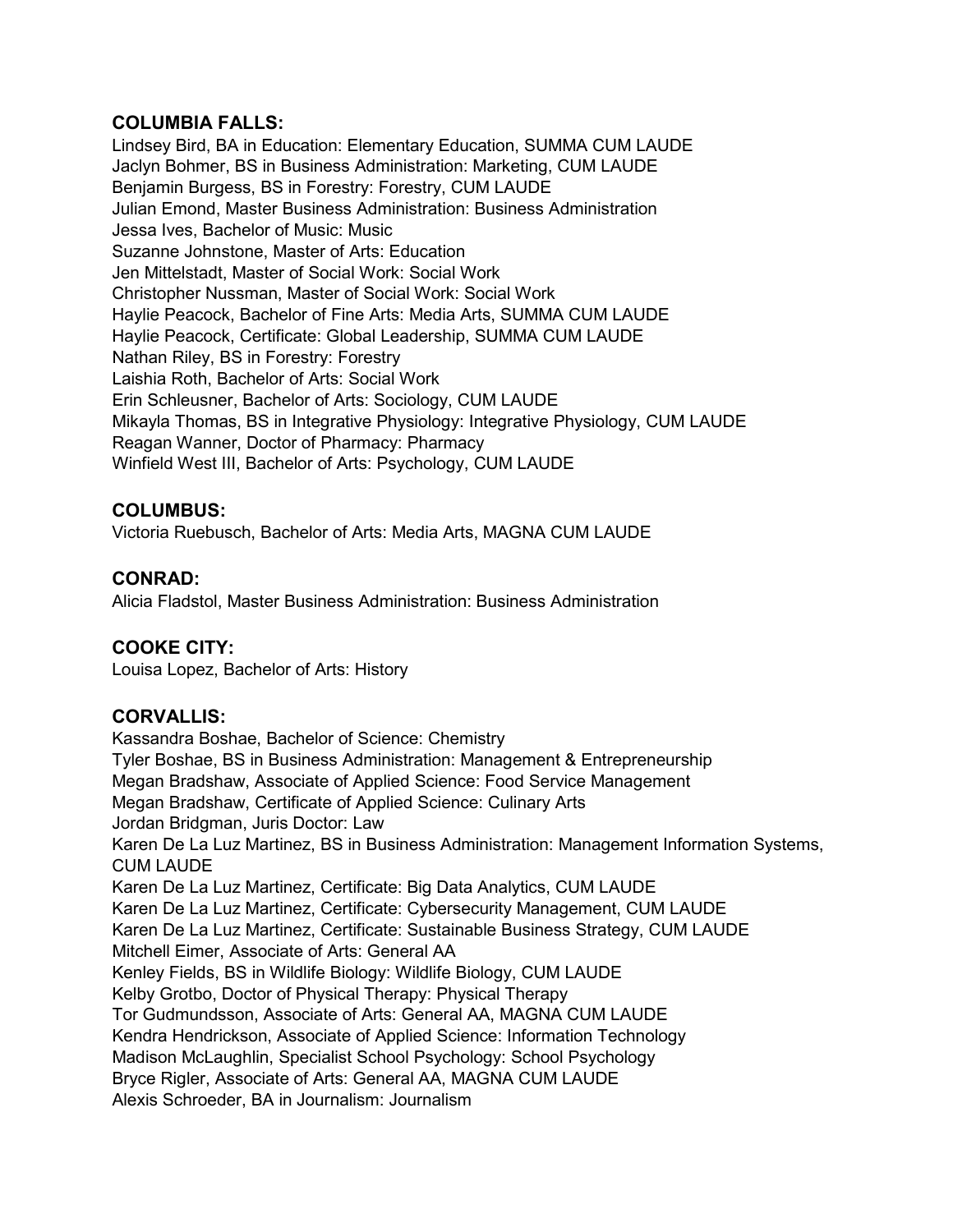Gianna Schrock, BS in Business Administration: Accounting, MAGNA CUM LAUDE Joshua Smith, Bachelor of Arts: German, CUM LAUDE Trinity Yeaman, Associate of Arts: General AA, CUM LAUDE

# **CUT BANK:**

Taylen Lytle, Certificate of Applied Science: Heavy Equipment Operation Marselina Whiteman, Certificate of Applied Science: Heavy Equipment Operation

# **DARBY:**

Dawson Jakober, Bachelor of Arts: Commun Sci & Disorders, SUMMA CUM LAUDE

### **DEER LODGE:**

Sarah Wells, Bachelor of Science: Biology

### **DILLON:**

Aaron Cashmore, Master of Education: Curriculum & Instruction Claire Helle, Associate of Applied Science: Surgical Technology, MAGNA CUM LAUDE McKenna Jones, BS in Business Administration: Finance, CUM LAUDE McKenna Jones, Bachelor of Arts: Economics, CUM LAUDE McKenna Jones, Certificate: Global Leadership, CUM LAUDE Margaret Magee, Bachelor of Arts: Environmental Studies, MAGNA CUM LAUDE Margaret Magee, Certificate: Geographic Information Systems, MAGNA CUM LAUDE Sully Magee, Master of Science: Speech Language Pathology

### **DUTTON:**

Matthew Park, Associate of Applied Science: Diesel Technology, MAGNA CUM LAUDE

# **EAST GLACIER PARK:**

Shayna Schildt, Master of Education: Education Leadership

### **EAST HELENA:**

Kyleen Dolan, Doctor of Pharmacy: Pharmacy, MAGNA CUM LAUDE Ryan Hamilton, Doctor of Pharmacy: Pharmacy Katie Lindner, Bachelor of Arts: Sociology, SUMMA CUM LAUDE Katie Lindner, Certificate: Forensic Studies, SUMMA CUM LAUDE Erin Longdon, Bachelor of Fine Arts: Theatre, MAGNA CUM LAUDE Daniel Stockton, BS in Pharmacy: Pharmaceutical Sciences, MAGNA CUM LAUDE Kaitlyn Torgerson, BA in Journalism: Journalism

### **ENNIS:**

Kelly Thom, BS in Integrative Physiology: Integrative Physiology

### **EUREKA:**

Jonathan Schmidt, Associate of Applied Science: Radiologic Technology, CUM LAUDE Bradley Stein, Bachelor of Arts: Sociology, CUM LAUDE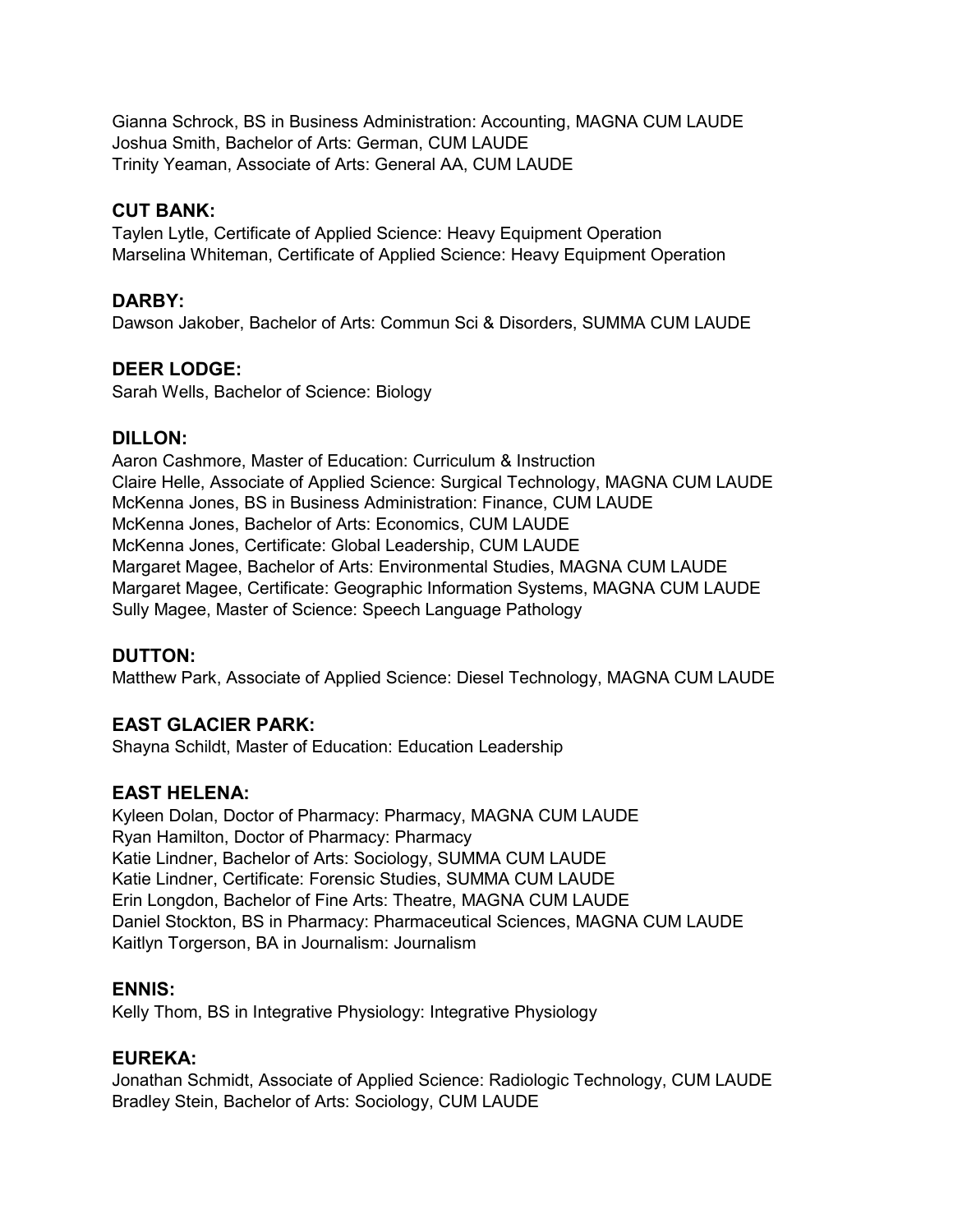Bradley Stein, Certificate: Forensic Studies, CUM LAUDE Ashlyn Waldo, BA in Education: Elementary Education, SUMMA CUM LAUDE

# **FAIRFIELD:**

Jade Hager, BS in Wildlife Biology: Wildlife Biology Charles McWilliams, Master of Science: Business Analytics

# **FAIRVIEW:**

Justice Root, Bachelor of Fine Arts: Media Arts, CUM LAUDE

# **FLORENCE:**

Shannell Blanken, BS in Business Administration: Finance Kelly Brown, Certificate of Applied Science: Heavy Equipment Operation Jacob Deschamps, BS in Health/Human Performance: Health & Human Performance Kelsey Deschamps, BS in Pharmacy: Pharmaceutical Sciences Kelsey Deschamps, Doctor of Pharmacy: Pharmacy Zachary Garibay, BS in Ecological Restoration: Ecosystem Science & Restorat, CUM LAUDE Emilie Harms, Master of Social Work: Social Work Ashley Hilferty, Bachelor of Arts: Physics Hilde Huseby, Bachelor of Arts: English, CUM LAUDE Sarah Masarik, Education Specialist: Education Specialist Nathaniel Miller, BS in Ecological Restoration: Ecosystem Science & Restorat, MAGNA CUM **LAUDE** Caitlin Nogle, Master of Science: Speech Language Pathology Devonn Reardon-Sosa, Education Specialist: Counselor Education Cody Vacca, Bachelor of Science: Computer Science Samuel Wicker, Associate of Applied Science: Diesel Technology

# **FORT SHAW:**

Michelle Simpson, Bachelor of Arts: Commun Sci & Disorders

# **FRENCHTOWN:**

Cierra Anderson, Juris Doctor: Law Natalie Martin, Bachelor of Music Education: Music, SUMMA CUM LAUDE Natalie Martin, Certificate: Global Leadership, SUMMA CUM LAUDE Ashlyn Stenerson, BA in Education: Early Childhood Education: P-3

# **FROMBERG:**

Marlaina Turley, Bachelor of Science: Biology

# **GLENDIVE:**

Karlee Schmidt, Doctor of Pharmacy: Pharmacy Natalie Temple, Bachelor of Arts: Philosophy, MAGNA CUM LAUDE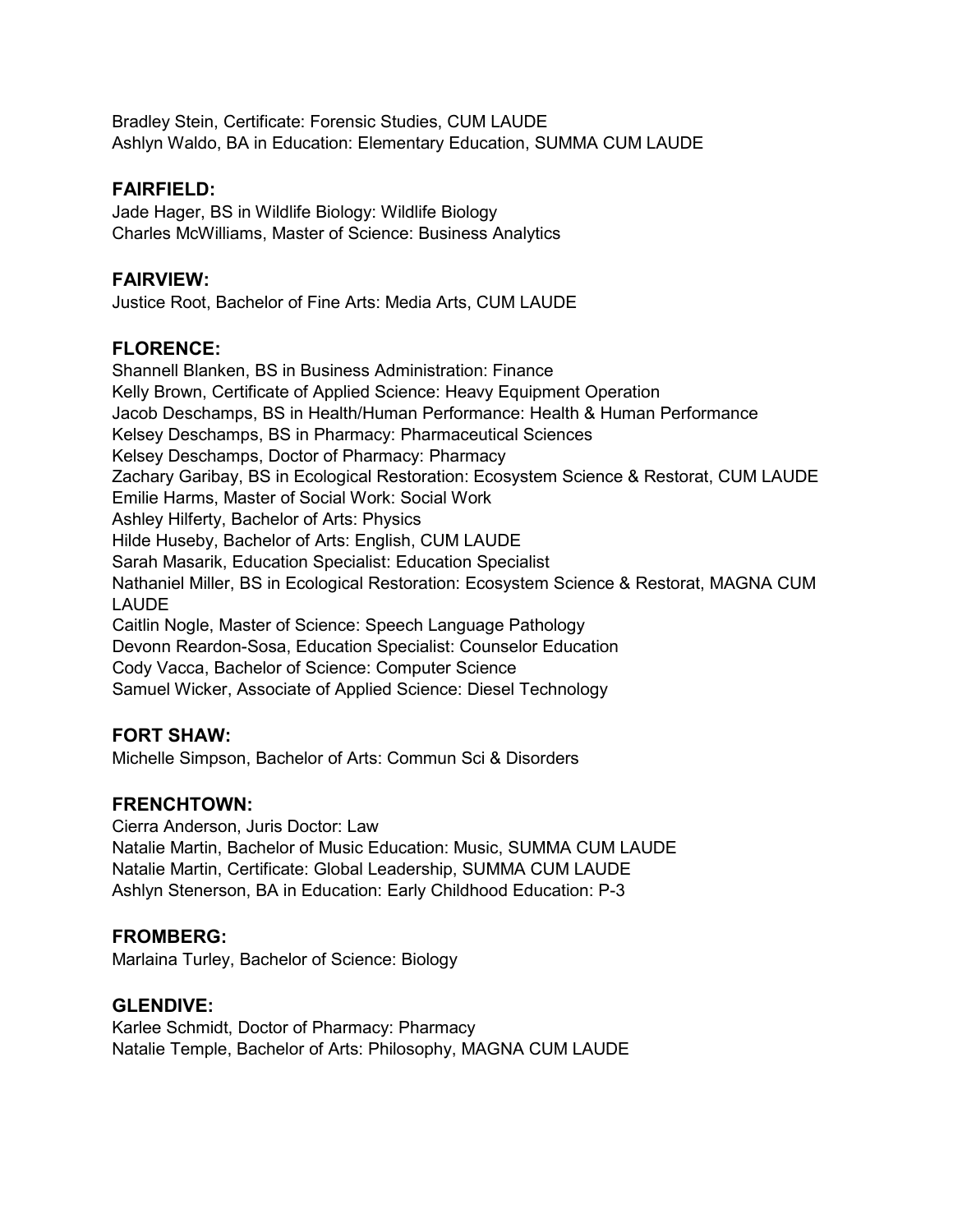# **GREAT FALLS:**

Tristin Achenbach, BS in Health/Human Performance: Health & Human Performance, SUMMA CUM LAUDE Seth Bonilla, Certificate: American Indian Law Seth Bonilla, Juris Doctor: Law Jade Castle, Associate of Applied Science: Food Service Management Jade Castle, Associate of Applied Science: Hospitality Management Jade Castle, Certificate of Applied Science: Culinary Arts Kylar Clifton, Juris Doctor: Law Kylar Clifton, Master Business Administration: Business Administration Alexandra Dea, BS in Business Administration: Accounting, MAGNA CUM LAUDE Alexandra Dea, BS in Business Administration: Finance, MAGNA CUM LAUDE Connor Dennis, Bachelor of Music Education: Music, SUMMA CUM LAUDE Connor Dennis, Bachelor of Music: Music, SUMMA CUM LAUDE Connor Dennis, Certificate: Entertainment Management, SUMMA CUM LAUDE Bailey Durnell, Master of Arts: Political Science Alissa Engel, Doctor of Philosophy: Counselor Educ & Supervision Lyn Feisthamel, BS in Pharmacy: Pharmaceutical Sciences, MAGNA CUM LAUDE Kendyl Freeny, Bachelor of Science: Computer Science Alexis Good, Bachelor of Arts: Sociology James Graves, Master Business Administration: Business Administration-Exter Kyrstin Hagins, Bachelor of Fine Arts: Theatre, CUM LAUDE Taylor Johnson, Bachelor of Arts: Psychology, CUM LAUDE Trevor Johnson, Doctor of Pharmacy: Pharmacy Chelsey Lewis, BS in Health/Human Performance: Health & Human Performance, SUMMA CUM LAUDE Helen Margaris, Bachelor of Science: Neuroscience, MAGNA CUM LAUDE Jason Mathews, BS in Business Administration: Marketing Spencer Nicholson, Doctor of Pharmacy: Pharmacy, CUM LAUDE Morgan Nydam, Bachelor of Arts: Art, CUM LAUDE Jeremiah Ormseth, Bachelor of Science: Computer Science, CUM LAUDE Leonard Ormseth, BS in Resource Conservation: Resource Conservation, SUMMA CUM LAUDE Xavier Pace, Bachelor of Arts: History Amirra Patterson, Bachelor of Fine Arts: Theatre Nathaniel Peterson, Master Business Administration: Business Administration Kayla Pomeroy, Associate of Arts: General AA Leyton Quinn, Bachelor of Music Education: Music Sayde Reeves, Bachelor of Arts: Psychology, CUM LAUDE Camryn Rhodes, BS in Wildlife Biology: Wildlife Biology, CUM LAUDE Deanna Rothwell, Juris Doctor: Law Kendall Seibel, Bachelor of Fine Arts: Theatre, CUM LAUDE Neil Tredray, Bachelor of Arts: History, CUM LAUDE Olivia Vanni, BS in Pharmacy: Pharmaceutical Sciences, CUM LAUDE Olivia Vanni, Bachelor of Arts: Psychology, CUM LAUDE Nickolas Wagenius, BS in Recreation Management: Parks, Tourism &Rec Management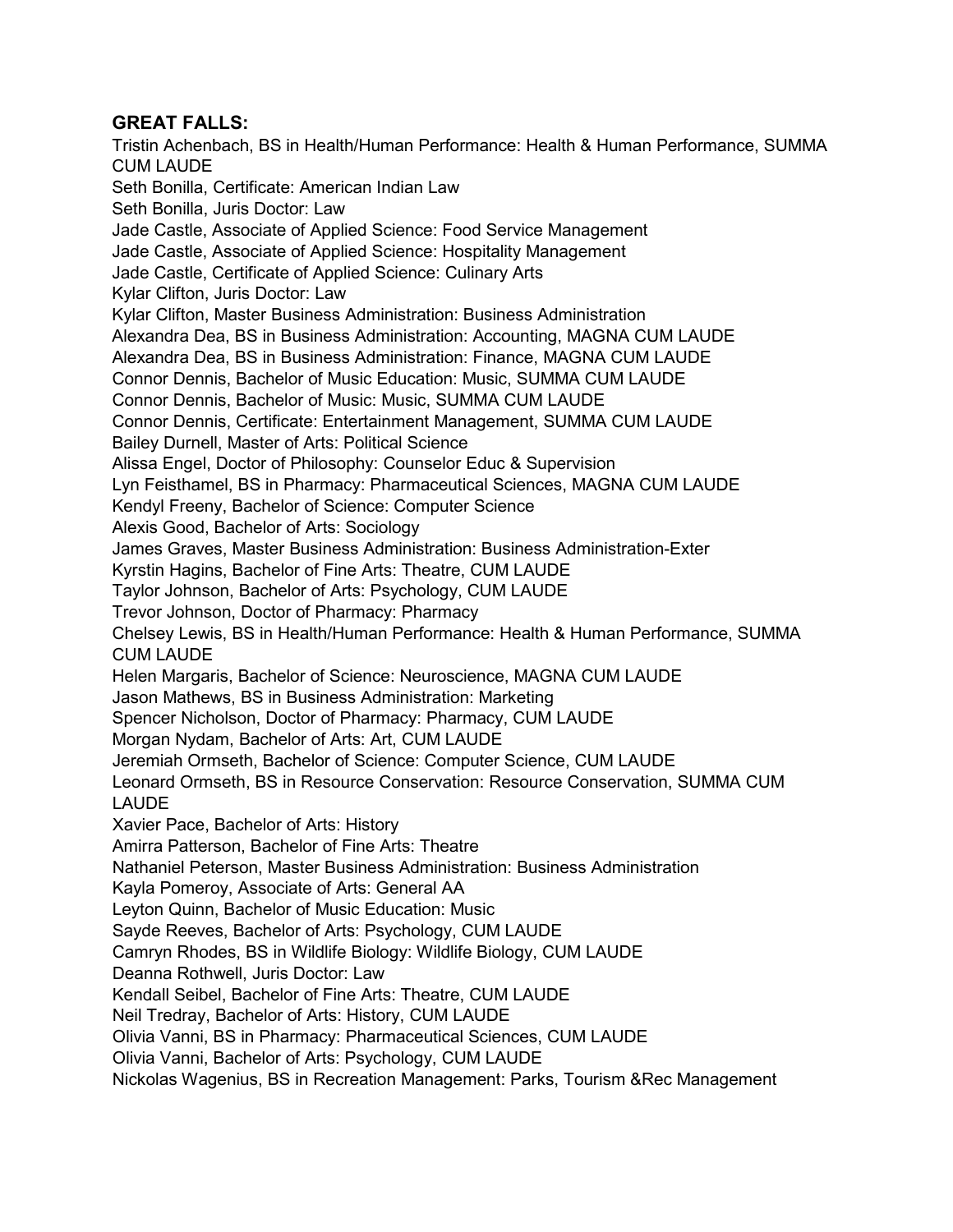### **HALL:**

Jesse Conn, Bachelor of Arts: Economics

### **HAMILTON:**

Mariah Apedaile, BS in Business Administration: Finance Nate Bender, Master of Science: Resource Conservation Danielle Campbell, Master of Social Work: Social Work Young Delvo, Bachelor of Arts: Art, SUMMA CUM LAUDE Cate Genshaw, Associate of Arts: General AA Nathaniel Hagen, Bachelor of Fine Arts: Media Arts Michael Hattlestad, Doctor of Physical Therapy: Physical Therapy Afton Jessop, Juris Doctor: Law Jackson Jessop, Bachelor of Arts: Social Work, CUM LAUDE Jayson Jessop, Doctor of Pharmacy: Pharmacy, CUM LAUDE Jayson Jessop, Master Business Administration: Business Administration Marie Kafton, Bachelor of Arts: Social Work, SUMMA CUM LAUDE Lindsey Ladouceur, Doctor of Pharmacy: Pharmacy Qwinn Lulis, Associate of Arts: General AA, MAGNA CUM LAUDE David McCoy, Bachelor of Science: Medical Laboratory Science, SUMMA CUM LAUDE Payton Miller, BA in Education: Elementary Education, CUM LAUDE Megan Nelson, Master of Social Work: Social Work Kwanele Ngema, Certificate of Applied Science: Business Media Design, CUM LAUDE Rebecca Pigott, Master of Arts: English Logan Thurman, Certificate of Applied Science: Precision Machine Technology Charles Turner, Doctor of Education: Education Leadership

# **HARDIN:**

Cody Magpie, Bachelor of Arts: Social Work, CUM LAUDE

### **HAVRE:**

Amelia Beard, Associate of Arts: General AA Kate-Lyn Compton, Associate of Science: General AS Brooke Frazier, Doctor of Pharmacy: Pharmacy Nikki Gabrielsen, Master of Science: Business Analytics Tori Lindbloom, Doctor of Pharmacy: Pharmacy, SUMMA CUM LAUDE Andrew Moisey, BS in Business Administration: Marketing Natalye Myers, Master of Arts: Education Jordan Schroeder, Bachelor of Arts: Sociology Nicholas Sun Child, Bachelor of Science: Chemistry Mackenzie Tilleman, BS in Business Administration: Management Information Systems, MAGNA CUM LAUDE Mackenzie Tilleman, Certificate: Accounting Information Systems, MAGNA CUM LAUDE Mackenzie Tilleman, Certificate: Big Data Analytics, MAGNA CUM LAUDE Alara Vogel, BS in Pharmacy: Pharmaceutical Sciences Margaret Zook, BS in Integrative Physiology: Integrative Physiology, SUMMA CUM LAUDE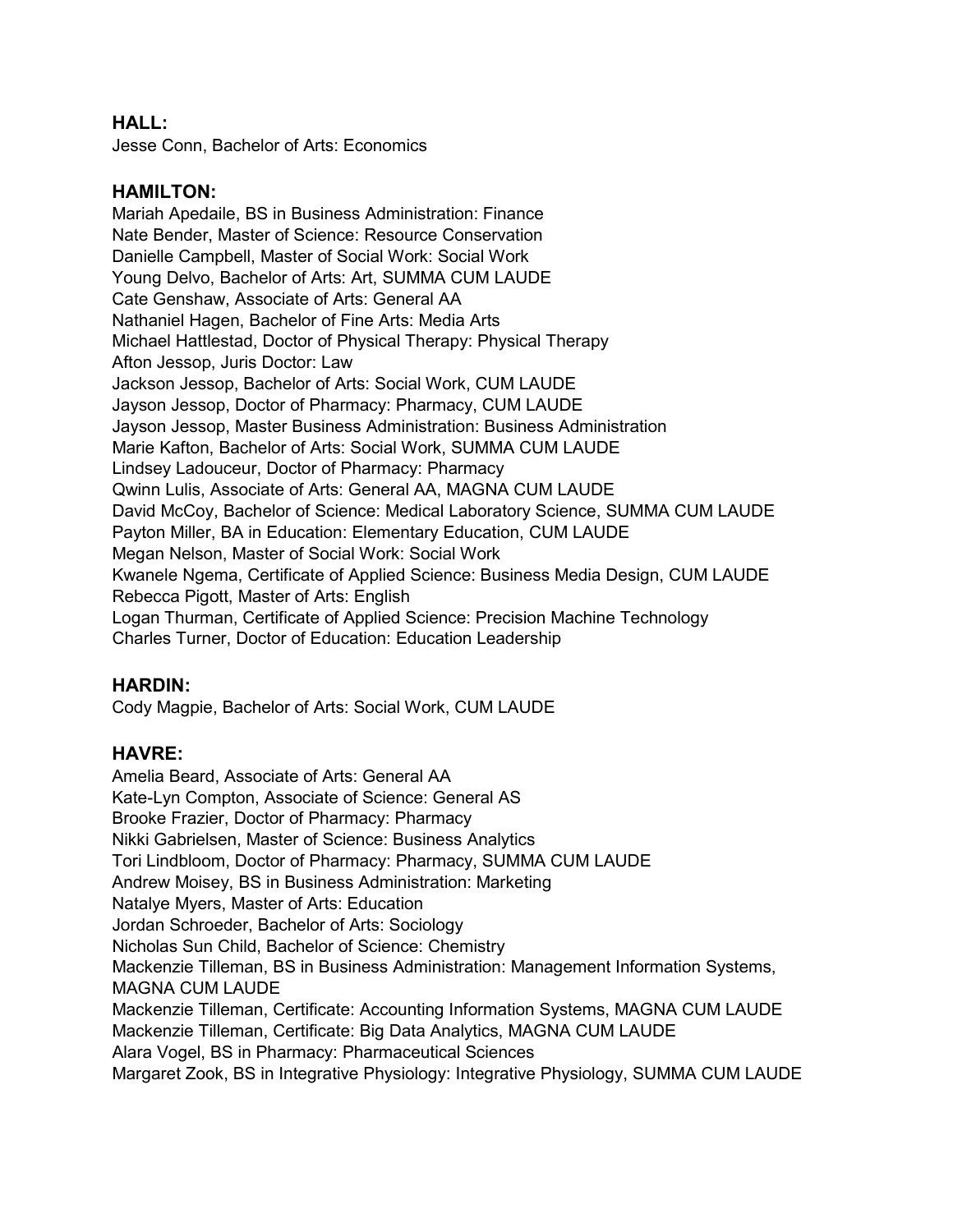### **HELENA:**

Cassandra Barker, Associate of Applied Science: Radiologic Technology, CUM LAUDE Cassandra Barker, Associate of Arts: General AA, CUM LAUDE Morgan Bartsch, BS in Business Administration: Management Information Systems Morgan Bartsch, Certificate: Big Data Analytics Mercedes Bawden, Bachelor of Arts: Social Work Troy Bawden, Associate of Applied Science: Sustainable Construction Tech, CUM LAUDE Riley Berry, BA in Education: Elementary Education Marias Blundell, Bachelor of Arts: History Julie Boehm, Master of Arts: English Anna Bradley, Certificate: Epidemiology Nathan Caldwell, Doctor of Pharmacy: Pharmacy, MAGNA CUM LAUDE Bryanna Deschamps, BS in Business Administration: Marketing Haley Erickson, Master of Public Health: Public Health Erin Fitzpatrick, Bachelor of Arts: Sociology, CUM LAUDE Nathan George, Bachelor of Arts: English, CUM LAUDE Nathan George, Bachelor of Arts: Philosophy, CUM LAUDE Garrett Graham, BA in Education: Elementary Education, CUM LAUDE Joshua Hause, Bachelor of Arts: Central & Southwest Asian Stds Andrew Hess, Master Business Administration: Business Administration-Exter Mariah Johnson, Juris Doctor: Law Derek Jones, Master of Science: Health & Human Performance Jessica Kearns, Bachelor of Arts: Social Work, MAGNA CUM LAUDE Westyn Kiehn, Bachelor of Arts: Political Science Bailey Kops, BA in Education: Elementary Education Emily Lewis, BA in Education: Elementary Education Ashley Lindgren, Bachelor of Arts: Theatre, CUM LAUDE Ashley Lindgren, Certificate: Entertainment Management, CUM LAUDE Jamie Lingenfelter, Bachelor of Arts: Social Work Jaden Maharg, Doctor of Physical Therapy: Physical Therapy Shannara McDunn, Bachelor of Fine Arts: Theatre, MAGNA CUM LAUDE Callie Morris, Certificate: Epidemiology Callie Morris, Master of Public Health: Public Health Nathan Munn, Master of Public Health: Public Health Danielle Nelson, BS in Business Administration: Accounting, MAGNA CUM LAUDE Stephen Nelson, Master of Social Work: Social Work Trinity Nelson, Associate of Applied Science: Food Service Management, MAGNA CUM LAUDE Trinity Nelson, Certificate of Applied Science: Culinary Arts, MAGNA CUM LAUDE Dustin O'Connell, Master Business Administration: Business Administration-Exter Claire Peterson, Bachelor of Fine Arts: Theatre, SUMMA CUM LAUDE

Richard Pomerhn, Master Business Administration: Business Administration-Exter Grayson Quigley, BA in Education: Elementary Education Kaedin Rosling, BS in Business Administration: Management & Entrepreneurship, CUM LAUDE Kaedin Rosling, Certificate: Entertainment Management, CUM LAUDE Kylin Rosling, BS in Business Administration: Management & Entrepreneurship Shannon Roybal, Bachelor of Arts: Commun Sci & Disorders, SUMMA CUM LAUDE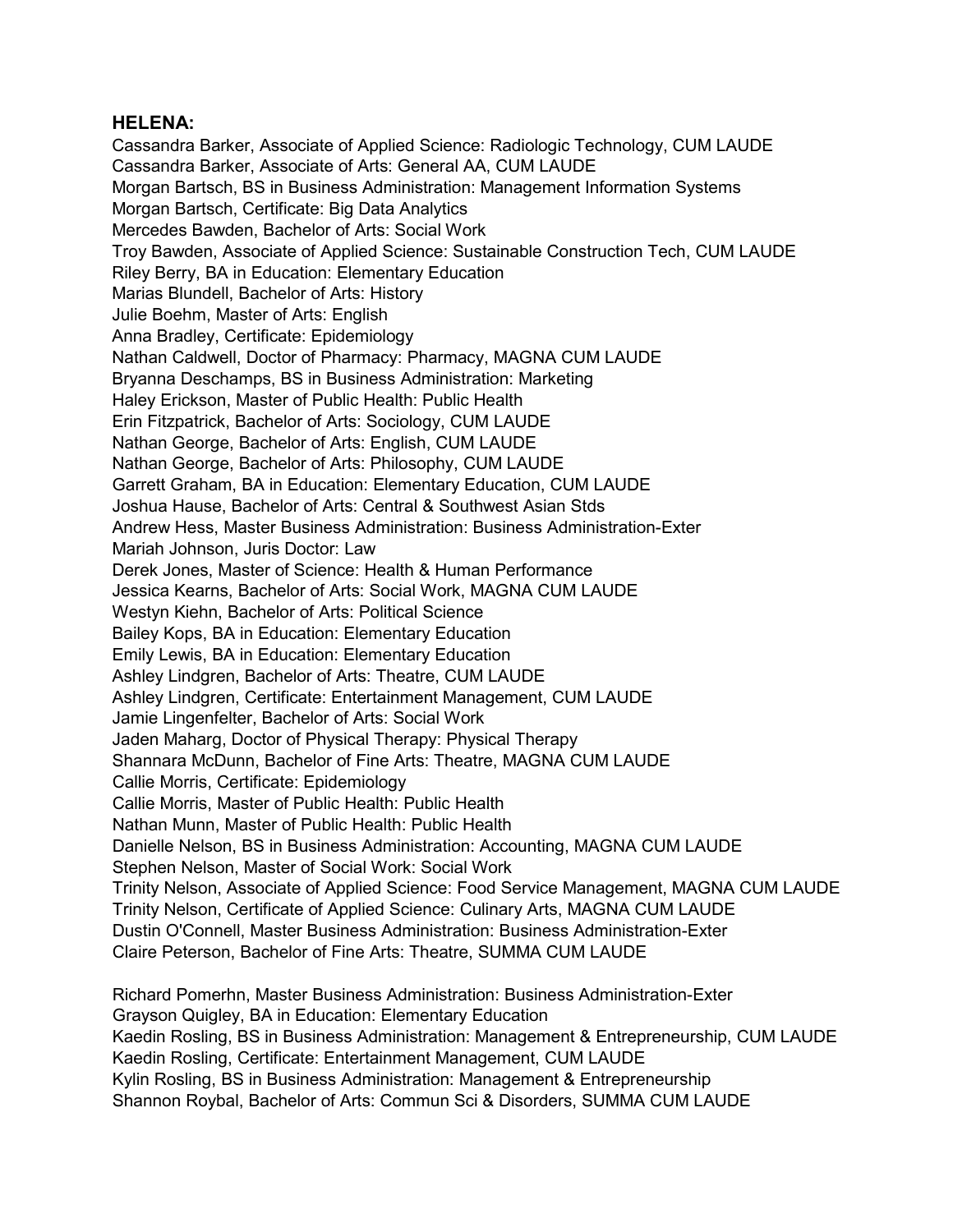Erin Sargent, BA in Journalism: Journalism, CUM LAUDE Kaden Shuman, Bachelor of Arts: Psychology Mckenzie Smith, Doctor of Pharmacy: Pharmacy Mckenzie Smith, Master Business Administration: Business Administration Carly Thomas, Bachelor of Arts: Social Work Colton Tollefson, BS in Business Administration: Management Information Systems Alyssa Townsend, Master Public Administration: Public Administration Penny Wertenberger, Bachelor of Arts: Social Work, MAGNA CUM LAUDE Michael Whitley-Layton, Certificate of Applied Science: Welding Technology Connlan Whyte, Certificate: American Indian Law Connlan Whyte, Certificate: Environ Natural Resources Law Connlan Whyte, Juris Doctor: Law Connlan Whyte, Master Public Administration: Public Administration Brett Zanto, Certificate: Superintendent Leadership

### **HINSDALE:**

Bethany Legare, Doctor of Physical Therapy: Physical Therapy

### **HOBSON:**

Kensey Mikkelsen, Doctor of Physical Therapy: Physical Therapy Franchesca Royer-Obert, BS in Health/Human Performance: Health & Human Performance

### **HOT SPRINGS:**

Sarah Peters, Associate of Arts: General AA Sarah Peters, Certificate of Applied Science: Hospitality Management

### **HUSON:**

Aaron Anciaux, Master of Social Work: Social Work Dominic Beccari, Bachelor of Arts: Political Science Rebecca Hasenyager, Bachelor of Arts: Mathematics, MAGNA CUM LAUDE Marissa Koke, Bachelor of Fine Arts: Media Arts James Paulson, Certificate of Applied Science: Heavy Equipment Operation Darrell Sales, Bachelor of Science: Computer Science

# **JOLIET:**

Leslie Bermes, Doctor of Physical Therapy: Physical Therapy

# **JOPLIN:**

Jeraca Tempel, Bachelor of Arts: Psychology

### **KALISPELL:**

Brock Adkins, BS in Business Administration: Management Information Systems, MAGNA CUM LAUDE Brock Adkins, Bachelor of Arts: Mathematics, MAGNA CUM LAUDE Brock Adkins, Certificate: Big Data Analytics, MAGNA CUM LAUDE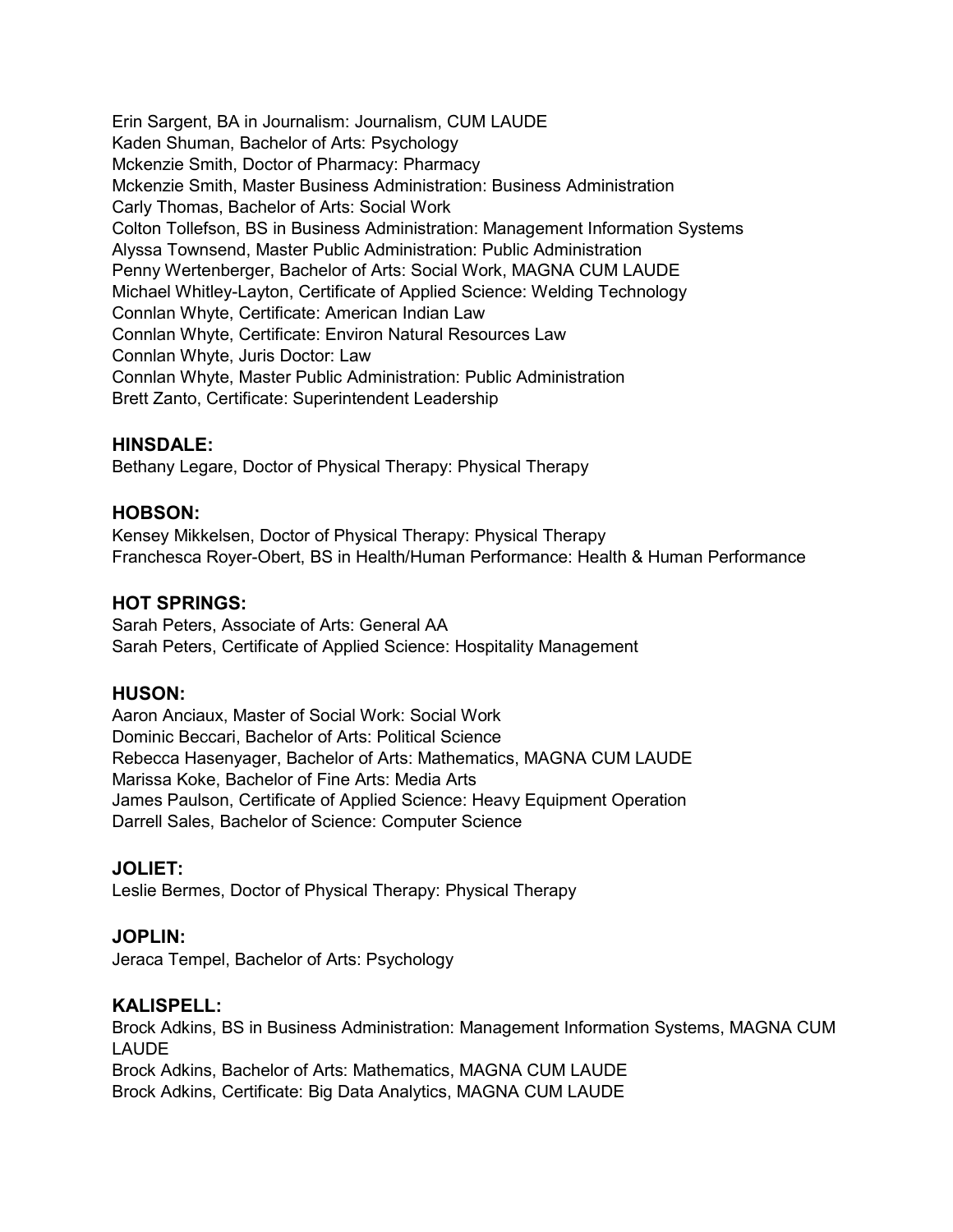Hannah Alcorn, BA in Education: Elementary Education Sarah Alstadter, Associate of Science: Registered Nursing, SUMMA CUM LAUDE Scott Andrews, Doctor of Pharmacy: Pharmacy Kylee Beccari, BS in Integrative Physiology: Integrative Physiology, CUM LAUDE Helen Bell-White, Associate of Arts: General AA Danielle Birney, Bachelor of Arts: Commun Sci & Disorders, SUMMA CUM LAUDE Deborah Bradford, Bachelor of Arts: Social Work, MAGNA CUM LAUDE Jennifer Breese, BA in Education: Elementary Education, SUMMA CUM LAUDE Eli Brown, Associate of Arts: General AA Deborah Bruce, BA in Education: Elementary Education Sean Christensen, Juris Doctor: Law Tucker Day, Bachelor of Science: Mathematical Sci-Computer Sci, MAGNA CUM LAUDE Veronica Farrier, BS in Integrative Physiology: Integrative Physiology, SUMMA CUM LAUDE Traci Galemore, Bachelor of Arts: Social Work, MAGNA CUM LAUDE Layla Hall, Bachelor of Arts: Psychology, CUM LAUDE Brice Hattel Jr., Master Business Administration: Business Administration-Exter Adam Heastan, BS in Business Administration: Accounting Lisa Higgason, Bachelor of Arts: Communication Studies Kathleen Hill, Doctor of Education: Curriculum & Instruction Nic Jellison, Bachelor of Arts: Psychology Amanda Johnson, Bachelor of Arts: Social Work Kyle Knaff, Master Business Administration: Business Administration-Exter Chandler Lewis, Bachelor of Arts: Psychology Jacob Link, Doctor of Pharmacy: Pharmacy, CUM LAUDE Zachary Mahon, Certificate: Cybersecurity Management Zachary Mahon, Master Business Administration: Business Administration Christopher McLoy, Master of Science: Business Analytics Michael Miller, BA in Journalism: Journalism, CUM LAUDE Matthew Monroe, BS in Wildlife Biology: Wildlife Biology Catherine O'Brien, BA in Education: Elementary Education Patrick O'Connell, BS in Business Administration: Management & Entrepreneurship Joshua Osborne, Doctor of Pharmacy: Pharmacy, SUMMA CUM LAUDE Eunhwa Park, Master of Music: Music Jeffrey Plympton, BS in Business Administration: Accounting Lindsy Rasmussen, BA in Education: Elementary Education, SUMMA CUM LAUDE Coral Rebana, BA in Education: Elementary Education, SUMMA CUM LAUDE Rayshia Roberts, Bachelor of Science: Biochemistry Brietta Russell, Bachelor of Arts: Economics Kenneth Sagami, BS in Business Administration: Management & Entrepreneurship Kobe Sagami, Bachelor of Science: Computer Science, CUM LAUDE Sarah Schroeder, BA in Education: Elementary Education, SUMMA CUM LAUDE Katelyn Smigaj, BS in Business Administration: Accounting, SUMMA CUM LAUDE Shane St. Onge, Juris Doctor: Law McKenna Stahlberg, Bachelor of Arts: Sociology, SUMMA CUM LAUDE McKenna Stahlberg, Certificate: Forensic Studies, SUMMA CUM LAUDE Emery Stevens, BA in Education: Elementary Education, MAGNA CUM LAUDE Andrew Thomas, BS in Business Administration: Management & Entrepreneurship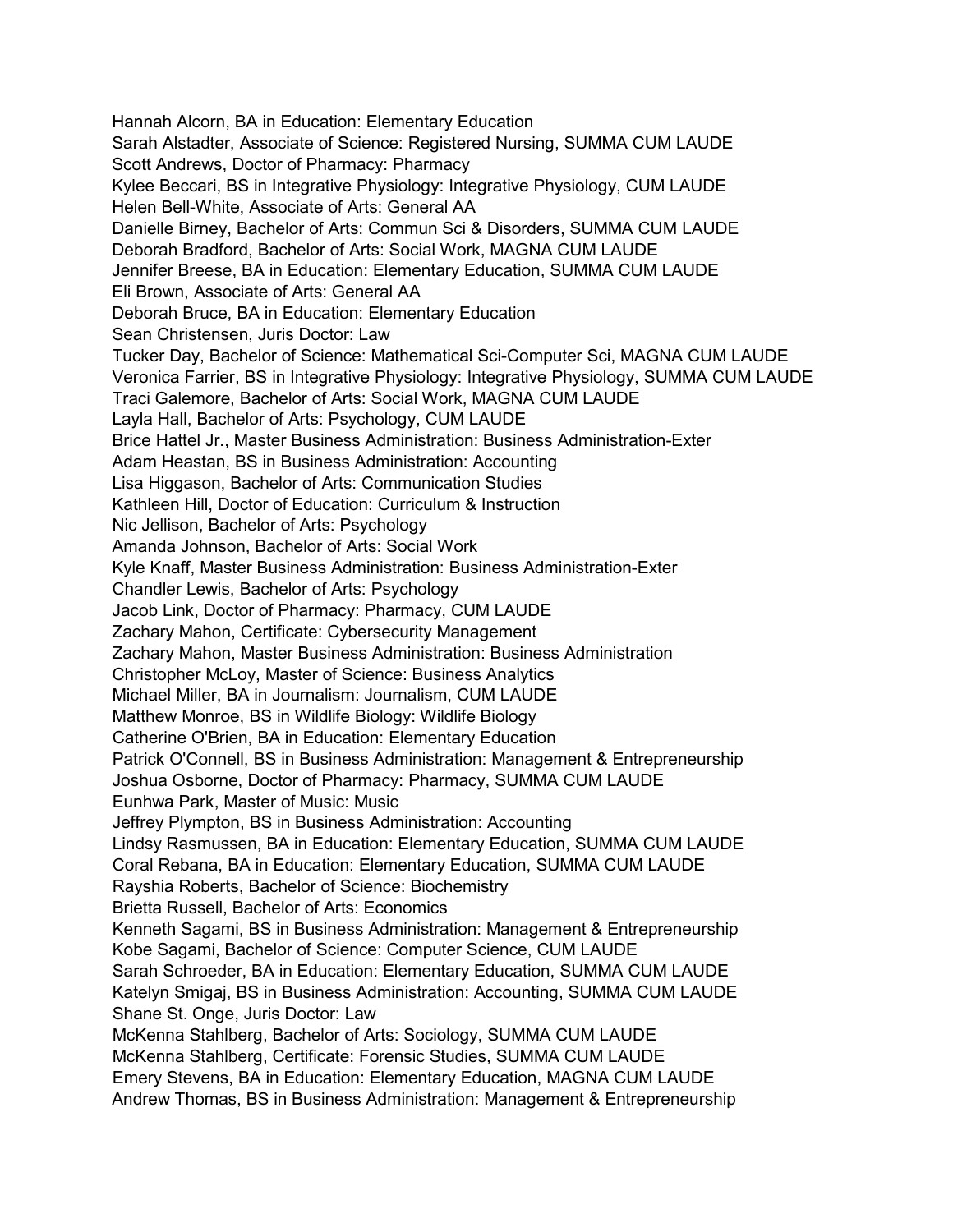Christine Thompson, Doctor of Physical Therapy: Physical Therapy Audrey Tri, Bachelor of Arts: Social Work, CUM LAUDE Steven Waddle, BA in Education: Elementary Education, MAGNA CUM LAUDE Andrew Walling, Bachelor of Arts: Psychology Kristen Wallis, Master Business Administration: Business Administration-Exter Gavin Wisdom, Master of Social Work: Social Work Tazia Wisdom, Master of Arts: Counselor Education Aaron Wisher, BS in Business Administration: Management Information Systems Aaron Wisher, Certificate: Cybersecurity Management Maddison Wright, BS in Business Administration: Accounting

# **KILA:**

Kianna Chandler, Bachelor of Arts: Social Work Tyler Rounds, Master of Arts: Anthropology

# **LAKESIDE:**

William Thompson, Bachelor of Arts: History

# **LAMBERT:**

Lars Kvaalen, Bachelor of Arts: Environmental Studies

# **LAME DEER:**

Paulee Small, Bachelor of Arts: Psychology Lisa Spang, BS in Recreation Management: Parks, Tourism &Rec Management

# **LAUREL:**

Marley Merchen, Bachelor of Arts: Communication Studies, MAGNA CUM LAUDE Riley Sletten, BS in Business Administration: Accounting, SUMMA CUM LAUDE Riley Sletten, BS in Business Administration: Finance, SUMMA CUM LAUDE Kaylee Wommack, Bachelor of Science: Biology

# **LEWISTOWN:**

Morgan Davis, Associate of Applied Science: Management, CUM LAUDE Aubrey Godbey, BS in Health/Human Performance: Health & Human Performance Jada Hartman, BS in Business Administration: Accounting, CUM LAUDE Sierra Hunnewell, Associate of Applied Science: Administrative Management, CUM LAUDE Sierra Hunnewell, Certificate of Applied Science: Accounting Fundamentals, CUM LAUDE

Sierra Hunnewell, Certificate of Applied Science: Customer Relations, CUM LAUDE Jaree Mane, BS in Health/Human Performance: Health & Human Performance, MAGNA CUM LAUDE

Kody Neill, Bachelor of Science: Computer Science

Ryley Ritchey, BS in Recreation Management: Parks, Tourism &Rec Management, MAGNA CUM LAUDE

Anna Schale, Bachelor of Arts: History, SUMMA CUM LAUDE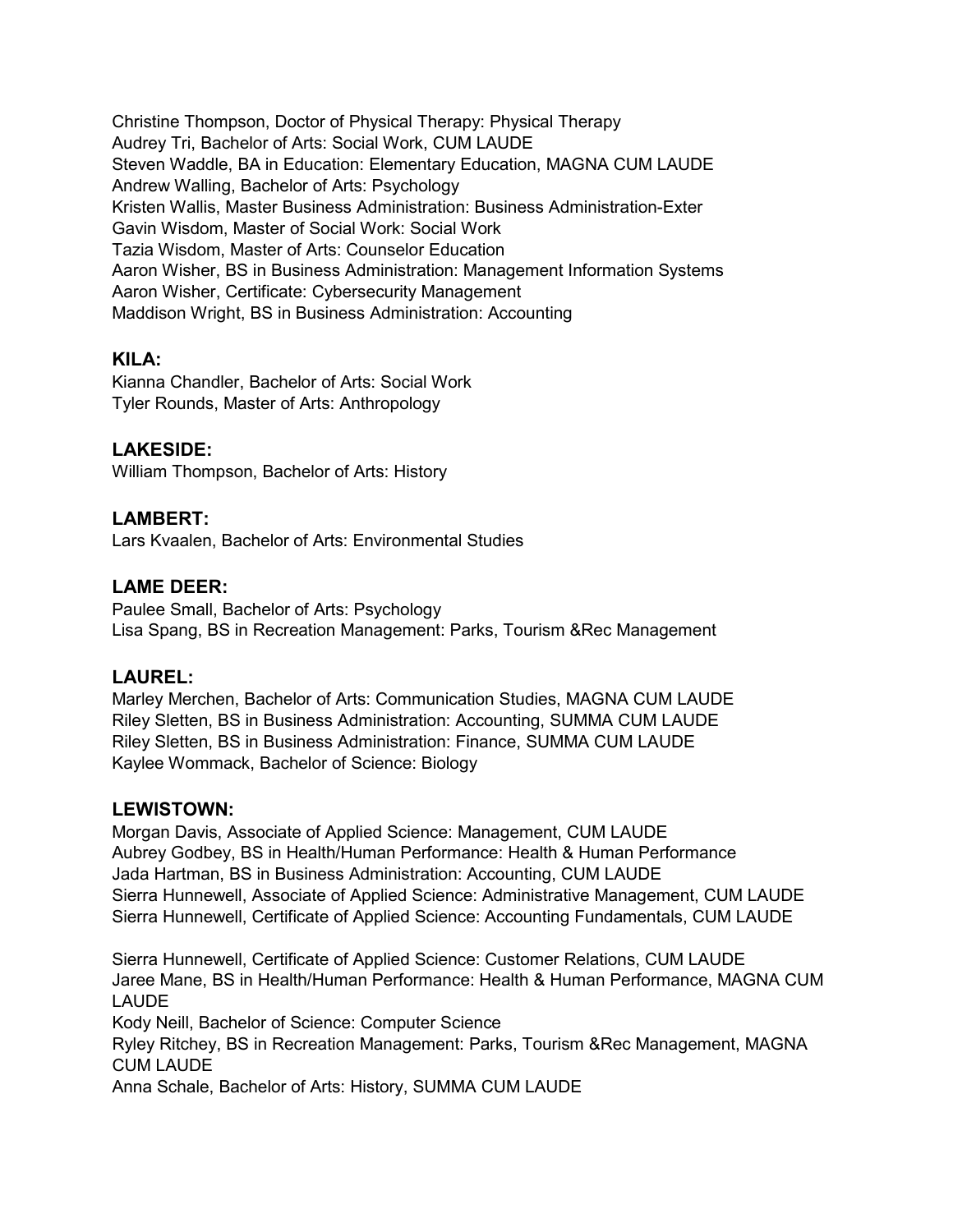# **LIBBY:**

Colton Crismore, Master of Science: Health & Human Performance Jourdan Wood, Bachelor of Arts: Psychology Jourdan Wood, Certificate: Forensic Studies

# **LIMA:**

Kyson Wilson, Bachelor of Science: Biology

# **LINCOLN:**

Jesse Erickson, Juris Doctor: Law Dakota Hileman, Associate of Arts: General AA

# **LIVINGSTON:**

Wolfgang Greger, Bachelor of Arts: Physics Megan Schoenen, Doctor of Pharmacy: Pharmacy, SUMMA CUM LAUDE Shanon Williams, Doctor of Physical Therapy: Physical Therapy Katelyn Wolf, Bachelor of Arts: English

# **LOLO:**

Jonkar Arceniega, Master of Education: Education Leadership Isaiah Degarmo, Associate of Applied Science: Information Technology Hunter Doty, Bachelor of Science: Biology, CUM LAUDE Deborah Fitzpatrick, Associate of Applied Science: Surgical Technology, CUM LAUDE Brock Flynn, Certificate: Historic Preservation Taylor Gregory, Bachelor of Arts: Political Science, SUMMA CUM LAUDE Taylor Gregory, Certificate: Global Leadership, SUMMA CUM LAUDE Taylor Gregory, Certificate: Migration Studies, SUMMA CUM LAUDE Andrew Hawkins, Bachelor of Science: Chemistry, MAGNA CUM LAUDE John Hoheim, Doctor of Physical Therapy: Physical Therapy Casey Kleppel, Master of Science: Geosciences Lukas Lindeman, Associate of Arts: General AA Sophia Loehde, Bachelor of Arts: Anthropology, MAGNA CUM LAUDE Sophia Loehde, Certificate: Forensic Studies, MAGNA CUM LAUDE Heather Onion, Bachelor of Arts: Social Work Damian Penman, Associate of Applied Science: Sustainable Construction Tech, MAGNA CUM LAUDE Jacob Rosling, Bachelor of Arts: Sociology Ezra Snyders, BS in Business Administration: Marketing, CUM LAUDE Isabel Snyders, Bachelor of Arts: Social Work Meghan St Germain, Bachelor of Arts: Sociology, SUMMA CUM LAUDE Arthur Sykes Jr., Certificate of Applied Science: Heavy Equipment Operation, CUM LAUDE Brian Turner, Certificate of Applied Science: Carpentry, MAGNA CUM LAUDE Jaclyn Wold, Associate of Applied Science: Radiologic Technology

# **MALTA:**

Jenise Amestoy, Bachelor of Arts: Economics, CUM LAUDE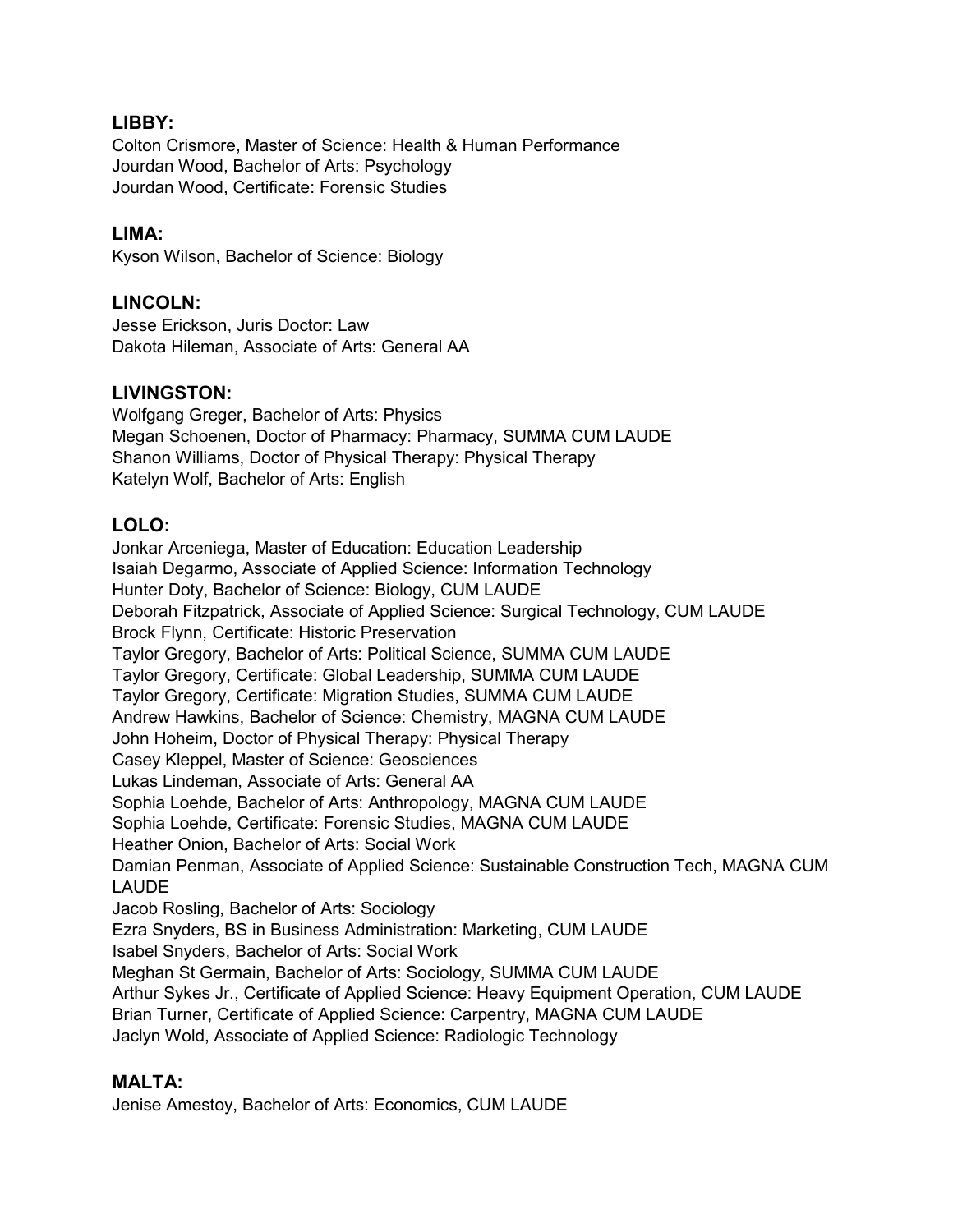Shelby Cole, Master of Science: Cell, Molecular, Microbial Bio Blake Sjostrom, BS in Health/Human Performance: Health & Human Performance, MAGNA CUM LAUDE Sophia Stiles, Certificate: Public Health Administration

### **MANHATTAN:**

Mikayla Kreitinger, Bachelor of Arts: Environmental Studies, CUM LAUDE

### **MARION:**

JoAnna Munro, Bachelor of Arts: Social Work, SUMMA CUM LAUDE Rose Sweeney, Bachelor of Arts: Social Work, MAGNA CUM LAUDE

### **MILES CITY:**

Corinne Andrews, Master of Education: Curriculum & Instruction Matthew Cunningham, Master of Science: Forestry Cecelia Freese, Bachelor of Fine Arts: Media Arts, MAGNA CUM LAUDE Jessica Hudson, Specialist School Psychology: School Psychology

### **MILLTOWN:**

Brittany Porter, Associate of Arts: General AA, CUM LAUDE Elizabeth Williams, Master of Social Work: Social Work

# **MISSOULA:**

Jack Abernathy, Bachelor of Science: Computer Sci-Mathematical Sci Josh Abrahamson, BS in Resource Conservation: Resource Conservation Seth Abramson, BS in Business Administration: Management Information Systems, SUMMA CUM LAUDE Liliana Acosta, BA in Journalism: Journalism Liliana Acosta, BS in Business Administration: Marketing Avery Adams, Bachelor of Arts: Environmental Studies, MAGNA CUM LAUDE Lee Adler, Bachelor of Arts: Political Science, CUM LAUDE Orlando Agni Jr, Certificate: Rehabilitation Administration Orlando Agni Jr, Doctor of Physical Therapy: Physical Therapy Kaaumoana Ahina Jr., Associate of Arts: General AA Asiya Akram, Doctor of Physical Therapy: Physical Therapy Jacob Albright, BS in Microbiology: Microbiology, CUM LAUDE Shayna Albright, BA in Education: Elementary Education Saud Almotaery, Bachelor of Arts: Political Science Desiree Altmaier, BS in Business Administration: Management & Entrepreneurship, CUM LAUDE Amber Amaya, BS in Business Administration: Finance Hunter Ament, Doctor of Pharmacy: Pharmacy, MAGNA CUM LAUDE Andrew Ammons, Bachelor of Arts: Physics Camden Anderson, Associate of Science: General AS Mary Anderson, Master of Science: Business Analytics Maxwell Anderson, BS in Wildlife Biology: Wildlife Biology, CUM LAUDE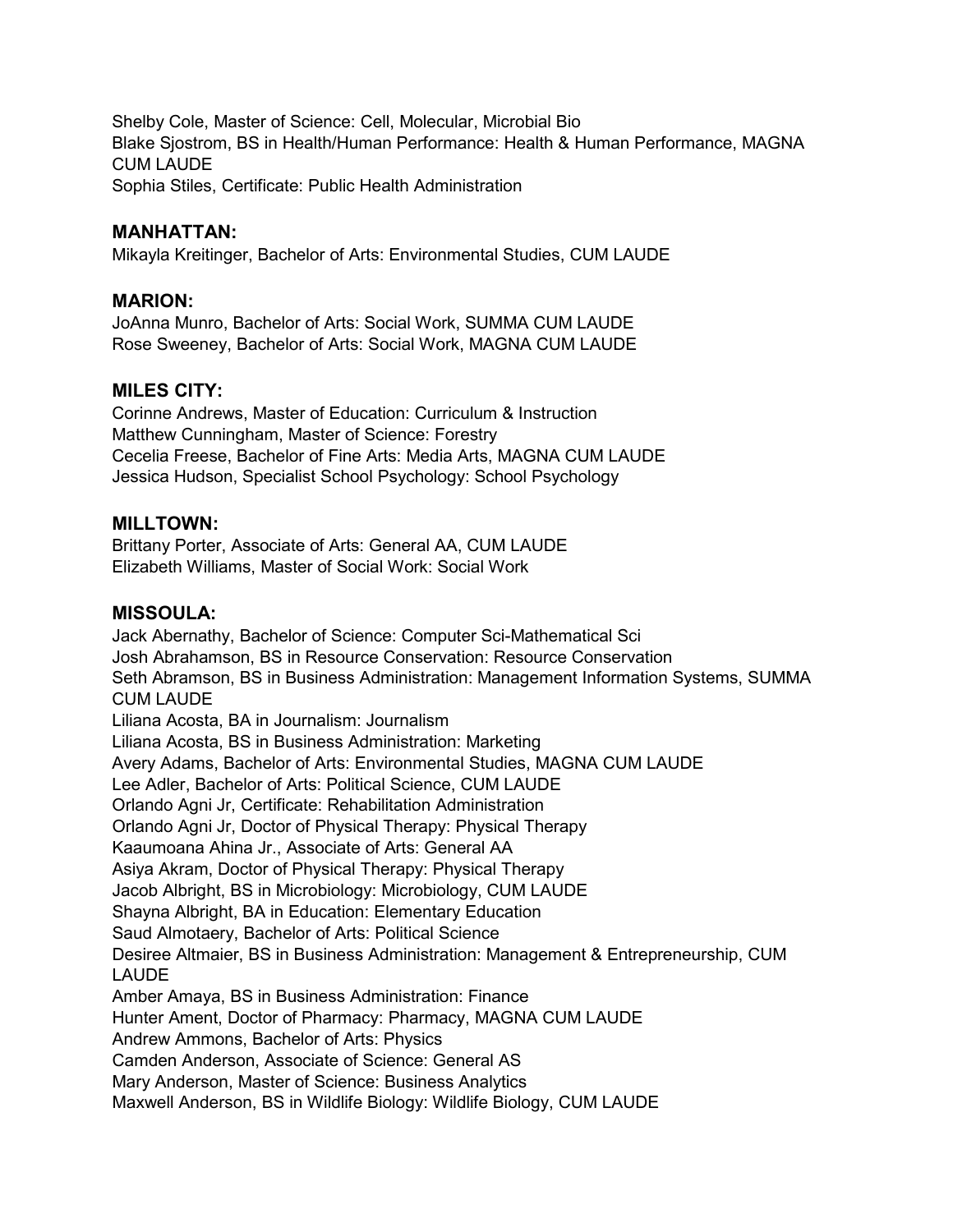Rory Anderson, Bachelor of Music Education: Music, MAGNA CUM LAUDE Travis Anklam, Certificate: Nat Resource Conflict Resolut Travis Anklam, Master of Science: Environmental Studies Brooke Armstrong, Master of Fine Arts: Art Chase Armstrong, Bachelor of Arts: Psychology Christian Arp, Doctor of Pharmacy: Pharmacy Sandra Ashley, Master Interdisciplinary Stds: Interdisciplinary Studies Madison Atlas, Bachelor of Science: Biology, CUM LAUDE Charity Atteberry, Doctor of Education: Education Leadership Mary Auld, Master of Arts: Enviro Sci Nat Res Journalism Abigail Austin, Associate of Arts: General AA, CUM LAUDE Danielle Axe, Certificate: Global Health Danielle Axe, Doctor of Physical Therapy: Physical Therapy Joseph Babros, Bachelor of Arts: Sociology Blake Bachant, Doctor of Pharmacy: Pharmacy, CUM LAUDE Joel Badali, Certificate of Applied Science: Heavy Equipment Operation, SUMMA CUM LAUDE Kalob Baesen, Bachelor of Science: Biology, MAGNA CUM LAUDE Jenae Bagby, Master of Education: Education Leadership Ismail Baied, Associate of Science: General AS Jennifer Bailey, Certificate: Public Administration Mitchell Bailey, Master of Music: Music Jennifer Baker, Doctor of Pharmacy: Pharmacy, CUM LAUDE Kodi Baldwin, Bachelor of Arts: Communication Studies Nicole Ballard, BS in Wildlife Biology: Wildlife Biology, MAGNA CUM LAUDE Nicole Ballard, Certificate: Global Leadership, MAGNA CUM LAUDE Sarah Ballou, Doctor of Pharmacy: Pharmacy, CUM LAUDE Katie Ballweber, Associate of Applied Science: Management Katie Ballweber, Associate of Arts: General AA Andrea Baratte, BS in Wildlife Biology: Wildlife Biology Joy Barber, Certificate: American Indian Law Joy Barber, Juris Doctor: Law Madison Baroch, BA in Education: Elementary Education, SUMMA CUM LAUDE Kati Barreiros, BS in Resource Conservation: Resource Conservation, CUM LAUDE Nathan Barton, Bachelor of Science: Biology, CUM LAUDE Manoj Battar, Doctor of Physical Therapy: Physical Therapy Faith Bauer, BA in Education: Elementary Education Alexander Baur, BS in Business Administration: Management Information Systems Victoria Baur, Bachelor of Arts: Psychology, MAGNA CUM LAUDE

Christian Bazzano, Certificate: International Development Stds David Beach, Master Business Administration: Business Administration Fiona Bean, Bachelor of Arts: Spanish, SUMMA CUM LAUDE Jessica Beers, BA in Education: Elementary Education, MAGNA CUM LAUDE Noah Belanger, Bachelor of Arts: English, SUMMA CUM LAUDE Catherine Belista, Doctor of Physical Therapy: Physical Therapy Carol Bellin, Bachelor of Arts: Political Science, CUM LAUDE Ronald Benitez, Doctor of Physical Therapy: Physical Therapy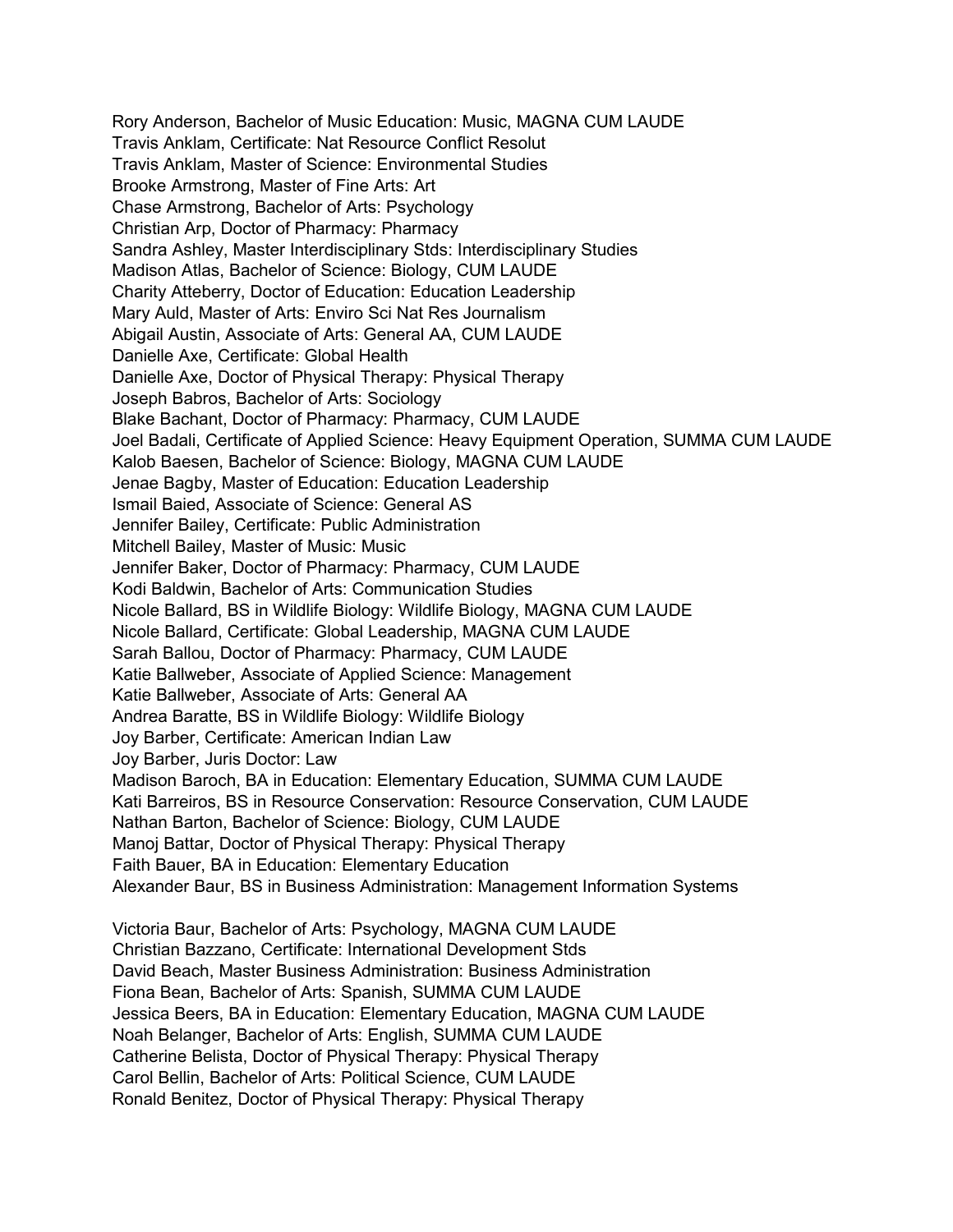Jayden Bennion, Bachelor of Arts: Commun Sci & Disorders, MAGNA CUM LAUDE Nancy Berg, Master of Social Work: Social Work Rachel Berger, Bachelor of Arts: Psychology Autumn Berry, Master of Social Work: Social Work Daniel Bertsch, Associate of Applied Science: Information Technology Jane Best, Master of Fine Arts: Theatre Nicholas Betz, BS in Forestry: Forestry Julia Bezio, Certificate: Women's, Gender & Sexuality St Alexis Bickel, Associate of Applied Science: Management Mckinley Biddulph, Certificate of Applied Science: Business Media Design, MAGNA CUM LAUDE Jacob Bienvenue, Master of Fine Arts: Creative Writing Sara Bigelow, BS in Health/Human Performance: Health & Human Performance, SUMMA CUM LAUDE Ellecia Bilyeu, Master of Public Health: Public Health Dana Bimler, Doctor of Pharmacy: Pharmacy, MAGNA CUM LAUDE Bridger Birdeau, Certificate of Applied Science: Precision Machine Technology Gerrit Bloemendaal, Bachelor of Arts: Economics, MAGNA CUM LAUDE Stephen Blotsky, BS in Business Administration: Accounting, MAGNA CUM LAUDE Yolanda Bodie, Master of Science: Speech Language Pathology Jaynee Bohart, Master of Arts: Psychology Dylan Bohbot, Bachelor of Arts: Anthropology Lukas Bohlander, BS in Business Administration: Marketing Patrick Boise, BS in Business Administration: Management Information Systems, SUMMA CUM LAUDE Patrick Boise, Bachelor of Arts: Economics, SUMMA CUM LAUDE Patrick Boise, Certificate: Big Data Analytics, SUMMA CUM LAUDE Kimberly Bolhuis, Master of Science: Geosciences Mariah Bone, Bachelor of Science: Biology Sesar Bonilla, Bachelor of Arts: Spanish Alicia Boone, Bachelor of Arts: Psychology, MAGNA CUM LAUDE Stefanie Borda-Junco, Master of Science: Speech Language Pathology Maggie Bornstein, Bachelor of Arts: African-American Studies, CUM LAUDE Jade Bosic-Reiniger, Doctor of Pharmacy: Pharmacy Jade Bosic-Reiniger, Master of Public Health: Public Health Bianca Bostrom, BS in Business Administration: Management & Entrepreneurship, MAGNA CUM LAUDE Samuel Boudreau, Master of Fine Arts: Creative Writing Younes Bouiri, Doctor of Pharmacy: Pharmacy, MAGNA CUM LAUDE Derek Bouman, BS in Business Administration: Management & Entrepreneurship, CUM LAUDE Isabella Bradley, BS in Business Administration: Management Information Systems, CUM LAUDE Isabella Bradley, Certificate: Digital Marketing, CUM LAUDE James Branch, Master of Science: Wildlife Biology Jaime Breisch, BS in Recreation Management: Parks, Tourism &Rec Management, MAGNA CUM LAUDE Jaime Breisch, Certificate: Global Leadership, MAGNA CUM LAUDE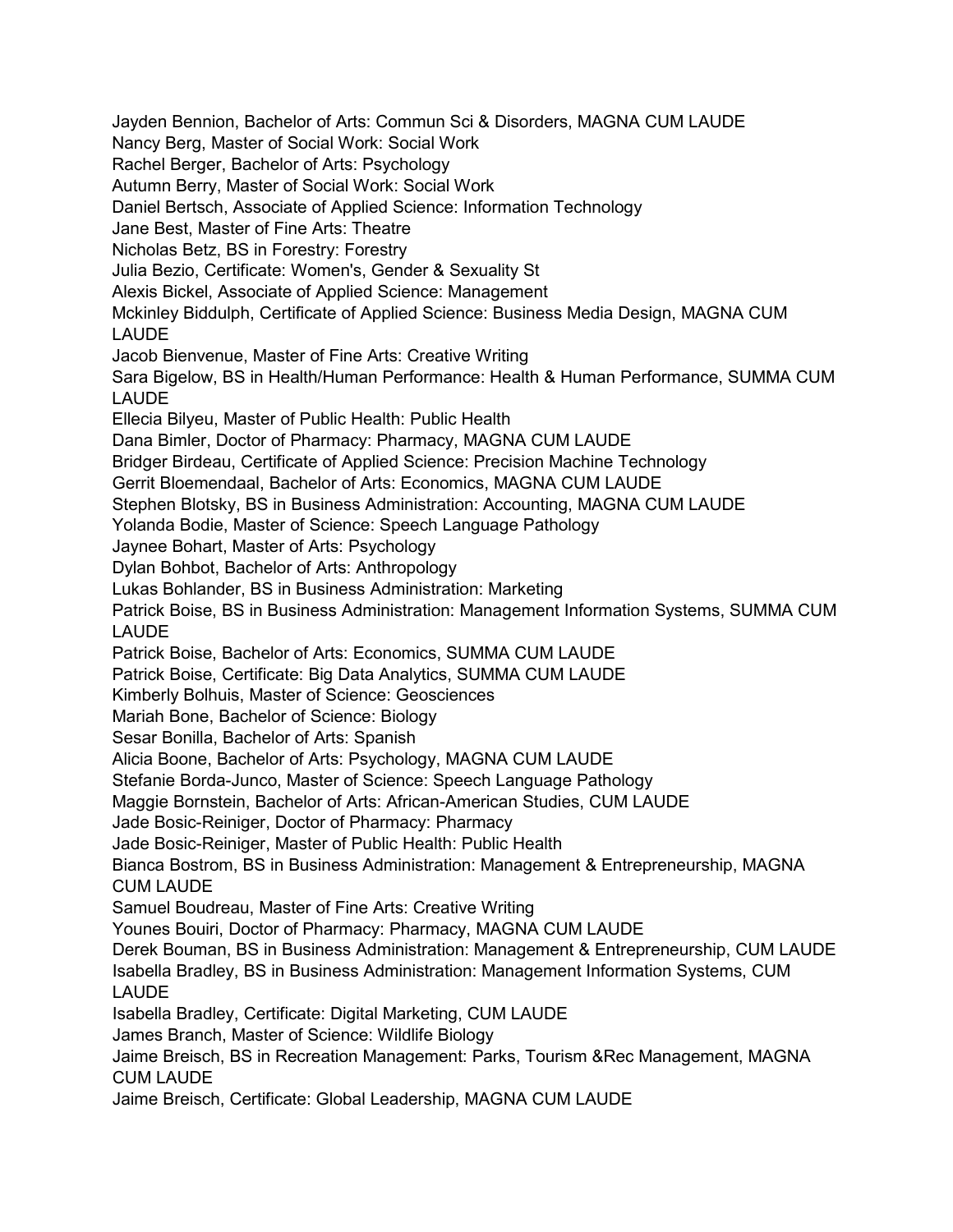Jaime Breisch, Certificate: Northern Rockies Outdoor Lead, MAGNA CUM LAUDE Brandi Brenden, Bachelor of Arts: Sociology Brandi Brenden, Certificate: Forensic Studies Kyle Brester, Master Public Administration: Public Administration Jason Broadwater, Certificate of Applied Science: Culinary Arts Gabrielle Broere, Certificate: Public Policy Gabrielle Broere, Juris Doctor: Law Gabrielle Broere, Master Public Administration: Public Administration Audrey Broffman, Bachelor of Science: Biology, MAGNA CUM LAUDE John Bromley, Master of Fine Arts: Media Arts Alizabeth Bronsdon, Certificate: Environ Natural Resources Law Alizabeth Bronsdon, Juris Doctor: Law Madeline Broom, BA in Journalism: Journalism, CUM LAUDE Madeline Broom, Bachelor of Arts: Environmental Studies, CUM LAUDE Rachel Brosten, Certificate: Global Leadership, CUM LAUDE Daniel Brown, BS in Recreation Management: Parks, Tourism &Rec Management Katherine Browne, Bachelor of Arts: Psychology Kayla Bruce, Associate of Applied Science: Paralegal Studies, MAGNA CUM LAUDE Chelsea Bryant, Associate of Science: Registered Nursing, CUM LAUDE Emma Bryson, Associate of Applied Science: Management Catherine Buck, BS in Business Administration: Marketing Claire Buehler, Bachelor of Arts: Commun Sci & Disorders, MAGNA CUM LAUDE Derek Buerkle, Master of Education: Curriculum & Instruction Ken Bumke, Master of Social Work: Social Work Fredrick Bunt, Master of Science: Computer Science Marguerite Burghardt, BS in Business Administration: Management Information Systems, CUM LAUDE Jenny Burgstrom, Bachelor of Arts: Psychology, CUM LAUDE Jeremy Burleigh, Master Business Administration: Business Administration McCall Burns, Bachelor of Arts: Sociology, MAGNA CUM LAUDE McCall Burns, Certificate: Environmental Ethics, MAGNA CUM LAUDE Rebekah Burton, BS in Business Administration: Marketing Taylor Bushey, Bachelor of Music: Music, CUM LAUDE Alexander Butler, Bachelor of Arts: Political Science Steven Buxbaum, Master of Arts: Linguistics Jonathan Byers, Master of Science: Geography Aniceto Lemnel Cabuso, Doctor of Physical Therapy: Physical Therapy Christopher Cagle, Bachelor of Arts: Geography Emily Cahoon, Certificate: Geographic Information Systems, SUMMA CUM LAUDE Emily Cahoon, Master of Arts: Anthropology Francis Caina, Associate of Science: Registered Nursing Myna Katrina Calangi, Doctor of Physical Therapy: Physical Therapy Julia Cameron, Master of Arts: Psychology Alexis Campestre, Master of Science: Business Analytics Alexander Carlson, Associate of Applied Science: Diesel Technology

Claire Carlson, Master of Science: Environmental Studies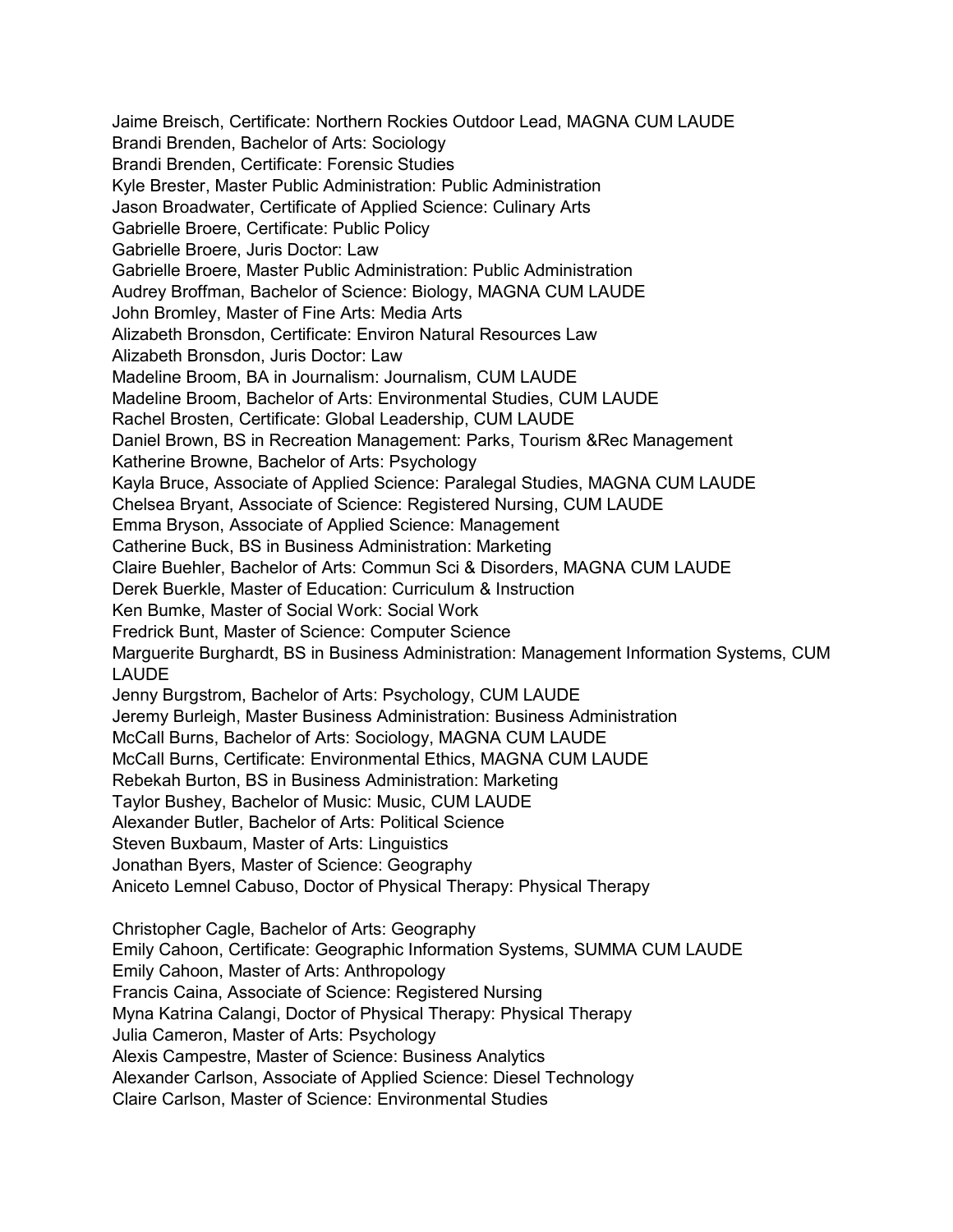Ryan Caron, Bachelor of Arts: Spanish Carley Carpenter, Bachelor of Science: Biology, CUM LAUDE Madison Carr, BS in Health/Human Performance: Health & Human Performance, CUM LAUDE Thomas John Castañares, Doctor of Physical Therapy: Physical Therapy Erynn Castellanos, Master of Science: Environmental Studies Elisha Caterisano, Master of Fine Arts: Theatre Tami Caton, Associate of Science: Registered Nursing, SUMMA CUM LAUDE Rachel Cebull, Bachelor of Arts: Psychology, CUM LAUDE Yin Lok Linus Chan, Doctor of Philosophy: Psychology Alyx Chandler, Master of Fine Arts: Creative Writing Johanna Chapel, Bachelor of Science: Enviro Sci and Sustainability, MAGNA CUM LAUDE Chiao Chien Chen, BS in Business Administration: Management Information Systems Robin Chernoff, Master of Arts: Counselor Education Rachel Chinikaylo, Doctor of Pharmacy: Pharmacy Yoonhee Cho, Certificate: Rehabilitation Administration Yoonhee Cho, Doctor of Physical Therapy: Physical Therapy Chang Yeol Choi, BS in Business Administration: Accounting Curran Christensen, Bachelor of Arts: Psychology, CUM LAUDE Curran Christensen, Certificate: Forensic Studies, CUM LAUDE Adam Christiaens, Bachelor of Arts: Psychology Corbin Christiaens, Doctor of Pharmacy: Pharmacy Jeffrey Cincoski, Associate of Science: Registered Nursing Jordan Clark, Associate of Applied Science: Sustainable Construction Tech Jordan Clark, Certificate Technical Studies: Green Building Jordan Clark, Certificate of Applied Science: Carpentry Tyler Clark, Doctor of Philosophy: Fish and Wildlife Biology Willow Coefield, Bachelor of Arts: Political Science Michael Cohen, Bachelor of Arts: Theatre, CUM LAUDE Jennifer Cole, Bachelor of Arts: Psychology Rayce Compton, BS in Resource Conservation: Resource Conservation Phil Noel Concepcion, Doctor of Physical Therapy: Physical Therapy Sarah Conkle, Master of Science: Speech Language Pathology Frances Connery, Bachelor of Arts: Communication Studies Norah Cook, Certificate: Environmental Education Norah Cook, Master of Science: Environmental Studies Grant Cooper, Bachelor of Arts: History Nadine Cooper, Master of Science: Speech Language Pathology Mason Corcoran, Associate of Arts: General AA Brian Cossey, Associate of Arts: General AA Nicholas Costa, BS in Health/Human Performance: Health & Human Performance Nicholas Costa, Master of Athletic Training: Athletic Training Ryan Cote, Bachelor of Arts: Environmental Studies TraJon Cotton, Bachelor of Science: Public Health Rachel Cox, Bachelor of Arts: Art, SUMMA CUM LAUDE Hazel Cramer, BA in Journalism: Journalism, CUM LAUDE Brianna Crenshaw, Master of Science: Geosciences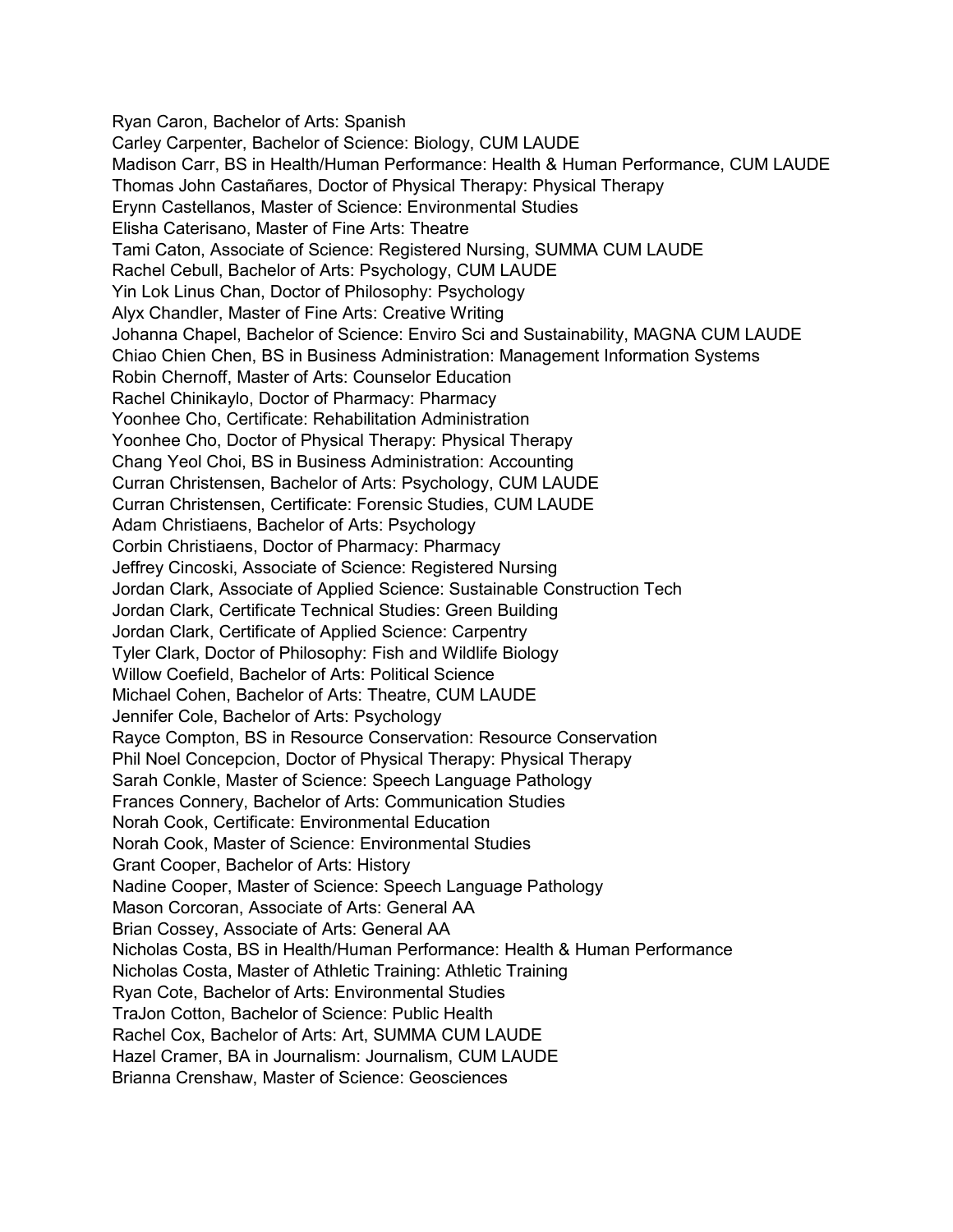Nicolas Crepeau, BS in Business Administration: Management Information Systems, CUM LAUDE Kenley Crisp, Master of Education: Curriculum & Instruction Ana Crites, BA in Education: Elementary Education, SUMMA CUM LAUDE Gavin Crow, Bachelor of Arts: Sociology Gavin Crow, Certificate: Forensic Studies Stephanie Lourdes Cruz, Doctor of Physical Therapy: Physical Therapy Nicole Cukale, Bachelor of Fine Arts: Theatre, SUMMA CUM LAUDE Caelan Cummings, Bachelor of Arts: Psychology, MAGNA CUM LAUDE Amanda Cunningham, Bachelor of Arts: Political Science, SUMMA CUM LAUDE Amanda Cunningham, Certificate: Forensic Studies, SUMMA CUM LAUDE Amanda Cunningham, Certificate: Global Leadership, SUMMA CUM LAUDE Brooklyn Cunningham, BS in Integrative Physiology: Integrative Physiology, MAGNA CUM LAUDE Brooklyn Cunningham, Certificate: Global Leadership, MAGNA CUM LAUDE Jessie Cunningham, BS in Business Administration: Finance Jessie Cunningham, BS in Business Administration: Management Information Systems Jessie Cunningham, Certificate Technical Studies: Cybersecurity Britney Curran, Doctor of Physical Therapy: Physical Therapy Morgan Curtin, Master of Education: Curriculum & Instruction Ron Cutab, Doctor of Physical Therapy: Physical Therapy Allison Cutuli, Master of Arts: Sociology Lauren D'Angelo, Bachelor of Arts: English Lauren D'Angelo, Certificate: Forensic Studies Faith D'ortenzio, Bachelor of Arts: Social Work Daniella Jean Da Jose, Doctor of Physical Therapy: Physical Therapy Mikelle Dacus, Associate of Science: Registered Nursing Maya Dahlgren, BS in Pharmacy: Pharmaceutical Sciences, MAGNA CUM LAUDE Brittney Dalton, Bachelor of Fine Arts: Media Arts Ian Dalzell, Bachelor of Arts: History-Political Science, MAGNA CUM LAUDE Madeline Damon, BS in Wildlife Biology: Wildlife Biology, SUMMA CUM LAUDE Madeline Damon, Certificate: Global Leadership, SUMMA CUM LAUDE Anna Danielson, Bachelor of Arts: East Asian Studies Rachel Danielson, Master of Education: Education Leadership Shelby Danna, Juris Doctor: Law Shelby Danna, Master Public Administration: Public Administration Cody Davis, Certificate of Applied Science: Precision Machine Technology Connor Davis, BS in Business Administration: Management Information Systems Emily Davis, Associate of Arts: General AA, CUM LAUDE Isabel Davis, Bachelor of Arts: Sociology Jadd Davis, Certificate: Women's, Gender & Sexuality St, SUMMA CUM LAUDE Jadd Davis, Master of Fine Arts: Theatre Kelly Davis, Master of Arts: Psychology Kelsey Davis-Sullivan, Master of Science: Speech Language Pathology Kelsey Dayton, Juris Doctor: Law Henry DeLuca, BS in Resource Conservation: Resource Conservation, CUM LAUDE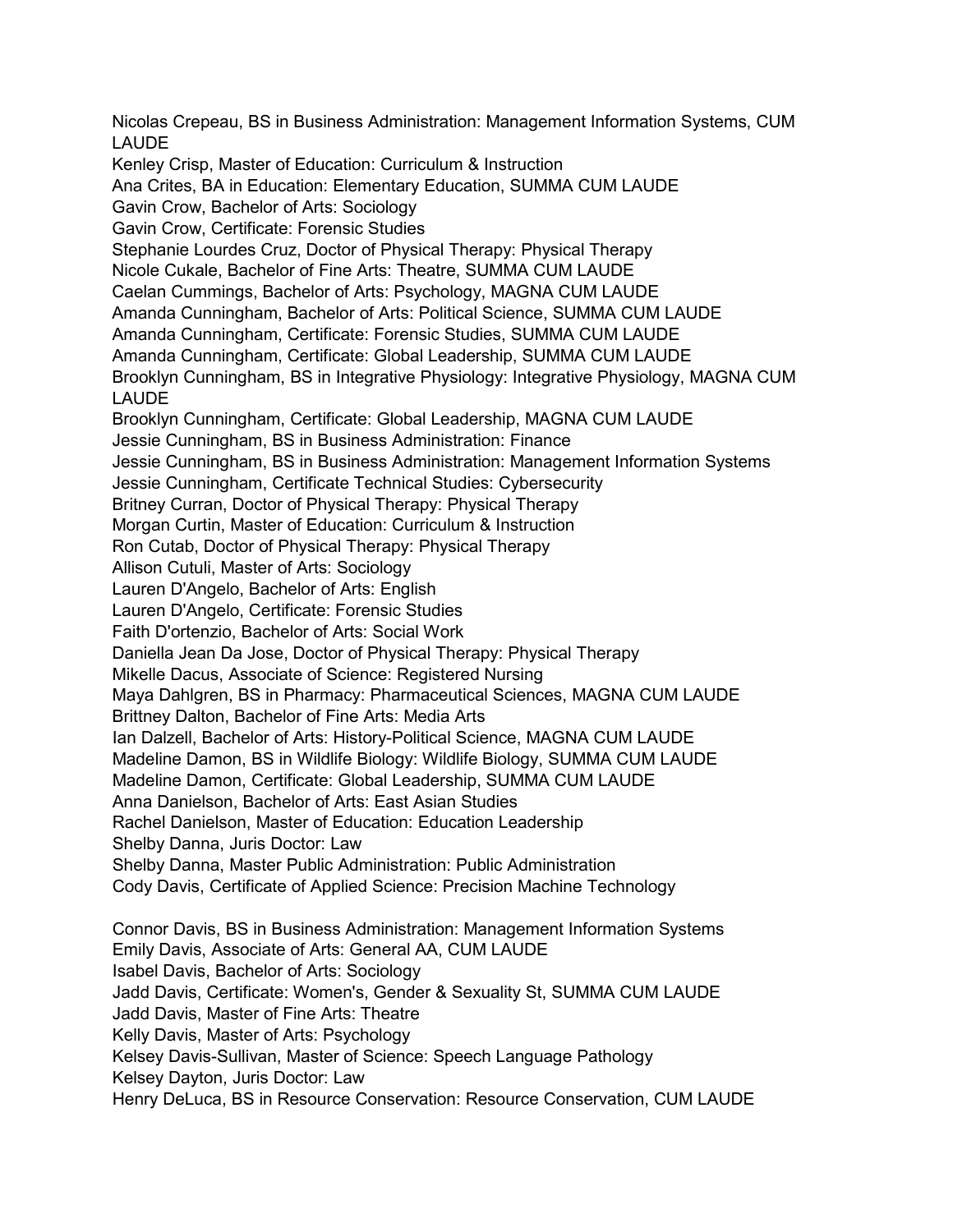Joseph Dehnert, Master of Science: Geography Bradley Deibert, Bachelor of Science: Computer Science, MAGNA CUM LAUDE Kevin Deitle, Doctor of Philosophy: International Education Leader Carmela Del Espiritu Santo, Doctor of Physical Therapy: Physical Therapy Madeline Del Guerra, Associate of Arts: General AA, MAGNA CUM LAUDE Braydon Deming, BS in Health/Human Performance: Health & Human Performance, CUM LAUDE Sara Diggins, BA in Journalism: Journalism, MAGNA CUM LAUDE Dawson Dillon, BS in Forestry: Forestry Johnelle Ditonno, Associate of Applied Science: Information Technology Danielle Dodge, Bachelor of Arts: Social Work, SUMMA CUM LAUDE William Doehring, Master of Fine Arts: Creative Writing Ella Dohrmann, Bachelor of Arts: Environmental Studies, MAGNA CUM LAUDE Ella Dohrmann, Certificate: Environmental Ethics, MAGNA CUM LAUDE Bailee Doman, BS in Recreation Management: Parks, Tourism &Rec Management Gretchen Donahue, Associate of Applied Science: Information Technology Gretchen Donahue, Certificate Technical Studies: Cybersecurity Gretchen Donahue, Certificate of Applied Science: Computer Support Kellen Donahue, Master of Science: Computer Science Peter Donati, BS in Wildlife Biology: Wildlife Biology, MAGNA CUM LAUDE Alexis Doutt, BS in Integrative Physiology: Integrative Physiology, SUMMA CUM LAUDE Schaonna Dowell, Juris Doctor: Law Jillian Downey, BS in Wildlife Biology: Wildlife Biology George Dowson, Bachelor of Arts: Mathematics George Dowson, Certificate: Big Data Analytics Elizabeth Drogan, Bachelor of Arts: Political Science, CUM LAUDE Ashley Du, Bachelor of Science: Biology, MAGNA CUM LAUDE Lexi Duce, Doctor of Pharmacy: Pharmacy Jane Duffy, Certificate Technical Studies: Addiction Studies, MAGNA CUM LAUDE Dusty Duncan, Doctor of Physical Therapy: Physical Therapy Emily Dunklee, Certificate: Public Health Catherine Dutcher, BS in Business Administration: Management Information Systems, CUM LAUDE Kimberly Earhart, Master Business Administration: Business Administration Hailee Eckman, Master of Science: Health & Human Performance John Paul Edge, BA in Journalism: Journalism Sarah Eiden, Master of Science: Resource Conservation Jessika Eiskant, Master of Social Work: Social Work Andreas Eleftheriou, Doctor of Philosophy: Fish and Wildlife Biology Reed Ellsworth, Bachelor of Music: Music, SUMMA CUM LAUDE Daniel Elsen, Juris Doctor: Law Rebekah Engelland, Master of Arts: Anthropology Emerson Engstrom, Juris Doctor: Law Alyssa Enright, Bachelor of Fine Arts: Dance, CUM LAUDE Alyssa Enright, Bachelor of Science: Biology, CUM LAUDE Shane Enzensperger, BS in Business Administration: Accounting, CUM LAUDE Jocelyn Erickson, Bachelor of Arts: Psychology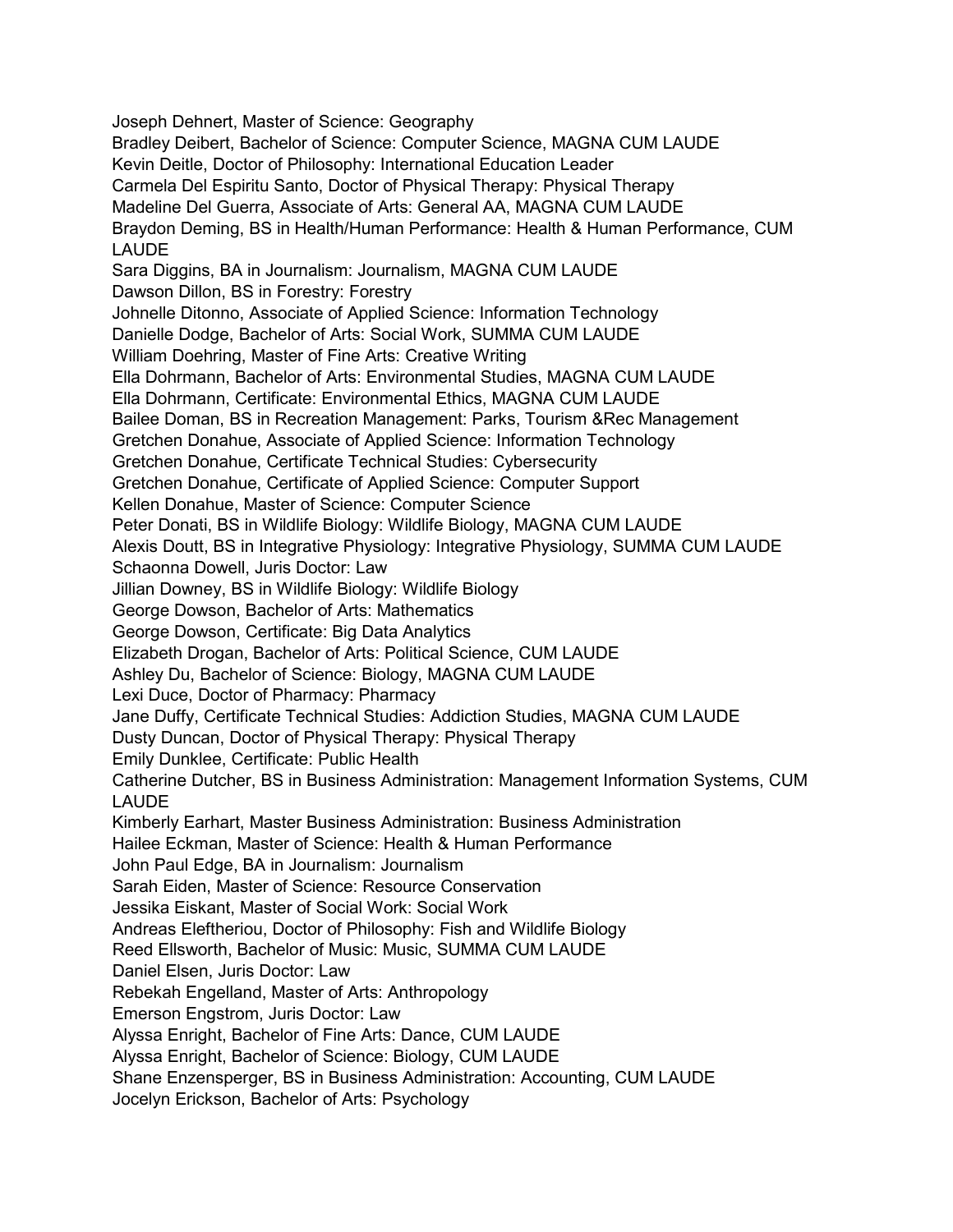Kalahikiola Esser, Bachelor of Science: Chemistry, CUM LAUDE Keilah Everts, Bachelor of Arts: Communication Studies Margaret Fadoir, Associate of Science: Registered Nursing, CUM LAUDE Mary Fahlman, Bachelor of Arts: Commun Sci & Disorders, CUM LAUDE Loran Fairhurst, Bachelor of Arts: English Shane Fancler, Bachelor of Science: Computer Sci-Mathematical Sci Cindy Farr, Master of Public Health: Public Health Desirae Fauske, Bachelor of Fine Arts: Theatre, MAGNA CUM LAUDE Wyatt Featherly, Bachelor of Science: Computer Science Jennifer Feltner, Doctor of Philosophy: Fish and Wildlife Biology Trevor Finney, Bachelor of Arts: Economics, SUMMA CUM LAUDE Trevor Finney, Certificate: Global Leadership, SUMMA CUM LAUDE Trevor Finney, Certificate: Sustainable Business Strategy, SUMMA CUM LAUDE Katherine Fischer, Bachelor of Arts: Media Arts, MAGNA CUM LAUDE Brandon Fish, Bachelor of Arts: Environmental Studies Elijah Fisher, Master of Fine Arts: Theatre Abigail Fiske, Bachelor of Arts: Psychology Ian FitzGerald, Doctor of Pharmacy: Pharmacy, CUM LAUDE Ian FitzGerald, Master Business Administration: Business Administration Larissa Fitzpatrick, Master of Arts: English Larissa Fitzpatrick, Master of Arts: Sociology Adeline Flegel, BS in Wildlife Biology: Wildlife Biology Anthony Flor, BS in Business Administration: Marketing Breanna Florio, BS in Business Administration: Accounting, MAGNA CUM LAUDE Chasity Foote, Associate of Applied Science: Surgical Technology, CUM LAUDE Thomas Forrest, BS in Business Administration: Management Information Systems, CUM LAUDE Thomas Forrest, Certificate: Cybersecurity Management, CUM LAUDE Caleb Forsberg, BS in Wildlife Biology: Wildlife Biology Thomas Fortunati, Associate of Applied Science: Welding Technology, MAGNA CUM LAUDE Amanda Fox, Master of Science: Speech Language Pathology Isabella Francavilla, Bachelor of Arts: Psychology, CUM LAUDE Isabella Francavilla, Certificate: Forensic Studies, CUM LAUDE Andrew Frazier, BS in Business Administration: Management Information Systems Ren Freeman, Certificate: Nat Resource Conflict Resolut Stevonie Freund, BS in Business Administration: Management Information Systems Frank Frontado, BS in Resource Conservation: Resource Conservation Frank Frontado, Certificate: Geographic Information Systems Brandon Fulbrook, Bachelor of Arts: Political Science, CUM LAUDE George Gaines, Doctor of Philosophy: Forest & Conservation Sciences Catherine Galang, Bachelor of Arts: Social Work, CUM LAUDE Maura Ganz, Bachelor of Arts: English, CUM LAUDE Gabrielle Garcia, Certificate of Applied Science: Medical Reception Nicole Garcia, Doctor of Physical Therapy: Physical Therapy Daniela Garvue, Master of Fine Arts: Creative Writing Ethan Gatlin, Associate of Applied Science: Sustainable Construction Tech Ethan Gatlin, Certificate Technical Studies: Green Building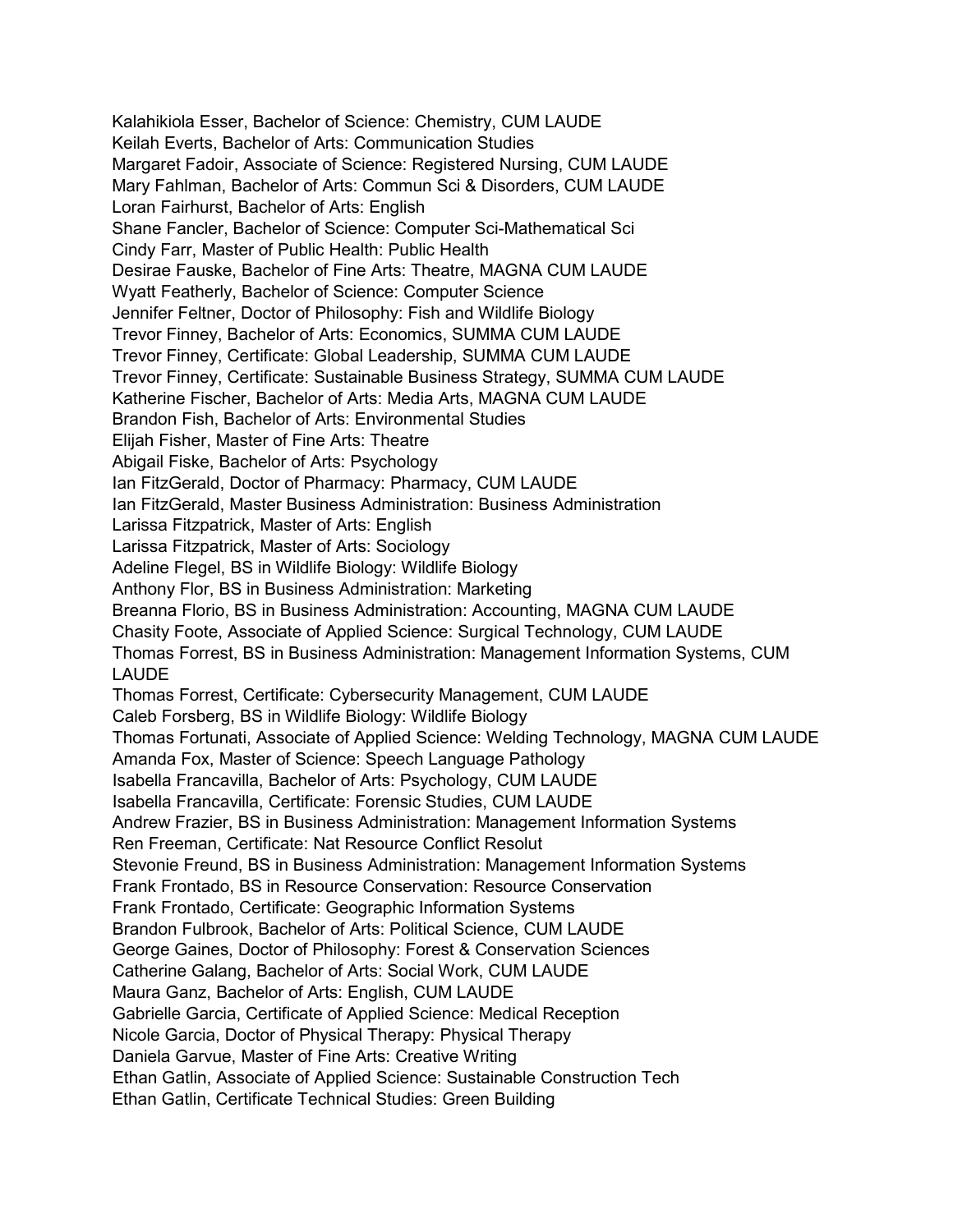Ethan Gatlin, Certificate of Applied Science: Construction Management Meaghan Gaul, Master of Arts: Counselor Education Elizabeth Gazzola, Bachelor of Arts: English Karlee Gebhardt, Master Business Administration: Business Administration Robert Gee, Bachelor of Science: Computer Science Skyler Genazzi, Bachelor of Music Education: Music, MAGNA CUM LAUDE Sky Gennette, BS in Wildlife Biology: Wildlife Biology, SUMMA CUM LAUDE Alyssa Germscheid, Specialist School Psychology: School Psychology Colton Gerth, Bachelor of Science: Computer Science Samantha Getty, BS in Wildlife Biology: Wildlife Biology Jared Gibbs, Bachelor of Arts: Economics, CUM LAUDE Jared Gibbs, Bachelor of Arts: Philosophy, CUM LAUDE Jared Gibbs, Certificate: Global Leadership, CUM LAUDE Isabel Gibson, Certificate: Global Leadership, MAGNA CUM LAUDE Max Gibson, BS in Business Administration: Management Information Systems Max Gibson, Certificate: Big Data Analytics Van Gillette, Juris Doctor: Law Eric Glikbarg, Bachelor of Arts: Psychology Elsa Godwin, BS in Business Administration: Management & Entrepreneurship, CUM LAUDE Elizabeth Gomez, BA in Education: Elementary Education, SUMMA CUM LAUDE Nicole Gomez, Master of Fine Arts: Creative Writing Diego Gonzalez, BS in Business Administration: Management Information Systems Jonathan Gore, BS in Wildlife Biology: Wildlife Biology Noah Grabe, Bachelor of Arts: Political Science, MAGNA CUM LAUDE Anne Graham, Doctor of Education: Curriculum & Instruction Lea Graham, Bachelor of Arts: Women's, Gender & Sexuality St Forrest Graves, Juris Doctor: Law Nathan Graves, BA in Education: Elementary Education Evan Gray, BS in Business Administration: Marketing Hailey Gray, Specialist School Psychology: School Psychology Nathan Greeneisen, Bachelor of Fine Arts: Theatre, CUM LAUDE Joseph Gresham, Juris Doctor: Law Joseph Gresham, Master Business Administration: Business Administration Cambria Grieser, Associate of Applied Science: Accounting Technology, SUMMA CUM LAUDE Kevin Griffith, Associate of Applied Science: Information Technology, SUMMA CUM LAUDE Kevin Griffith, Certificate Technical Studies: Cybersecurity, SUMMA CUM LAUDE Kevin Griffith, Certificate of Applied Science: Computer Support, SUMMA CUM LAUDE Kelsi Grinde, BS in Pharmacy: Pharmaceutical Sciences, CUM LAUDE Kayla Grinsell, BS in Business Administration: Accounting Timothy Grisley, BS in Resource Conservation: Resource Conservation Conran Gunther, Juris Doctor: Law Jeni Gurney, BS in Integrative Physiology: Integrative Physiology, CUM LAUDE Alexander Gush, Bachelor of Arts: Psychology Cathryn Haberman-Fake, BA in Journalism: Journalism, MAGNA CUM LAUDE Tobin Haefele, BS in Business Administration: Management Information Systems, CUM LAUDE

Tobin Haefele, Certificate: Big Data Analytics, CUM LAUDE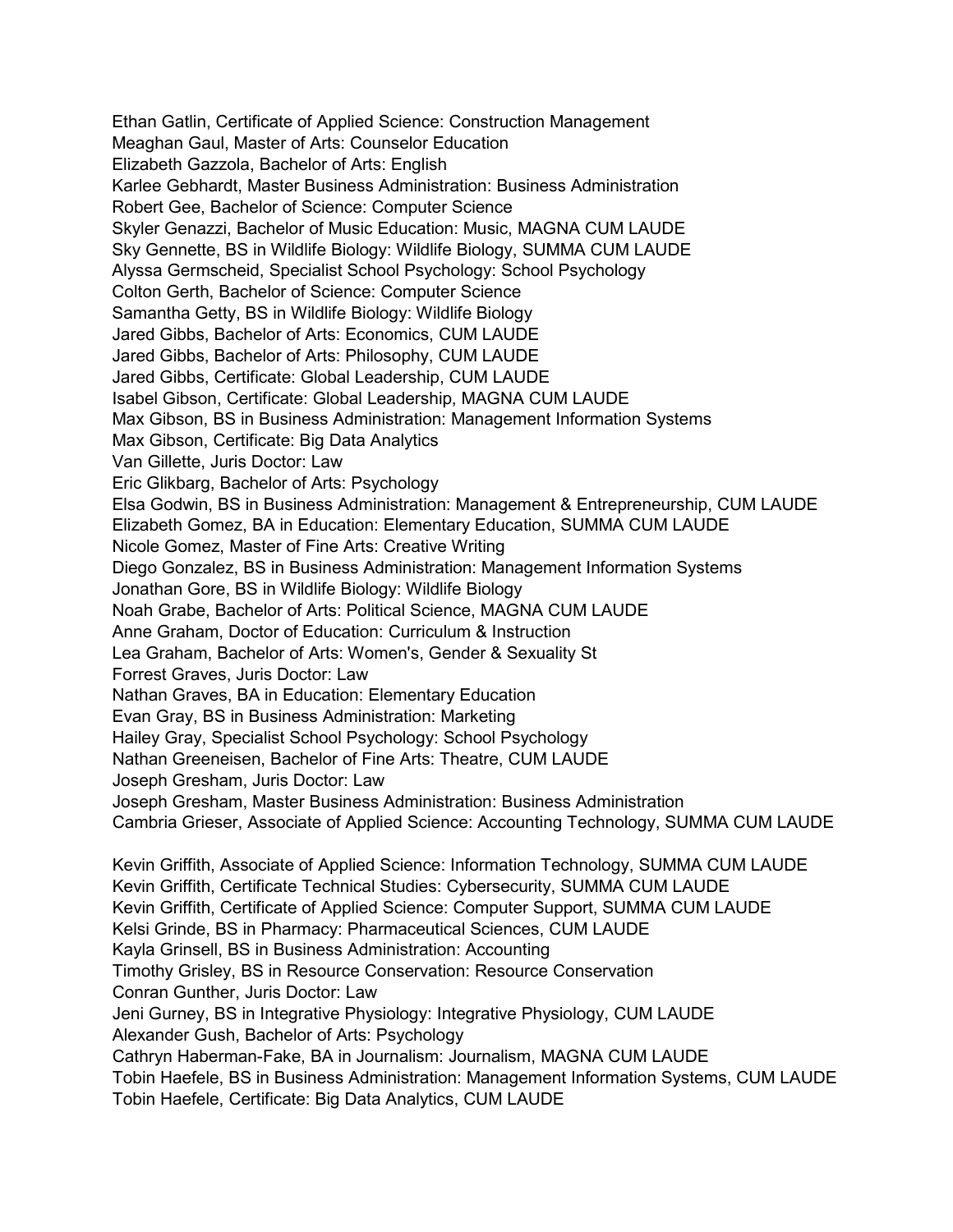Tobin Haefele, Certificate: Cybersecurity Management, CUM LAUDE Charles Hagel, Doctor of Pharmacy: Pharmacy Chalynne Hajde, BS in Health/Human Performance: Health & Human Performance, MAGNA CUM LAUDE Mackenzie Haldi, Bachelor of Arts: Art, MAGNA CUM LAUDE Erin Haley, BS in Wildlife Biology: Wildlife Biology, CUM LAUDE Jeremy Halili, Certificate: Rehabilitation Administration Jeremy Halili, Doctor of Physical Therapy: Physical Therapy Caroline Hamblin, Bachelor of Arts: Sociology Olivia Hamblin, Bachelor of Arts: Psychology, MAGNA CUM LAUDE Cheyanne Hamilton-Stuart, Associate of Applied Science: Surgical Technology Jacob Hansen, Master of Arts: Counselor Education Tyler Hansen, Master of Athletic Training: Athletic Training Kaelyn Hanson, Bachelor of Arts: Commun Sci & Disorders, MAGNA CUM LAUDE Lane Hanson, Bachelor of Arts: Sociology Suzanne Harrison, Certificate: Public Policy Suzanne Harrison, Master Public Administration: Public Administration Siobhan Harrity, Master of Science: Environmental Studies Glenna Hartman, Master of Science: Parks Tourism Recreation Mgmt John Hartz, Master Business Administration: Business Administration Dawsyn Hastings, Certificate of Applied Science: Business Media Design, CUM LAUDE Liam Hauck, BS in Business Administration: Marketing Liam Hauck, Certificate: Global Leadership Robert Hauck III, BS in Business Administration: Management Information Systems, CUM LAUDE Annalisa Hawk, BS in Health/Human Performance: Health & Human Performance, CUM LAUDE Courtney Hawkins, Bachelor of Fine Arts: Media Arts, MAGNA CUM LAUDE Megan Hazen, Master Public Administration: Public Administration Erin Heard, Doctor of Physical Therapy: Physical Therapy Michael Heath, BS in Business Administration: Finance Hunter Heffley, Bachelor of Arts: Sociology Samantha Hege, Bachelor of Arts: Commun Sci & Disorders, CUM LAUDE Josef Helton, BS in Health/Human Performance: Health & Human Performance, CUM LAUDE Merriman Hemming, Bachelor of Arts: Communication Studies Sherri Henckel, Bachelor of Arts: Geography Nycole Henes, Master of Social Work: Social Work Grayson Henshaw, BS in Resource Conservation: Resource Conservation Dahyun Heo, Doctor of Physical Therapy: Physical Therapy Celine Herbenson, Associate of Applied Science: Surgical Technology Cody Herbert, Associate of Applied Science: Sustainable Construction Tech, SUMMA CUM LAUDE Reggie Herbert, Master of Fine Arts: Theatre Thomas Herwerden, BS in Resource Conservation: Resource Conservation, SUMMA CUM LAUDE Colton Hess, BS in Health/Human Performance: Health & Human Performance Graydon Hidalgo, BS in Wildlife Biology: Wildlife Biology, MAGNA CUM LAUDE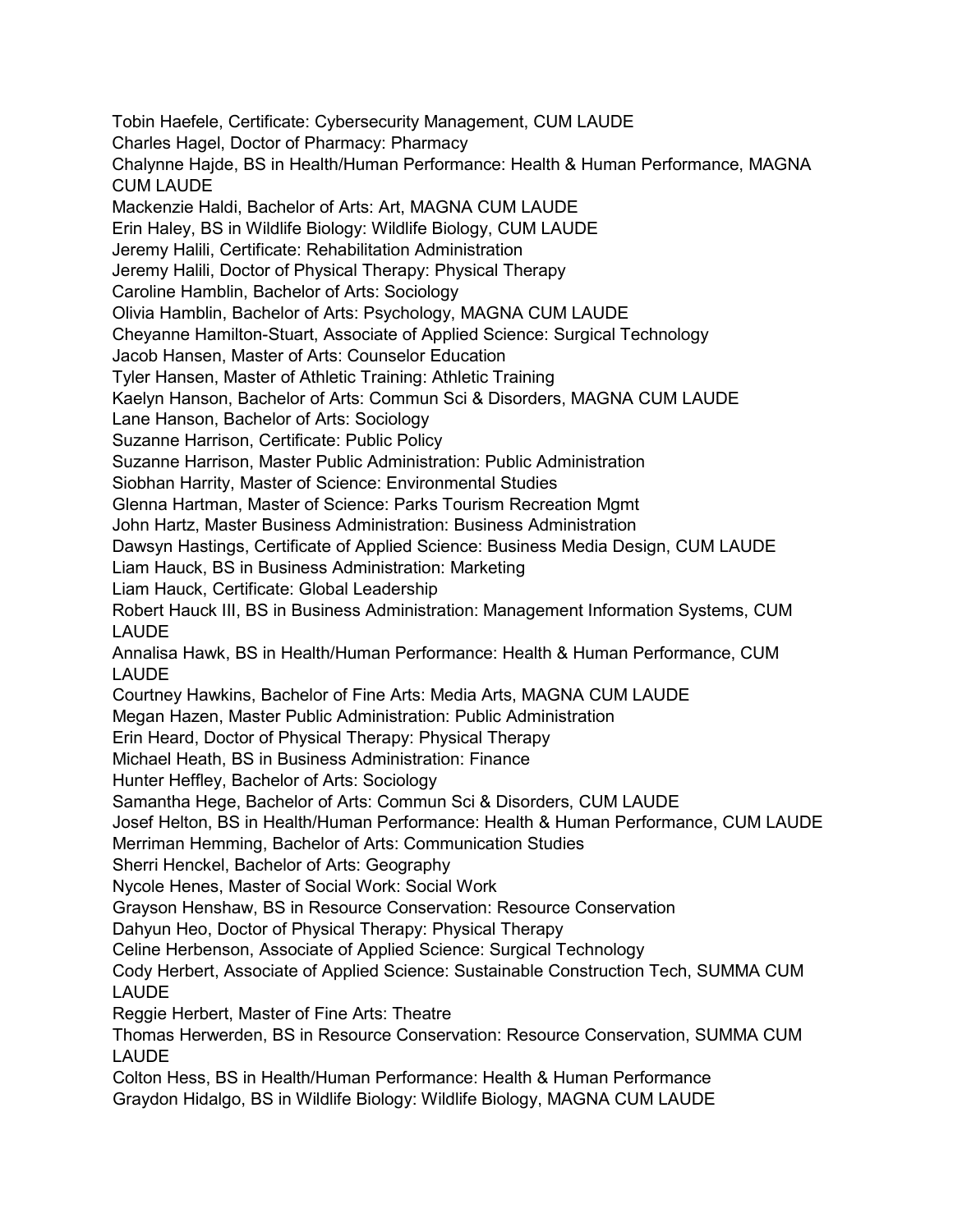Graydon Hidalgo, Certificate: Geographic Information Systems, MAGNA CUM LAUDE Hannah Higgins, Juris Doctor: Law Hannah Higgins, Master Business Administration: Business Administration Hannah Higgins, Master of Social Work: Social Work Katherine Hill, Master of Arts: Enviro Sci Nat Res Journalism Stacia Hill, Master of Fine Arts: Creative Writing Samantha Hilliard, Master of Social Work: Social Work Katrina Himmelreich, Bachelor of Science: Geography, CUM LAUDE Katrina Himmelreich, Certificate: Geographic Information Systems, CUM LAUDE Maria Isabelli Hipol, Doctor of Physical Therapy: Physical Therapy Kylie Hoedel, Bachelor of Arts: Women's, Gender & Sexuality St Jonathan Hogan, BS in Business Administration: Management Information Systems Asa Hohman, Master Business Administration: Business Administration Melody Hollar, BS in Ecological Restoration: Ecosystem Science & Restorat, MAGNA CUM LAUDE Dillon Hollis, Associate of Applied Science: Diesel Technology Kaitlin Hopingardner, Master of Arts: Political Science Daniel Horton, Juris Doctor: Law Holly Houston, BS in Integrative Physiology: Integrative Physiology, MAGNA CUM LAUDE Julia Houston, Doctor of Pharmacy: Pharmacy Kya Hover, Bachelor of Science: Biology Claire Howard, Master Public Administration: Public Administration Dawson Howe, Certificate of Applied Science: Computer Aided Design Brendan Howell, BS in Wildlife Biology: Wildlife Biology Turner Hruby, BS in Business Administration: Marketing Cherie Hudson, Bachelor of Arts: Anthropology Cherie Hudson, Certificate: Forensic Studies Sara Hulbert, BS in Resource Conservation: Resource Conservation Darrel Hunt, Doctor of Pharmacy: Pharmacy Devin Hunt, BS in Microbiology: Microbiology, SUMMA CUM LAUDE Devin Hunt, Bachelor of Science: Biology, SUMMA CUM LAUDE Mason Hutchinson, Bachelor of Arts: Psychology, CUM LAUDE Mason Hutchinson, Certificate: Global Leadership, CUM LAUDE Mallory Hylton, BS in Integrative Physiology: Integrative Physiology, MAGNA CUM LAUDE Haley Inabnit, Associate of Applied Science: Food Service Management, MAGNA CUM LAUDE Haley Inabnit, Certificate of Applied Science: Culinary Arts, MAGNA CUM LAUDE Michael Ireland Belport, Associate of Arts: General AA Ketch Jacobson, Bachelor of Science: Biology Rebecca Jacobson, Master of Fine Arts: Creative Writing Tyler Jahn, Associate of Applied Science: Sustainable Construction Tech, CUM LAUDE Rebekah Jenkins, Bachelor of Arts: English Amanda Jennings, Bachelor of Science: Biology, MAGNA CUM LAUDE Bianca Jensen, Bachelor of Arts: Environmental Studies, CUM LAUDE Bianca Jensen, Certificate: Environmental Ethics, CUM LAUDE Bianca Jensen, Certificate: Sustainable Business Strategy, CUM LAUDE Cort Jensen, BS in Business Administration: Management & Entrepreneurship Sophia Jensen, Master of Arts: Counselor Education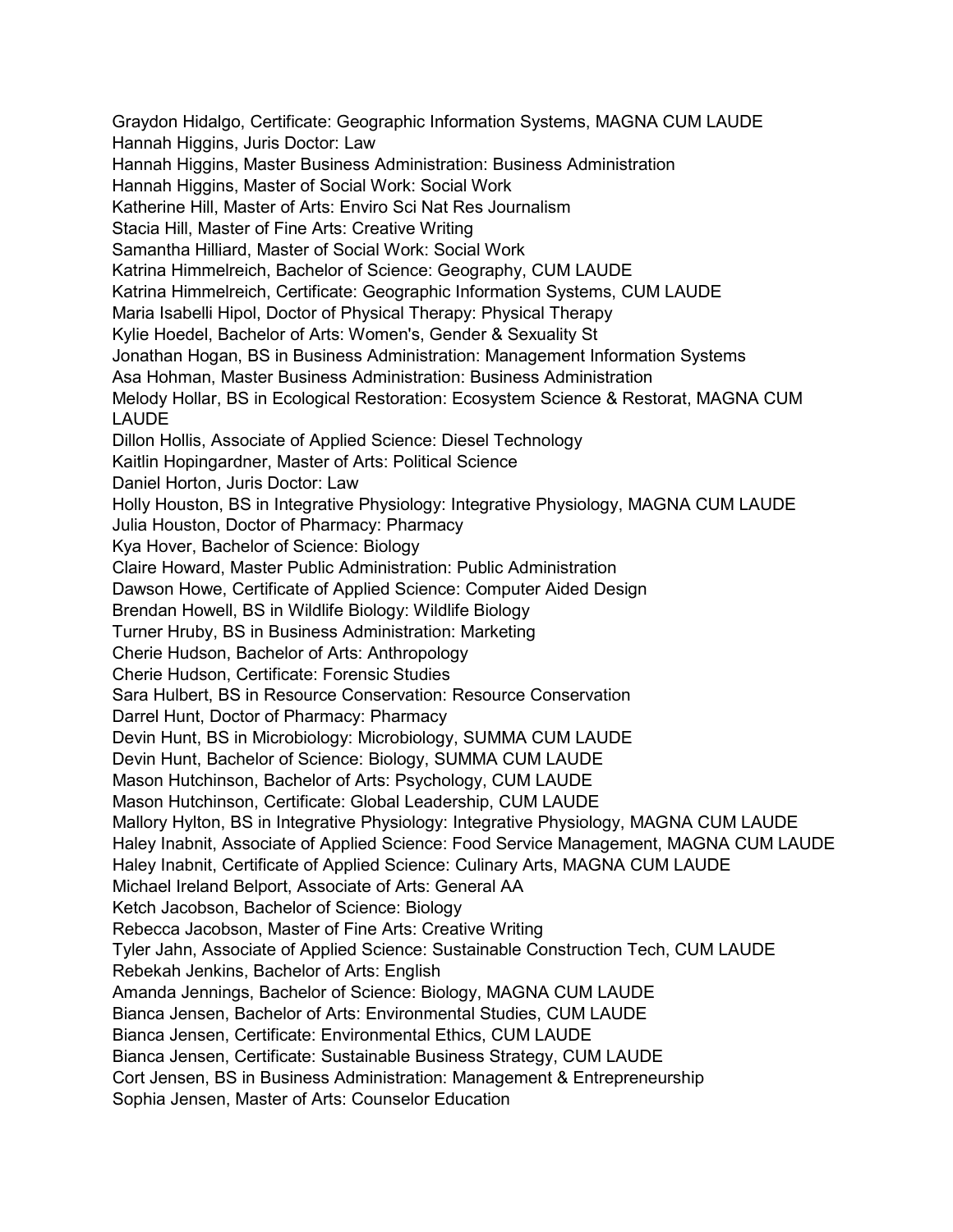Tiana Jensen, Master Public Administration: Public Administration Calvin Jerde-Belt, Bachelor of Arts: English, CUM LAUDE Hayle Jerke, Associate of Applied Science: Medical Assisting, CUM LAUDE Hayle Jerke, Certificate of Applied Science: Medical Reception, CUM LAUDE Chonghui Ji, Master of Arts: Psychology Paul Jindrich, Master Business Administration: Business Administration Miles Jochem, Master of Arts: English Miles Jochem, Master of Fine Arts: Creative Writing Amy Johns, Juris Doctor: Law Andrew Johnson, Master of Social Work: Social Work Lily Johnson, Bachelor of Arts: Media Arts, CUM LAUDE Megan Johnson, BA in Journalism: Journalism, CUM LAUDE Brooke Johnston, BS in Business Administration: Management & Entrepreneurship, CUM LAUDE Meghan Jonas, BA in Journalism: Journalism, MAGNA CUM LAUDE Emma Jones, Master of Science: Speech Language Pathology Alyssa Judd, Bachelor of Arts: Psychology Royce Judd, Associate of Applied Science: Diesel Technology Isabel Judice, Bachelor of Arts: Psychology Margaret Junkermier, BS in Business Administration: Management Information Systems, CUM LAUDE Margaret Junkermier, Certificate: Big Data Analytics, CUM LAUDE Margaret Junkermier, Certificate: Cybersecurity Management, CUM LAUDE Andrew Kafka, Doctor of Physical Therapy: Physical Therapy Jacob Kamps, Doctor of Physical Therapy: Physical Therapy Kenna Karjala, BS in Ecological Restoration: Ecosystem Science & Restorat, MAGNA CUM LAUDE Kenna Karjala, Bachelor of Arts: Theatre, MAGNA CUM LAUDE Jonathan Karlen, BS in Wildlife Biology: Wildlife Biology, CUM LAUDE Kirk Katseanes, Certificate: Public Health Kirk Katseanes, Doctor of Pharmacy: Pharmacy, CUM LAUDE Shawn Kearney, Bachelor of Fine Arts: Media Arts, CUM LAUDE Madeline Keast, Bachelor of Arts: Communication Studies Miranda Keenan, Bachelor of Arts: Social Work, MAGNA CUM LAUDE Thomas Keith, Bachelor of Fine Arts: Media Arts, MAGNA CUM LAUDE Erin Keller, Master of Science: Organismal Biol, Ecol & Evolu Nicolas Kemp, BS in Pharmacy: Pharmaceutical Sciences Katelyn Kempa, BS in Business Administration: Accounting Katelyn Kempa, Certificate: Accounting Information Systems Emily Kempe, Master of Social Work: Social Work William Kendall, Bachelor of Arts: Physics Harrison Kerth, Juris Doctor: Law Sarah Kesler, Associate of Arts: General AA, MAGNA CUM LAUDE Sarah Kesler, Bachelor of Arts: Social Work, MAGNA CUM LAUDE Sarah Kesler, Bachelor of Arts: Psychology Ashlesha Khatiwada, Bachelor of Science: Geosciences Sara Killeen, Master of Arts: Mathematics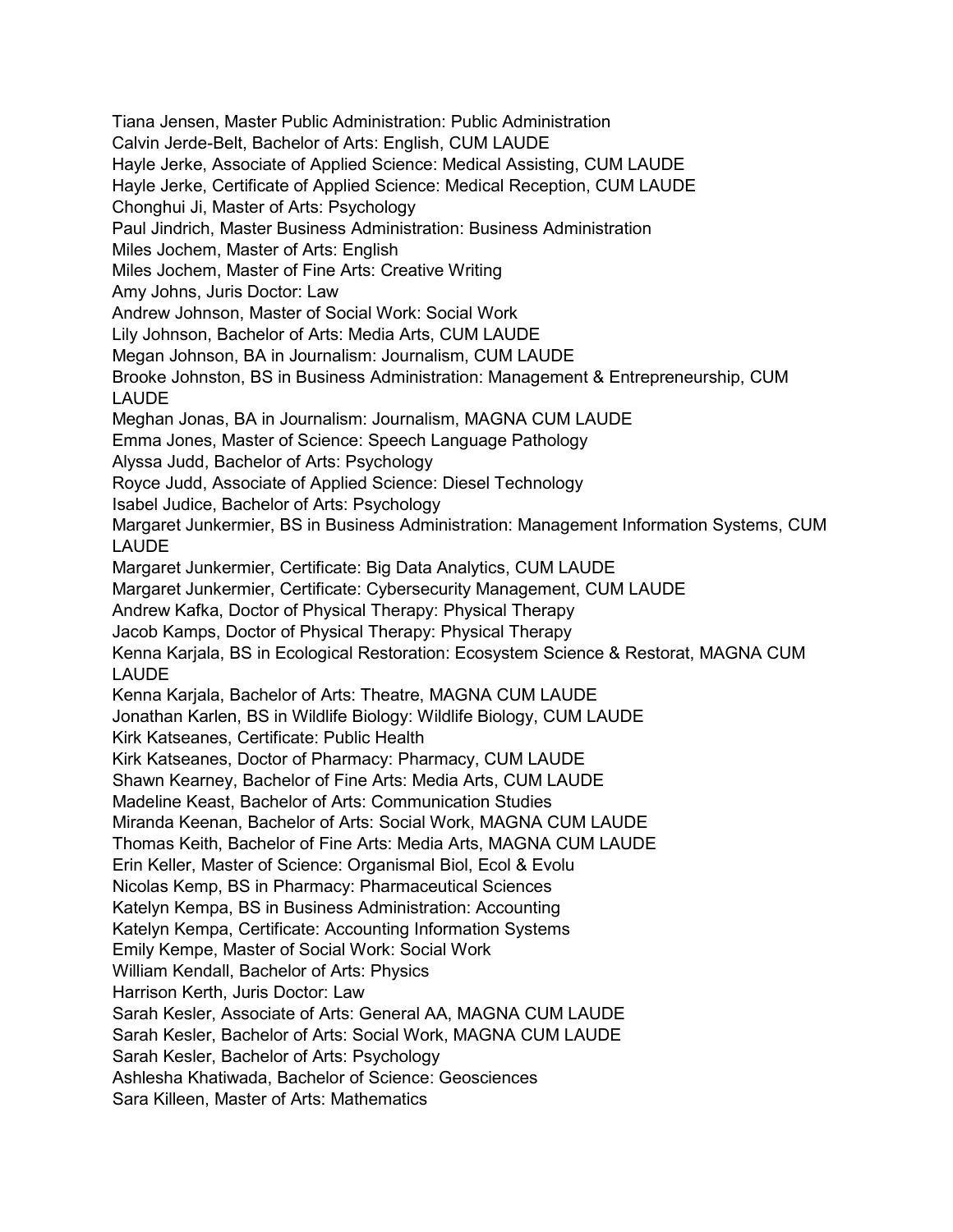Paige King, BS in Wildlife Biology: Wildlife Biology, CUM LAUDE Emily Kingsfield, Bachelor of Arts: Philosophy, CUM LAUDE Sonia Maria Kinker, Doctor of Philosophy: Forest & Conservation Sciences Lisa Kinnard, BA in Education: Elementary Education, MAGNA CUM LAUDE Michael Kinsella, Associate of Applied Science: Medical Information Technology Seth Kitchin, BS in Business Administration: Finance Margie Knapp, Bachelor of Science: Geography, SUMMA CUM LAUDE Margie Knapp, Certificate: Geographic Information Systems, SUMMA CUM LAUDE Alexis Knauss, BS in Health/Human Performance: Health & Human Performance, CUM LAUDE Jasper Knutson, Bachelor of Arts: Mathematics Peter Kolokotrones, BS in Business Administration: Accounting Katherine Kolwicz, Master of Arts: Anthropology Celeste Koning, Associate of Applied Science: Surgical Technology, CUM LAUDE Adele Kopp, Bachelor of Arts: Commun Sci & Disorders, SUMMA CUM LAUDE Adele Kopp, Certificate: Speech Lang Path Audio Asst, SUMMA CUM LAUDE Jessi Kopperdahl, Certificate: Forensic Studies Abbey Korzonowski, Bachelor of Arts: Psychology Hanna Kosbab, BS in Business Administration: Marketing, SUMMA CUM LAUDE Hanna Kosbab, Certificate: Entertainment Management, SUMMA CUM LAUDE Genevieve Krause, Master of Science: Computer Science Holly Krenz, Doctor of Pharmacy: Pharmacy, CUM LAUDE Isabel Kruse, Bachelor of Science: Biology, CUM LAUDE Chelsea Kuiper, Certificate: Global Health Vikash Kumar, Master of Science: Biochemistry & Biophysics Bonnie Kurien, Bachelor of Arts: Psychology, MAGNA CUM LAUDE Jessie Kwasney, Bachelor of Fine Arts: Art Colton Kyro, Master of Science: Systems Ecology Tony La, Master Business Administration: Business Administration Gwenyth Lane, Bachelor of Science: Biology Ashley Langer, Associate of Science: Registered Nursing, MAGNA CUM LAUDE Kyle Langley, Master of Arts: Anthropology Lindsey Lannes, Master of Science: Speech Language Pathology Anthony Lapsansky, Doctor of Philosophy: Organismal Biology & Ecology Chelsae Larson, Education Specialist: Education Leadership Amberlynn Lawson, BA in Education: Elementary Education, CUM LAUDE Cassandra Lee, Master of Fine Arts: Creative Writing Hong Shen Lee, Master of Science: Business Analytics Jung Hwan Lee, Certificate: Rehabilitation Administration Jung Hwan Lee, Doctor of Physical Therapy: Physical Therapy Sangmin Lee, Certificate: Rehabilitation Administration Sangmin Lee, Doctor of Physical Therapy: Physical Therapy Sharlyn Lee, Doctor of Physical Therapy: Physical Therapy Andrew Lepeska, BS in Business Administration: Management & Entrepreneurship Blair Libby, Certificate: Nat Resource Conflict Resolut Blair Libby, Master of Science: Environmental Studies Hanniel Lim, Doctor of Physical Therapy: Physical Therapy Jiseok Lim, BS in Business Administration: Accounting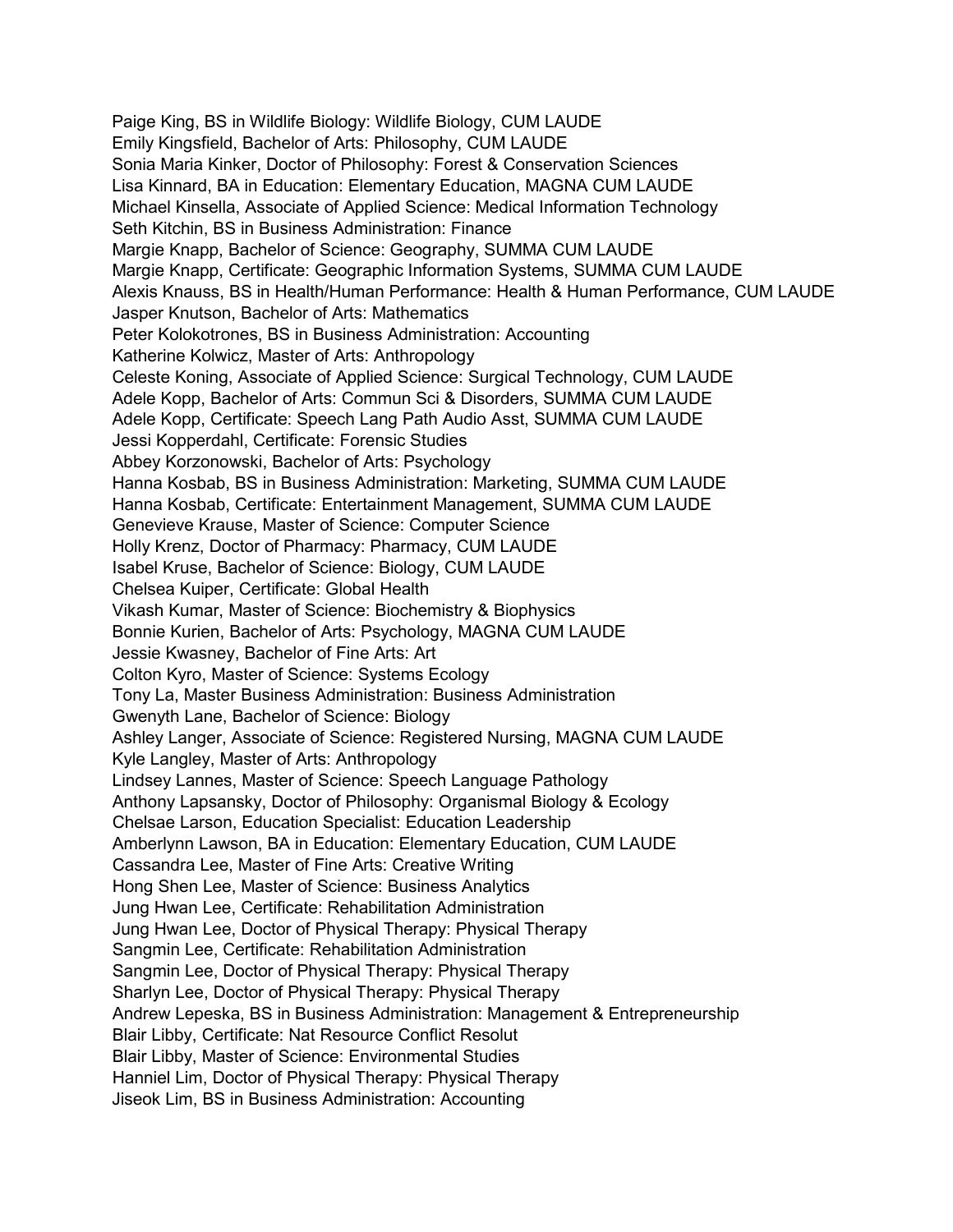Samuel Limegrover, BS in Wildlife Biology: Wildlife Biology Nikolas Linden, Associate of Arts: General AA, CUM LAUDE Taiyler Lindsey, Juris Doctor: Law Leah Ling, Doctor of Physical Therapy: Physical Therapy Katrina Liston, BS in Business Administration: Marketing, MAGNA CUM LAUDE Katrina Liston, Certificate: Entertainment Management, MAGNA CUM LAUDE Katrina Liston, Certificate: Global Leadership, MAGNA CUM LAUDE Audrey Little, BS in Microbiology: Microbiology, CUM LAUDE Audrey Little, Bachelor of Science: Medical Laboratory Science, CUM LAUDE Philip Little, Bachelor of Arts: Communication Studies Hannah Ayesha Loma, Doctor of Physical Therapy: Physical Therapy Bonnie Long, Bachelor of Science: Biochemistry, MAGNA CUM LAUDE Morgan Long, Bachelor of Fine Arts: Media Arts, MAGNA CUM LAUDE Alex Lopez, Master of Science: Health & Human Performance Jayden Loran, Associate of Applied Science: Accounting Technology Jessica Luedtke, BA in Education: Early Childhood Education: P-3, MAGNA CUM LAUDE Joshua Lundin, Bachelor of Science: Geosciences Charlie Luther, BS in Business Administration: Accounting, MAGNA CUM LAUDE Charlie Luther, Certificate: Accounting Information Systems, MAGNA CUM LAUDE Juliana Lutz, Bachelor of Arts: Central & Southwest Asian Stds, CUM LAUDE Shane Lutz, Master of Fine Arts: Theatre Lexis Lyle, BS in Resource Conservation: Resource Conservation Emily Lynch, Certificate: Entrepreneurship Isabella Maag, Bachelor of Science: Biochemistry Christopher MacKay, Certificate: Nat Resource Conflict Resolut Ashley Machado, Bachelor of Arts: Political Science, SUMMA CUM LAUDE Kevin Maher, Master of Arts: Counselor Education Parto Mahmoudi, Master of Science: Data Science Nikki Manning, Doctor of Philosophy: Anthropology Heather Manson, Master of Arts: Counselor Education Devin Marconi, Bachelor of Arts: Central & Southwest Asian Stds, CUM LAUDE Devin Marconi, Bachelor of Arts: Political Science, CUM LAUDE Abigail Margolis, Master of Education: Secondary Certification Stephanie Markin, Bachelor of Arts: Psychology, CUM LAUDE Riley Marsden, Associate of Science: General AS Elisabeth Marshall, Bachelor of Arts: Environmental Studies Enzo Martelli Moya, Master of Science: Forestry Alice Martin, Bachelor of Arts: Biology Gordon Martin, Bachelor of Music Education: Music, SUMMA CUM LAUDE Gordon Martin, Bachelor of Music: Music, SUMMA CUM LAUDE Hans Martin, Doctor of Philosophy: Fish and Wildlife Biology Natasha Martin, Bachelor of Arts: Social Work Stephen Martin Jr., Bachelor of Arts: History, CUM LAUDE Genna Mashinchi, Master of Arts: Psychology Robert Massey, Master Business Administration: Business Administration-Exter Michael Matthews, BS in Business Administration: Marketing, CUM LAUDE Caroline Maughan, Bachelor of Science: Biology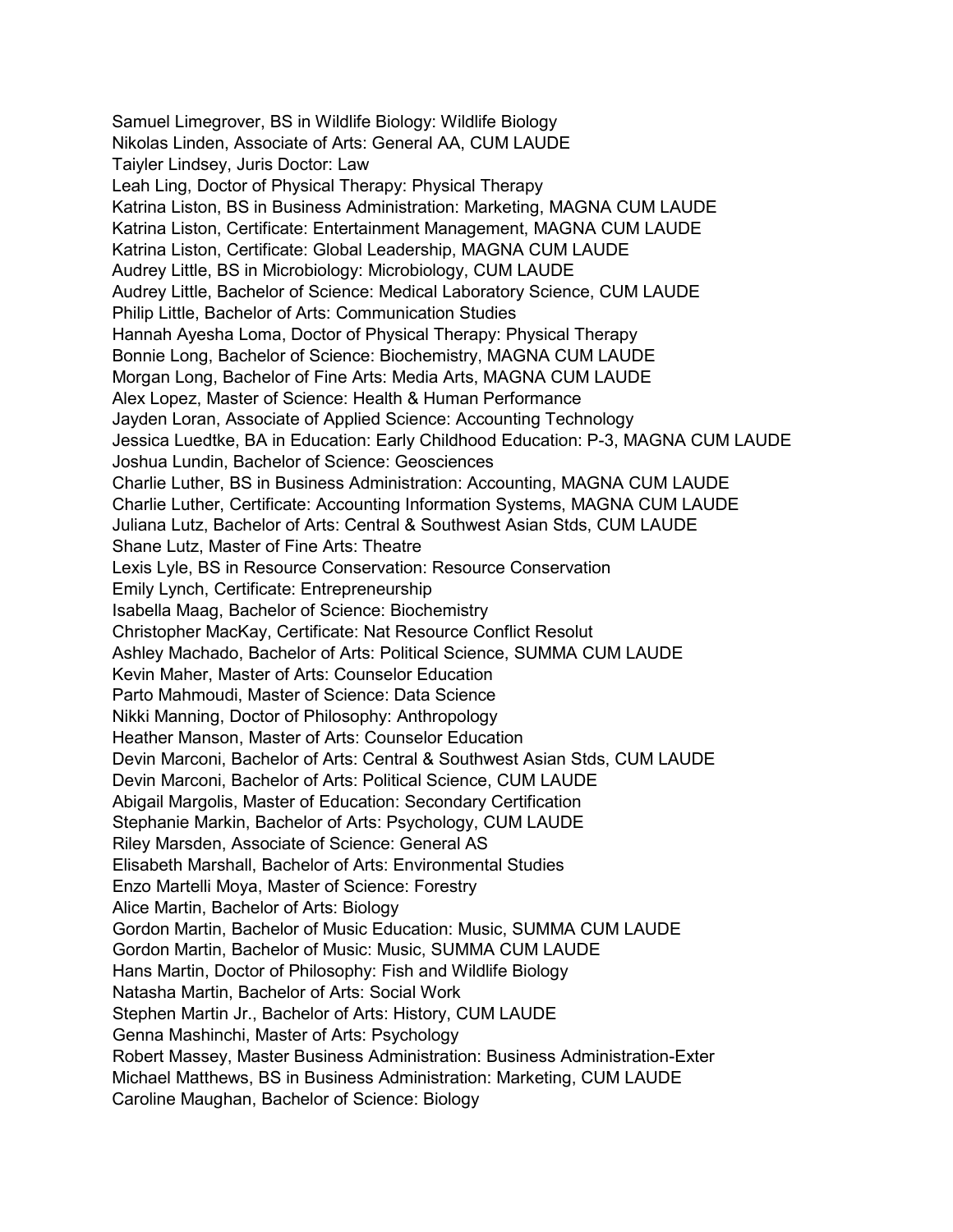Cari Maus, Associate of Arts: General AA, MAGNA CUM LAUDE Angelika Mayen, BS in Business Administration: Management Information Systems, SUMMA CUM LAUDE Liam Mayer, Bachelor of Fine Arts: Theatre, MAGNA CUM LAUDE Jessica McAlister, BS in Business Administration: Management Information Systems, CUM LAUDE Jessica McAlister, Certificate: Big Data Analytics, CUM LAUDE Luke McCarthy, Master of Athletic Training: Athletic Training Tyler McClure, BS in Business Administration: Management Information Systems Catalina McElrath, Bachelor of Fine Arts: Art, CUM LAUDE Tabitha McElwain, Associate of Applied Science: Medical Assisting, CUM LAUDE Samantha McFarland, BS in Wildlife Biology: Wildlife Biology Erin McGarvey, Juris Doctor: Law Lauren McGill, Master of Education: Curriculum & Instruction James McGough III, Bachelor of Science: Geography, MAGNA CUM LAUDE James McGough III, Certificate: Geographic Information Systems, MAGNA CUM LAUDE Ryan McHugh, BS in Business Administration: Management Information Systems Scott McKay, Bachelor of Science: Computer Science Michael McKelligott Jr., Bachelor of Arts: Mathematics, SUMMA CUM LAUDE Ryan McKinley, BA in Journalism: Journalism Meagan McKinnon, Bachelor of Arts: Psychology James McLean, BS in Business Administration: Management Information Systems Emma McMullen, Bachelor of Arts: English, MAGNA CUM LAUDE Timothy McMullen, Associate of Science: Registered Nursing Raven McMurry, Bachelor of Arts: Communication Studies Scott Mchodgkins, Bachelor of Fine Arts: Media Arts, MAGNA CUM LAUDE Daniel Mchugh, BS in Wildlife Biology: Wildlife Biology Atlas Mckinley, BS in Wildlife Biology: Wildlife Biology Morgan Meatovich, Bachelor of Arts: Biology Riley Mentel, Bachelor of Arts: Sociology, CUM LAUDE Jennifer Merkel, BA in Education: Elementary Education, SUMMA CUM LAUDE Zachary Meyer, BA in Journalism: Journalism Kammy Meyers, Certificate: Principal Leadership K-12 Katelyn Michell, Doctor of Pharmacy: Pharmacy Tuckie Middleton, Associate of Applied Science: Medical Assisting Tuckie Middleton, Certificate of Applied Science: Medical Reception Charl Marie Angeleen Millares, Doctor of Physical Therapy: Physical Therapy Benjamin Miller, Associate of Science: Registered Nursing, SUMMA CUM LAUDE John Miller, Juris Doctor: Law Madison Miller, Bachelor of Science: Chemistry Megan Miller, Specialist School Psychology: School Psychology Michelle Miller, Bachelor of Arts: English, CUM LAUDE Nathan Miller, Bachelor of Science: Medical Laboratory Science, CUM LAUDE Tatiana Millett Jauck, Bachelor of Arts: German Lauren Mills, Bachelor of Arts: Psychology, MAGNA CUM LAUDE David Mills-Low, Master of Arts: Theatre David Mills-Low, Master of Fine Arts: Media Arts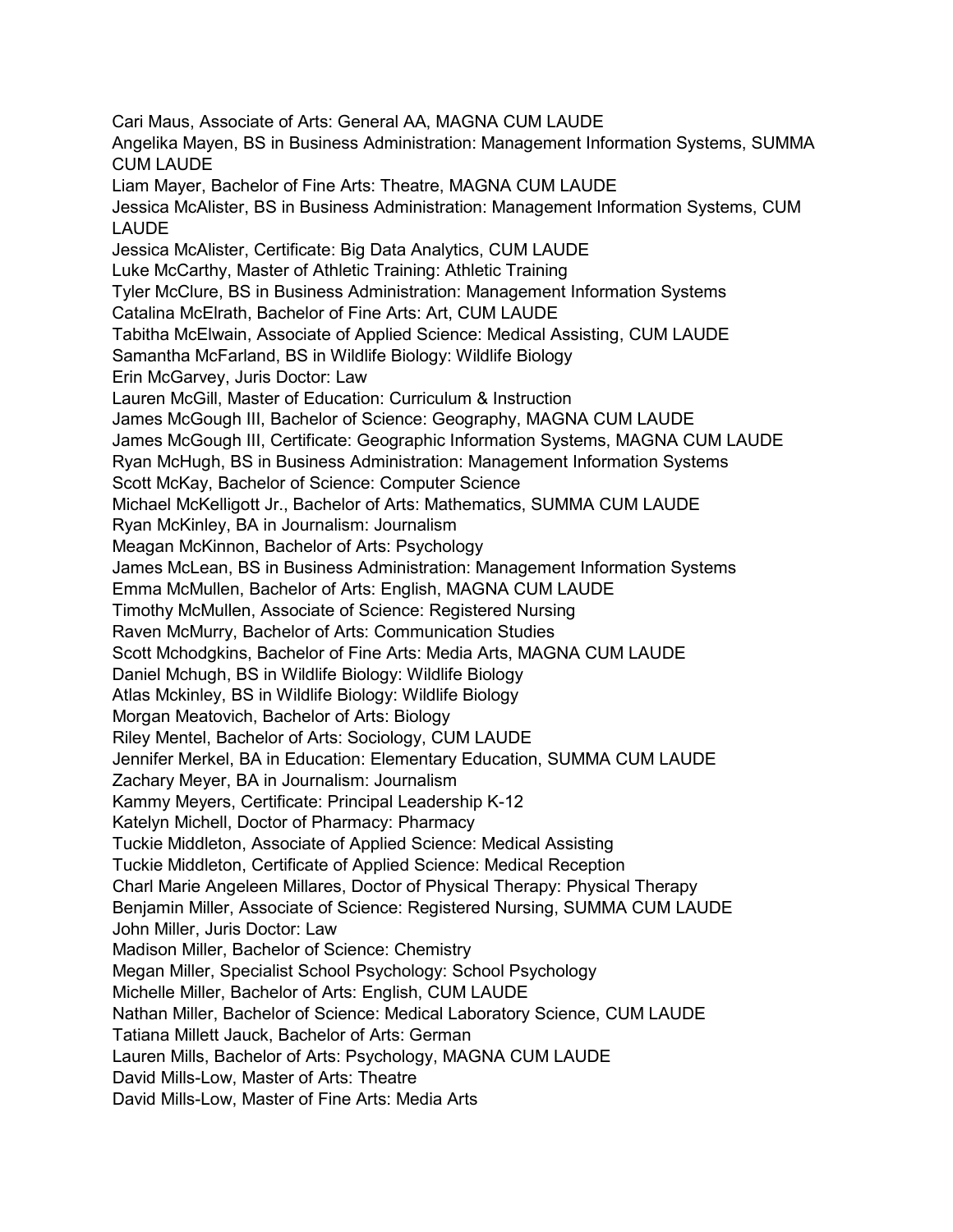Samuel Milyko, Bachelor of Arts: Anthropology Wyatt Mirich, Master of Science: Health & Human Performance Ryan Miskiv, Bachelor of Fine Arts: Media Arts, SUMMA CUM LAUDE Adam Mitchell, Doctor of Philosophy: Fish and Wildlife Biology Kavi Mitchell, BS in Resource Conservation: Resource Conservation Kylie Mohr, Master of Arts: Enviro Sci Nat Res Journalism Alison Monroe, BS in Business Administration: Accounting, CUM LAUDE Alison Monroe, Bachelor of Arts: Economics, CUM LAUDE Keith Moore, Bachelor of Arts: Biology Kristi Moore, Master of Science: Business Analytics Carlos Morales, Doctor of Pharmacy: Pharmacy, MAGNA CUM LAUDE Katrina Morgan, Doctor of Physical Therapy: Physical Therapy Michael Morris, Master of Arts: Mathematics William Moss, Bachelor of Arts: Physics, CUM LAUDE Tswb Moua, BS in Business Administration: Management & Entrepreneurship Madison Mueller, Doctor of Pharmacy: Pharmacy Lindsay Mullineaux, Juris Doctor: Law Michael Mulroy, Bachelor of Arts: Political Science, CUM LAUDE Kelcie Murphy, Bachelor of Arts: Central & Southwest Asian Stds Lonnie Murphy, Master of Public Health: Public Health David Myers, BS in Resource Conservation: Resource Conservation, MAGNA CUM LAUDE Sharon Myers, Associate of Applied Science: Accounting Technology, SUMMA CUM LAUDE Robert Nagel, Master of Arts: Political Science Timothy Nahring, Doctor of Pharmacy: Pharmacy, MAGNA CUM LAUDE Madelyn Naugle, BS in Business Administration: Management & Entrepreneurship, CUM LAUDE Jesse Nee-Vogelman, Master of Fine Arts: Creative Writing Cassandra Needles, Bachelor of Arts: Psychology Justin Neely, BS in Business Administration: Marketing Cassandra Nelson, Juris Doctor: Law Janis Nelson, Master of Science: Speech Language Pathology Megan Nelson, Doctor of Pharmacy: Pharmacy, SUMMA CUM LAUDE Robert Nelson, BS in Business Administration: Management & Entrepreneurship Robert Nelson, Certificate: Sustainable Business Strategy Kevin Ness, Juris Doctor: Law Chelsea Nichols, Associate of Applied Science: Medical Information Technology Chelsea Nichols, Certificate of Applied Science: Medical Reception Aaron Nicholson, Master of Arts: Economics Luke Nicholson, BA in Journalism: Journalism Lyndee Nikkila, Bachelor of Arts: Political Science Kelsey Noble, BA in Education: Elementary Education, SUMMA CUM LAUDE Kelsey Noble, Certificate: Global Leadership, SUMMA CUM LAUDE Dominic Noce, BS in Wildlife Biology: Wildlife Biology, CUM LAUDE Erik Norbie, Master of Fine Arts: Creative Writing Gabrielle Norconk, BS in Health/Human Performance: Health & Human Performance, CUM LAUDE Jessica Norris, Bachelor of Science: Biology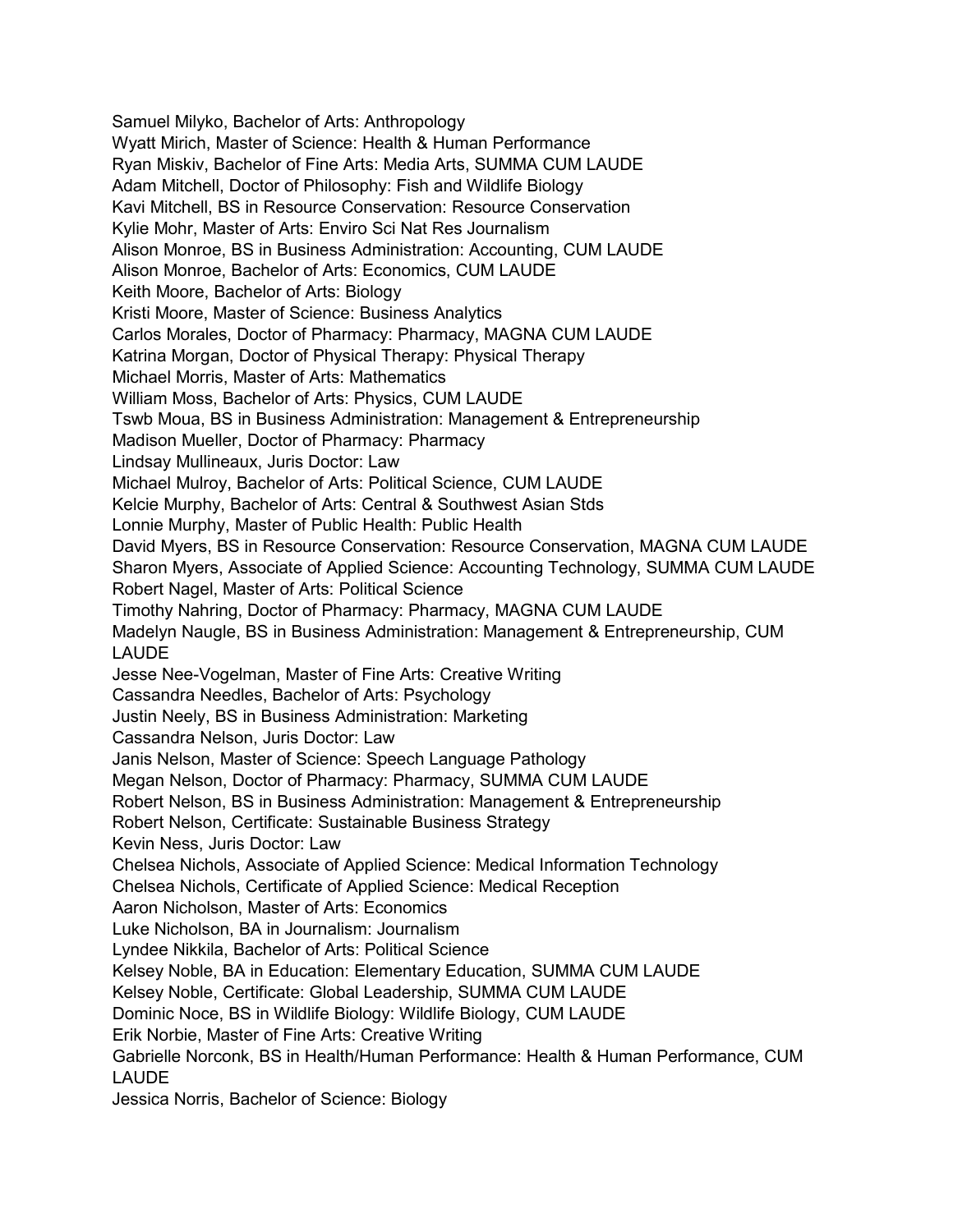Maryam Norton, Bachelor of Arts: Commun Sci & Disorders, SUMMA CUM LAUDE William Norwood, Doctor of Philosophy: History Halle Nurse, Bachelor of Science: Computer Science, MAGNA CUM LAUDE Trevor O'Brien, BS in Wildlife Biology: Wildlife Biology Edward O'Donnell, Juris Doctor: Law Nash O'Hara, Bachelor of Arts: Sociology, CUM LAUDE Daniel O'Malley, BS in Health/Human Performance: Health & Human Performance, MAGNA CUM LAUDE Ashley O'Reilly, Bachelor of Arts: Social Work, CUM LAUDE Erin Ochoa, Associate of Arts: General AA Sara Odenthal, BS in Health/Human Performance: Health & Human Performance, CUM LAUDE Michael Oguine, Master Business Administration: Business Administration Jacob Olson, Associate of Applied Science: Information Technology, MAGNA CUM LAUDE Stefan Olson, Master of Arts: English Andrew Oman, Bachelor of Science: Biology, CUM LAUDE Lysette Oquendo, Doctor of Physical Therapy: Physical Therapy Remy Orrantia, Juris Doctor: Law Remy Orrantia, Master Business Administration: Business Administration Emily Osterli, Doctor of Pharmacy: Pharmacy, CUM LAUDE William Owen, Bachelor of Science: Computer Science, CUM LAUDE Cammie Pablo, Bachelor of Arts: Native American Studies, MAGNA CUM LAUDE Mark Padillo, Doctor of Physical Therapy: Physical Therapy Madeleine Padon, Master of Education: Curriculum & Instruction Eric Palm, Doctor of Philosophy: Fish and Wildlife Biology Jakob Palmer, BS in Wildlife Biology: Wildlife Biology, MAGNA CUM LAUDE Jordan Panarella, Associate of Arts: General AA Jordan Panarella, Bachelor of Arts: Psychology Connor Panion, Specialist School Psychology: School Psychology Benjamin Park, Master of Fine Arts: Theatre Hawon Park, Certificate: Rehabilitation Administration Hawon Park, Doctor of Physical Therapy: Physical Therapy Sunha Park, Certificate: Rehabilitation Administration Sunha Park, Doctor of Physical Therapy: Physical Therapy Amanda Parker, Certificate of Applied Science: Carpentry, MAGNA CUM LAUDE Kyle Parker, Associate of Applied Science: Diesel Technology, MAGNA CUM LAUDE Zachary Parker, Associate of Applied Science: Diesel Technology Gabrielle Patterson, Master of Fine Arts: Media Arts Wyeth Patton, BS in Wildlife Biology: Wildlife Biology Hunter Paulson, Bachelor of Arts: Sociology, SUMMA CUM LAUDE Aimee Paxton, Master of Fine Arts: Theatre Scott Payne, Master of Arts: Mathematics Gair Pearson, BS in Resource Conservation: Resource Conservation Mark Pearson, BS in Business Administration: Management Information Systems Maja Pedersen, Doctor of Philosophy: Public Health Jack Perry, BS in Business Administration: Management & Entrepreneurship Mason Perry, Doctor of Philosophy: Geosciences Christian Pfeifer, Bachelor of Arts: Political Science, MAGNA CUM LAUDE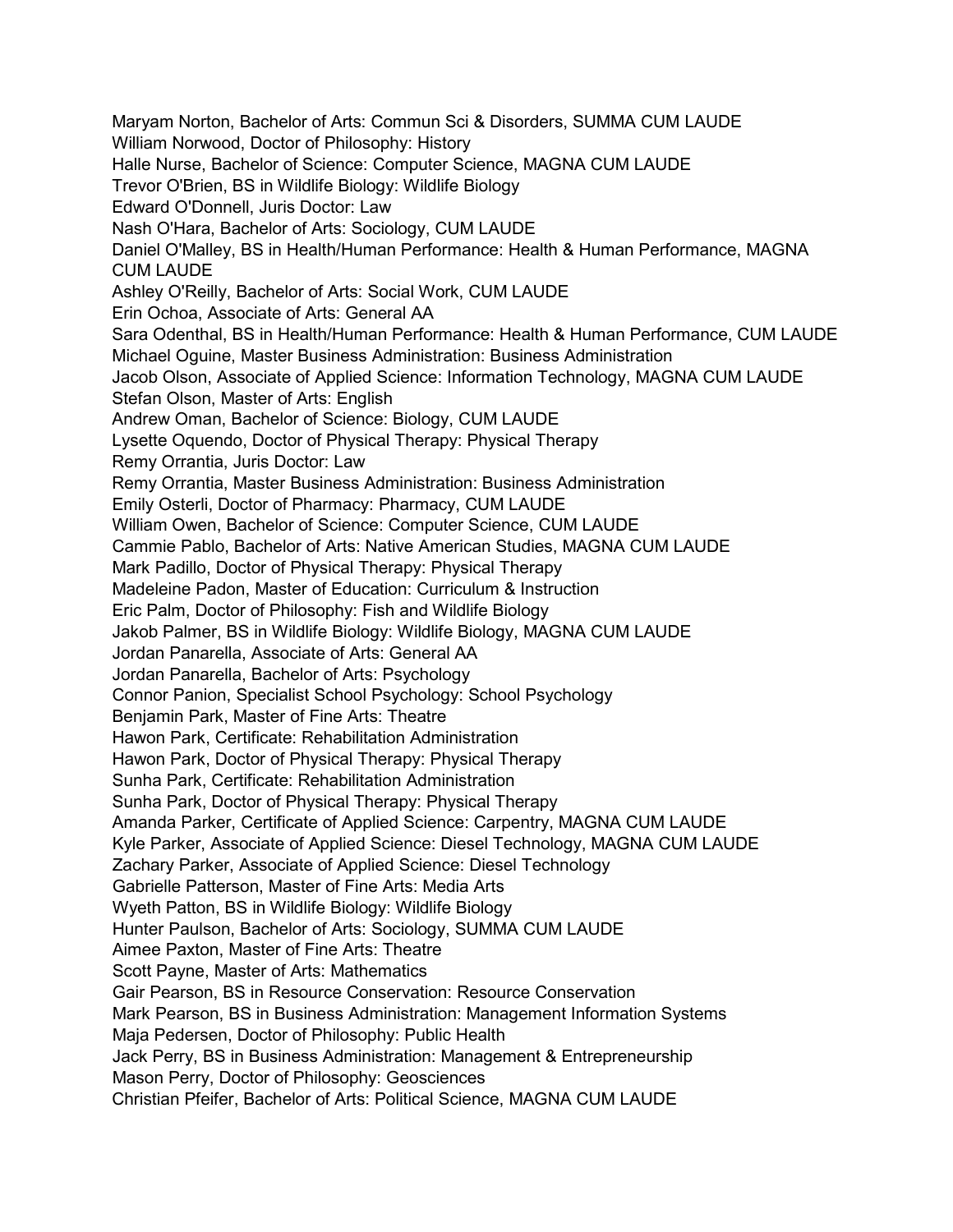Christian Pfeifer, Certificate: Global Leadership, MAGNA CUM LAUDE Emma Pfeiffer, Master of Fine Arts: Creative Writing Zoa Phillips, Master of Science: Speech Language Pathology Kara Picciolo, Master of Science: Speech Language Pathology James Pierce Jr., Bachelor of Arts: Media Arts Brian Pinon, Bachelor of Arts: Art, MAGNA CUM LAUDE Joshua Pitt, Bachelor of Arts: Theatre, CUM LAUDE Marin Plemmons, BS in Health/Human Performance: Health & Human Performance, CUM LAUDE Gabrielle Plessner, Bachelor of Arts: Political Science Rachel Podell-Eberhardt, BS in Resource Conservation: Resource Conservation Sophie Pontikis, Bachelor of Science: Biology, CUM LAUDE Michelle Postma, Master of Fine Arts: Art Aubrey Powell, Master of Science: Speech Language Pathology Jacob Prater, Master of Science: Systems Ecology Jacob Price, BA in Education: Elementary Education Matthew Prior, BS in Business Administration: Management & Entrepreneurship Kathryn Puczkowskyj, Master of Science: Business Analytics Olivia Quintero, Bachelor of Arts: Anthropology, MAGNA CUM LAUDE Olivia Quintero, Bachelor of Arts: Music, MAGNA CUM LAUDE Paige Rakoz, BA in Education: Elementary Education, CUM LAUDE Talia Randle, Bachelor of Arts: Dance, MAGNA CUM LAUDE Talia Randle, Certificate: Global Leadership, MAGNA CUM LAUDE Robin Rank, Certificate: Water-Energy-Food Nexus Robin Rank, Master of Science: Systems Ecology Justin Ransom-Redeen, Juris Doctor: Law Cassidy Rascher, Associate of Applied Science: Radiologic Technology, MAGNA CUM LAUDE Hailey Rasmussen, Bachelor of Music Education: Music, SUMMA CUM LAUDE Betsy Rattler, BS in Business Administration: Accounting, CUM LAUDE Anthony Reed, Juris Doctor: Law Anna Reely, Master of Arts: Philosophy Bailey Regoli, Associate of Applied Science: Radiologic Technology, CUM LAUDE John Reilly, Bachelor of Arts: Psychology John Reilly, Certificate: Forensic Studies Jacob Reller, BS in Forestry: Forestry, SUMMA CUM LAUDE Jacob Reller, Certificate: Geographic Information Systems, SUMMA CUM LAUDE Mary-Ellen Reyna, Master of Science: Forestry Mitchell Reynolds, BS in Recreation Management: Parks, Tourism &Rec Management Mitchell Reynolds, Certificate: Global Leadership Randy Reynolds, BS in Business Administration: Management & Entrepreneurship Jonathan Richards, Bachelor of Arts: History Karen Richards, Bachelor of Arts: Anthropology Mitchell Roberts, BS in Business Administration: Management Information Systems, CUM LAUDE Gavin Robertson Jr., Bachelor of Arts: Psychology Alexis Robinson, Master of Social Work: Social Work Trae Rocheleau, Master of Education: Curriculum & Instruction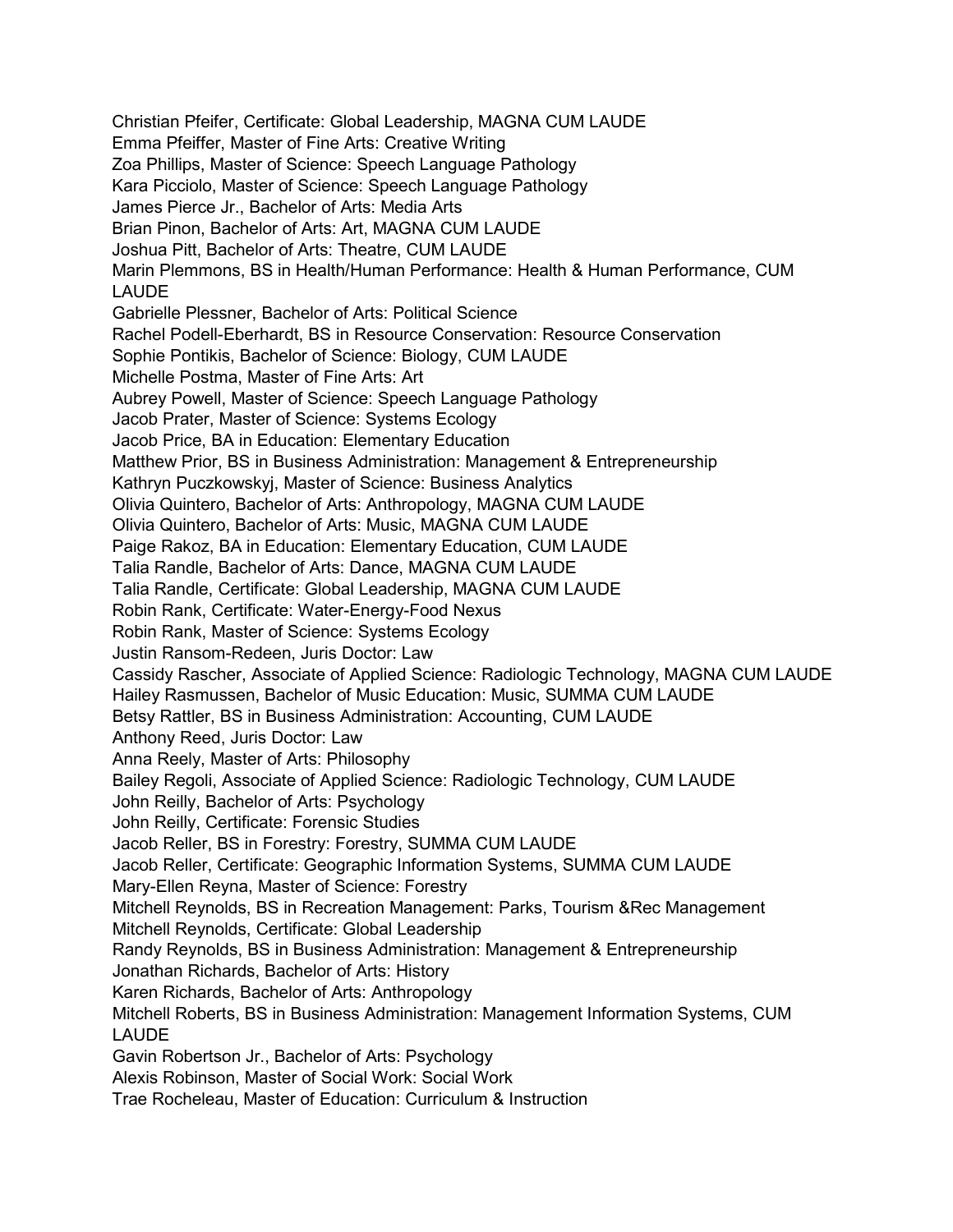Apsara Rodriguez, Master of Science: Business Analytics Andrea Rogalski, Master of Education: Curriculum & Instruction Keith Jr. Rongstad Jr., Master of Arts: Sociology Julia Ronney, Bachelor of Science: Biology, CUM LAUDE Derek Rowe, Associate of Applied Science: Information Technology, SUMMA CUM LAUDE Derek Rowe, Certificate Technical Studies: Cybersecurity, SUMMA CUM LAUDE Derek Rowe, Certificate of Applied Science: Computer Support, SUMMA CUM LAUDE Robert Rowe III, BS in Business Administration: Finance Justin Ruby, BS in Wildlife Biology: Wildlife Biology, MAGNA CUM LAUDE Zebulon Ruby, BS in Recreation Management: Parks, Tourism &Rec Management Karysa Rugado, Bachelor of Arts: Anthropology Renee Running Rabbit, Bachelor of Arts: Social Work Laura Russell, Bachelor of Arts: Sociology Samantha Russell, Doctor of Philosophy: Psychology Taylor Russell, BS in Business Administration: Management Information Systems, CUM LAUDE Helen Russette, Doctor of Philosophy: Public Health Rebecca Rust, Master of Arts: Counselor Education Eric Ryan, BS in Wildlife Biology: Wildlife Biology Luke Rymniak, Master of Science: Forestry Byron Sacry, Bachelor of Arts: History Kylie Sadat, BS in Business Administration: Accounting, CUM LAUDE Kylie Sadat, Certificate: Accounting Information Systems, CUM LAUDE Hanna Sailer, Bachelor of Arts: Environmental Studies, SUMMA CUM LAUDE Kennedy Salonen, Bachelor of Science: Biology, CUM LAUDE Frahdelyn Salvador, Doctor of Physical Therapy: Physical Therapy Marco Salvo, BS in Wildlife Biology: Wildlife Biology, CUM LAUDE Alexander Sampson, Bachelor of Arts: Mathematics Najelly Sanchez, Associate of Science: Registered Nursing, CUM LAUDE Ryan Sandau, BS in Business Administration: Management Information Systems, MAGNA CUM LAUDE Ryan Sandau, Certificate: Big Data Analytics, MAGNA CUM LAUDE Ryan Sandau, Certificate: Computer Programming, MAGNA CUM LAUDE Ryan Sandau, Certificate: Cybersecurity Management, MAGNA CUM LAUDE James Sandefur, Bachelor of Arts: Media Arts Bridger Sanders, Bachelor of Fine Arts: Media Arts Matthew Sanford, Master of Arts: Anthropology Lyra Annie Sarceno, Doctor of Physical Therapy: Physical Therapy Emerald Sargent, Associate of Applied Science: Information Technology, SUMMA CUM LAUDE Lucia Sayer, Bachelor of Arts: Psychology, MAGNA CUM LAUDE Rachel Schafer, Master of Arts: Sociology Derek Schaff, Bachelor of Science: Computer Science Tucker Schatz, Certificate of Applied Science: Heavy Equipment Operation, MAGNA CUM LAUDE Christopher Schell, Certificate of Applied Science: Carpentry Miles Scheuering, BS in Wildlife Biology: Wildlife Biology, SUMMA CUM LAUDE Miles Scheuering, Certificate: Geographic Information Systems, SUMMA CUM LAUDE Kajun Schmaus, Associate of Applied Science: Information Technology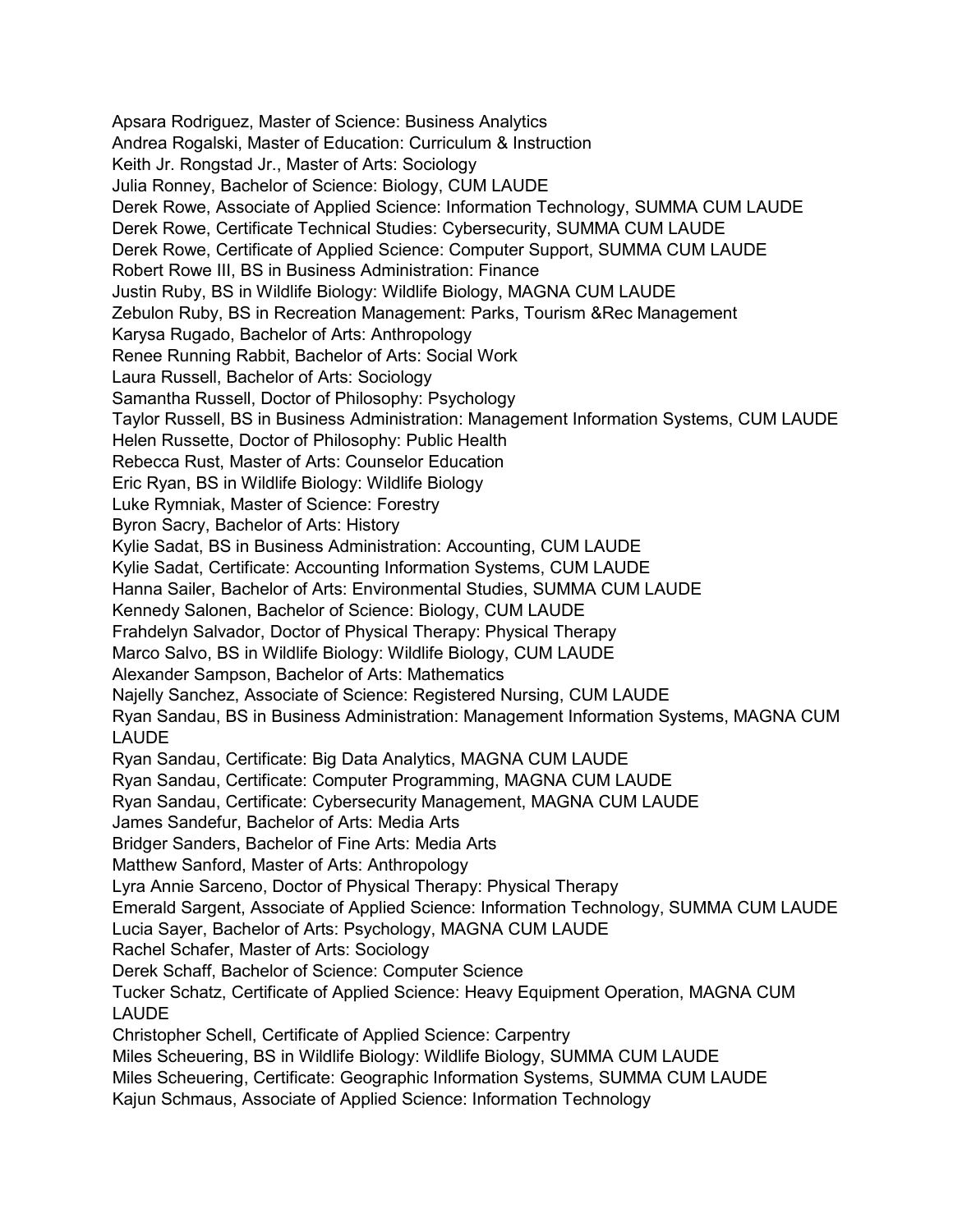Kajun Schmaus, Certificate Technical Studies: Cybersecurity Kajun Schmaus, Certificate of Applied Science: Computer Support Kayla Schmidt, Master of Athletic Training: Athletic Training Ali Schultheis, Master of Arts: Environmental Studies Hunter Schumann, Associate of Applied Science: Welding Technology Wilford Schweer, BS in Pharmacy: Pharmaceutical Sciences Dane Schwender, BS in Recreation Management: Parks, Tourism &Rec Management Guy Seavey, Doctor of Pharmacy: Pharmacy Shauni Seccombe, Certificate: Environmental Education Shauni Seccombe, Certificate: Nat Resource Conflict Resolut Shauni Seccombe, Master of Science: Environmental Studies Ryan Sedgley, Associate of Science: General AS Madison Seipp, BA in Journalism: Journalism, CUM LAUDE Noelle Senner, BS in Health/Human Performance: Health & Human Performance, SUMMA CUM LAUDE Abbigale Seubert, Bachelor of Science: Biology, CUM LAUDE Derek Sheehan, Master of Arts: Economics Nicholas Shepard, Bachelor of Arts: Political Science, MAGNA CUM LAUDE Amelia Shields, Bachelor of Arts: History, MAGNA CUM LAUDE Kyle Shiemke, Certificate of Applied Science: Precision Machine Technology, SUMMA CUM LAUDE Claire Shinner, BA in Journalism: Journalism Autumn Shoars, Associate of Arts: General AA Kristopher Short, Doctor of Philosophy: Toxicology Ryley Siclair, Bachelor of Arts: English, CUM LAUDE Kenndle Sierer, Bachelor of Science: Computer Science, CUM LAUDE Morgan Simkins, Master of Science: Speech Language Pathology Timothy Simonich, Bachelor of Arts: History Kortney Sims, Bachelor of Arts: Commun Sci & Disorders, SUMMA CUM LAUDE Ashley Sinclair, BS in Wildlife Biology: Wildlife Biology Ashley Sinclair, Certificate: Global Leadership Emily Skillman, Doctor of Physical Therapy: Physical Therapy Caleb Smith, BS in Wildlife Biology: Wildlife Biology, SUMMA CUM LAUDE Caleb Smith, Bachelor of Arts: Anthropology, SUMMA CUM LAUDE Piper Smith, Bachelor of Arts: History, CUM LAUDE Kenna Snedigar, Associate of Science: Registered Nursing Neiman Snetzer, Bachelor of Arts: Commun Sci & Disorders, CUM LAUDE Trevor Snyder, BS in Business Administration: Management Information Systems, CUM LAUDE Trevor Snyder, Certificate: Cybersecurity Management, CUM LAUDE Carlos Soberanis, BS in Business Administration: Accounting Jocelyn Solberg, Associate of Arts: General AA, CUM LAUDE Joshua Soriano, Bachelor of Science: Chemistry Clarissa Spain, Bachelor of Fine Arts: Media Arts, SUMMA CUM LAUDE Sarah Sriraman, BS in Wildlife Biology: Wildlife Biology, SUMMA CUM LAUDE Sarah Sriraman, Certificate: Environmental Ethics, SUMMA CUM LAUDE Sarah Stafford, Doctor of Physical Therapy: Physical Therapy Sarah Stafford, Master of Public Health: Public Health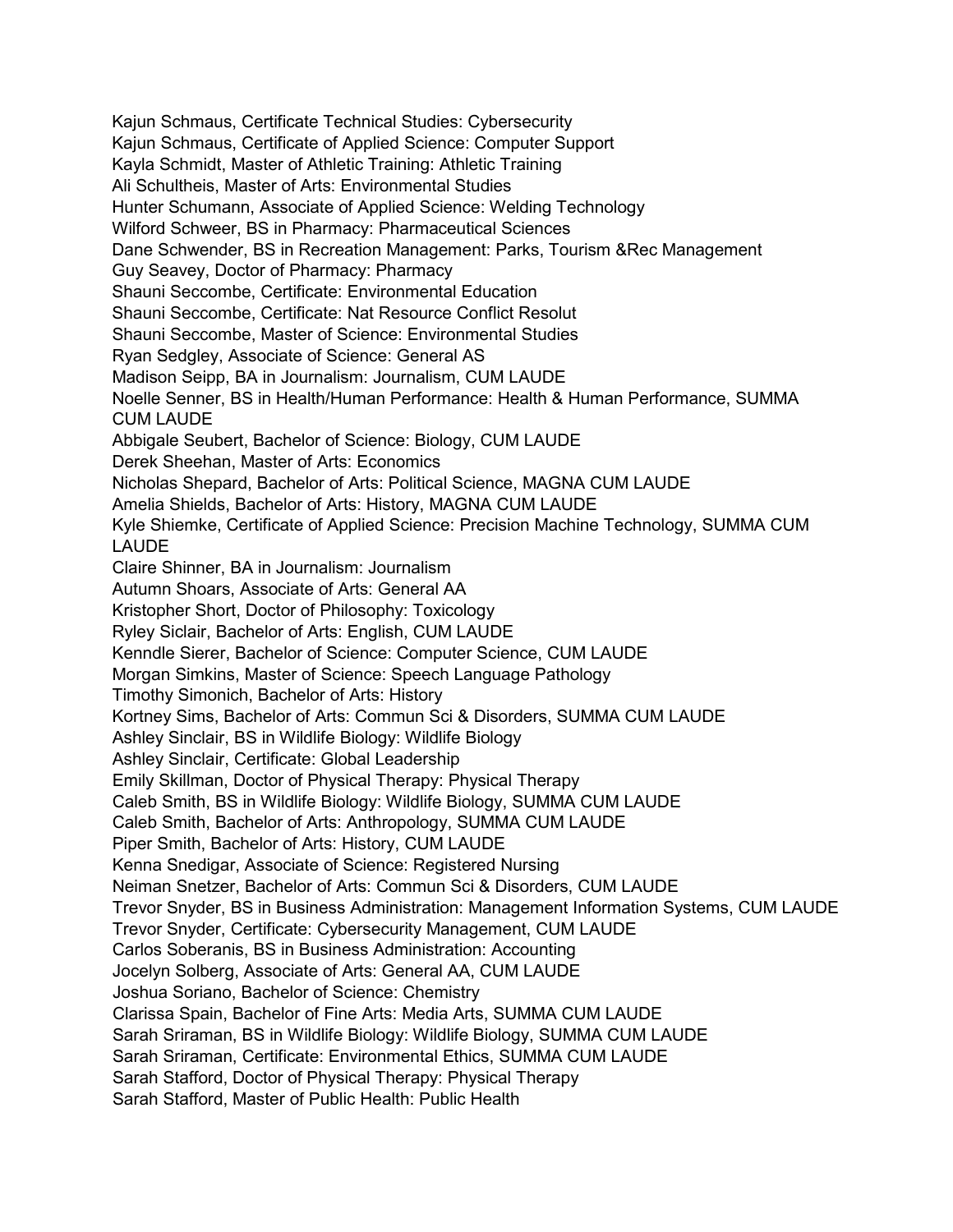David Stalling, Master of Fine Arts: Creative Writing Molly Stammer, Certificate: American Indian Law Molly Stammer, Juris Doctor: Law Brian Stampe, Master of Science: Geosciences Danielle Standley, Bachelor of Arts: Women's, Gender & Sexuality St, CUM LAUDE Danielle Standley, Certificate Technical Studies: Addiction Studies, CUM LAUDE Grace Stavich, BS in Resource Conservation: Resource Conservation, MAGNA CUM LAUDE Kelsey Stay, Associate of Applied Science: Welding Technology, MAGNA CUM LAUDE Libby Steigers, Associate of Science: Registered Nursing, CUM LAUDE Benjamin Stephan, BS in Business Administration: Finance Kevin Stevens Jr., Bachelor of Fine Arts: Media Arts Laura Stevens, Master of Science: Geosciences William Stevens, BS in Ecological Restoration: Ecosystem Science & Restorat Sueanne Stewart, Bachelor of Arts: Mathematics Douglas Stobie, Bachelor of Arts: Physics, CUM LAUDE Joseph Stockdill, Bachelor of Arts: Mathematics Taylor Stoeger, Bachelor of Arts: Commun Sci & Disorders, SUMMA CUM LAUDE Jonathan Stokes Sr., Bachelor of Arts: Classics Kylie Stokes, Bachelor of Arts: Anthropology, CUM LAUDE Payton Stoner, BS in Business Administration: Management & Entrepreneurship, CUM LAUDE Will Stoskopf, Bachelor of Science: Biology, CUM LAUDE Courtney Stratford, Associate of Applied Science: Surgical Technology Zachary Strauch, Bachelor of Arts: English, CUM LAUDE Christa Street, Master of Arts: Political Science Sierra Streuli, Master of Arts: Sociology Anthony Strickland, Bachelor of Science: Biology Erica Stubblebine, Specialist School Psychology: School Psychology Jordan Stuber, Bachelor of Arts: Dance, CUM LAUDE Jordan Stuber, Certificate: Entertainment Management, CUM LAUDE David Stumhofer, Bachelor of Arts: History Katjana Stutzer, Master of Arts: Communication Studies Levi Sublett, BS in Business Administration: Management Information Systems Alexandra Sugiri, Master of Social Work: Social Work Tetyana Sukonnikova, Associate of Science: Registered Nursing, SUMMA CUM LAUDE Boston Sullivan, Bachelor of Arts: History, CUM LAUDE Michelle Sweeney, Bachelor of Music: Music, SUMMA CUM LAUDE Larissa Sweet, Certificate of Applied Science: Carpentry Zack Sybert, Bachelor of Science: Geography, CUM LAUDE Matthew Sydor, Doctor of Philosophy: Biomedical Sciences Mohsen Tabibian, Doctor of Philosophy: Mathematics Kory Talcott, Master of Science: Geosciences Clayton Tallwhiteman, Bachelor of Science: Computer Science Zher Zhao Tan, Bachelor of Arts: Economics Kamilla Tanaka, Associate of Science: General AS Ernest Tanquieng, Doctor of Physical Therapy: Physical Therapy Matthew Tarkalson, Bachelor of Arts: Art Roselle Joanne Tarranza, Doctor of Physical Therapy: Physical Therapy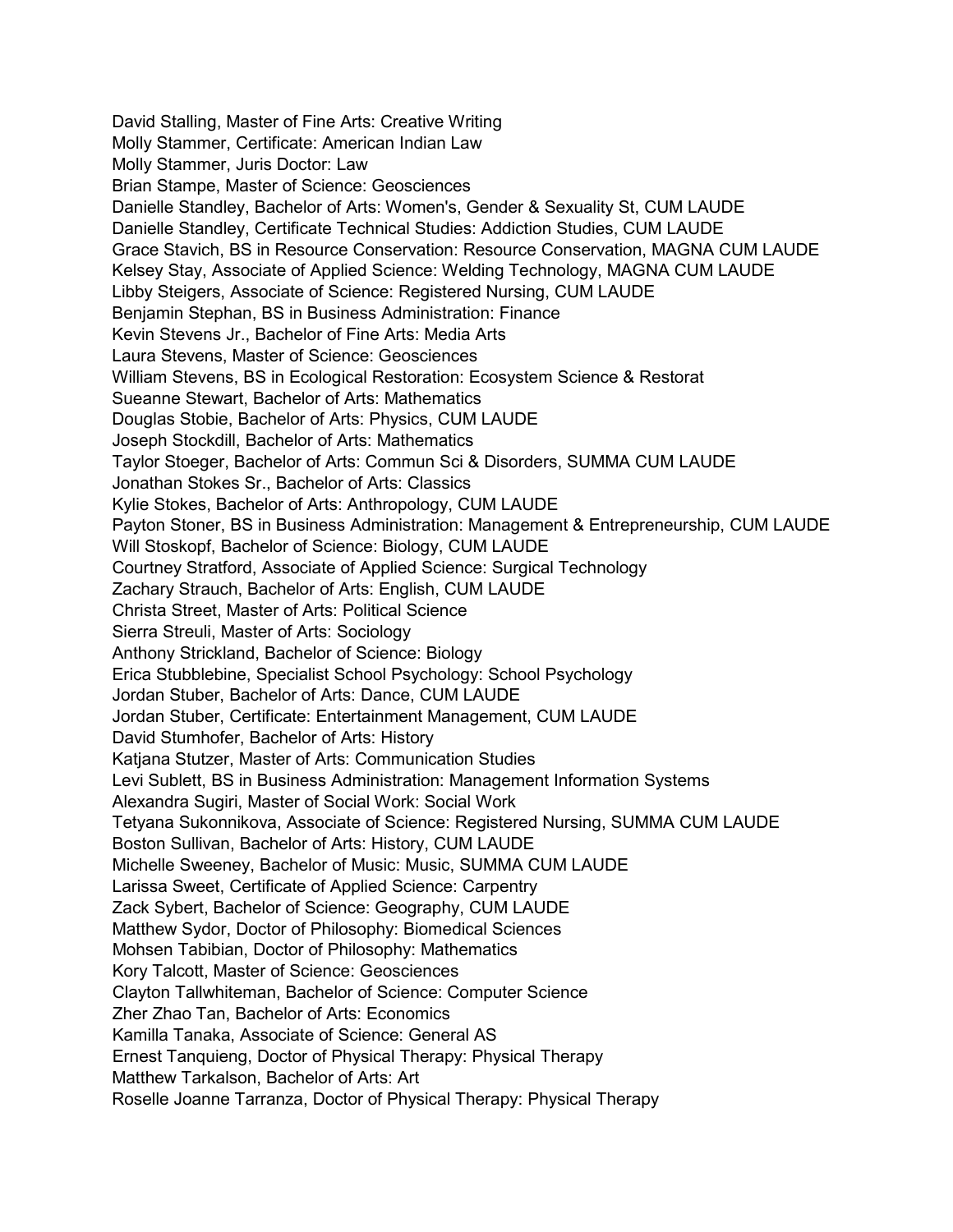Peter Tattory, BS in Recreation Management: Parks, Tourism &Rec Management Collin Taylor, Juris Doctor: Law Levi Terry, Bachelor of Science: Computer Science, CUM LAUDE Kaeanna Thatcher, BS in Business Administration: Management & Entrepreneurship William Thelen, Certificate of Applied Science: Computer Aided Design, CUM LAUDE John Thomas, Bachelor of Arts: Social Work Cory Thompson, Certificate of Applied Science: Heavy Equipment Operation Delaney Thompson, Doctor of Pharmacy: Pharmacy, CUM LAUDE Sidney Thompson, Bachelor of Science: Biochemistry, MAGNA CUM LAUDE Alexander Thoms, Bachelor of Science: Biology Caroline Thornberry, Bachelor of Science: Biology, MAGNA CUM LAUDE Alyssandra Tobin, Master of Fine Arts: Creative Writing Samuel Tollett, BS in Resource Conservation: Resource Conservation Jennifer Tolley, Associate of Applied Science: Medical Assisting Jennifer Tolley, Certificate of Applied Science: Medical Reception Samantha Tracy, Doctor of Pharmacy: Pharmacy, MAGNA CUM LAUDE Reed Traynor, BS in Wildlife Biology: Wildlife Biology Ezekiel Tropila, Bachelor of Arts: English Dimitrios Tsolakidis, Juris Doctor: Law Trent Tubbs, BS in Recreation Management: Parks, Tourism &Rec Management Stephen Tuttle, Associate of Science: General AS Adele Underwood, BS in Ecological Restoration: Ecosystem Science & Restorat Stanley Underwood, BS in Forestry: Forestry Naomi Updike, Master of Science: Speech Language Pathology Santhiana Uwimana, Associate of Arts: General AA Trevor Van Driel, Certificate of Applied Science: Carpentry Mick Van den Bos Sr., Bachelor of Arts: Communication Studies Hope Vance, Master of Arts: Anthropology Jack Vanderbilt, BS in Resource Conservation: Resource Conservation Jack Vanderbilt, Certificate: Environmental Ethics Benjamin Varghese, Doctor of Physical Therapy: Physical Therapy Christopher Vazquez, Bachelor of Music: Music Allista Vetter, Bachelor of Science: Biochemistry, CUM LAUDE Allista Vetter, Bachelor of Science: Chemistry, CUM LAUDE Jonathan Vineyard, Certificate: Global Leadership, MAGNA CUM LAUDE Jonathan Vivas, BS in Business Administration: Accounting Haley VonGoedert, BA in Education: Elementary Education, SUMMA CUM LAUDE Zachary Voth, Bachelor of Science: Biology Rachel Wagner, Juris Doctor: Law Sarah Walling, Master of Science: Computer Science Jacob Walmsley, Juris Doctor: Law London Walsh, Bachelor of Science: Computer Science Rylee Walter, Master of Arts: Communication Studies Drew Walton, Bachelor of Arts: Communication Studies Kyle Ward, Bachelor of Arts: Anthropology, MAGNA CUM LAUDE Nat Warford, Bachelor of Arts: Mathematics, CUM LAUDE Seth Warnick, Associate of Arts: General AA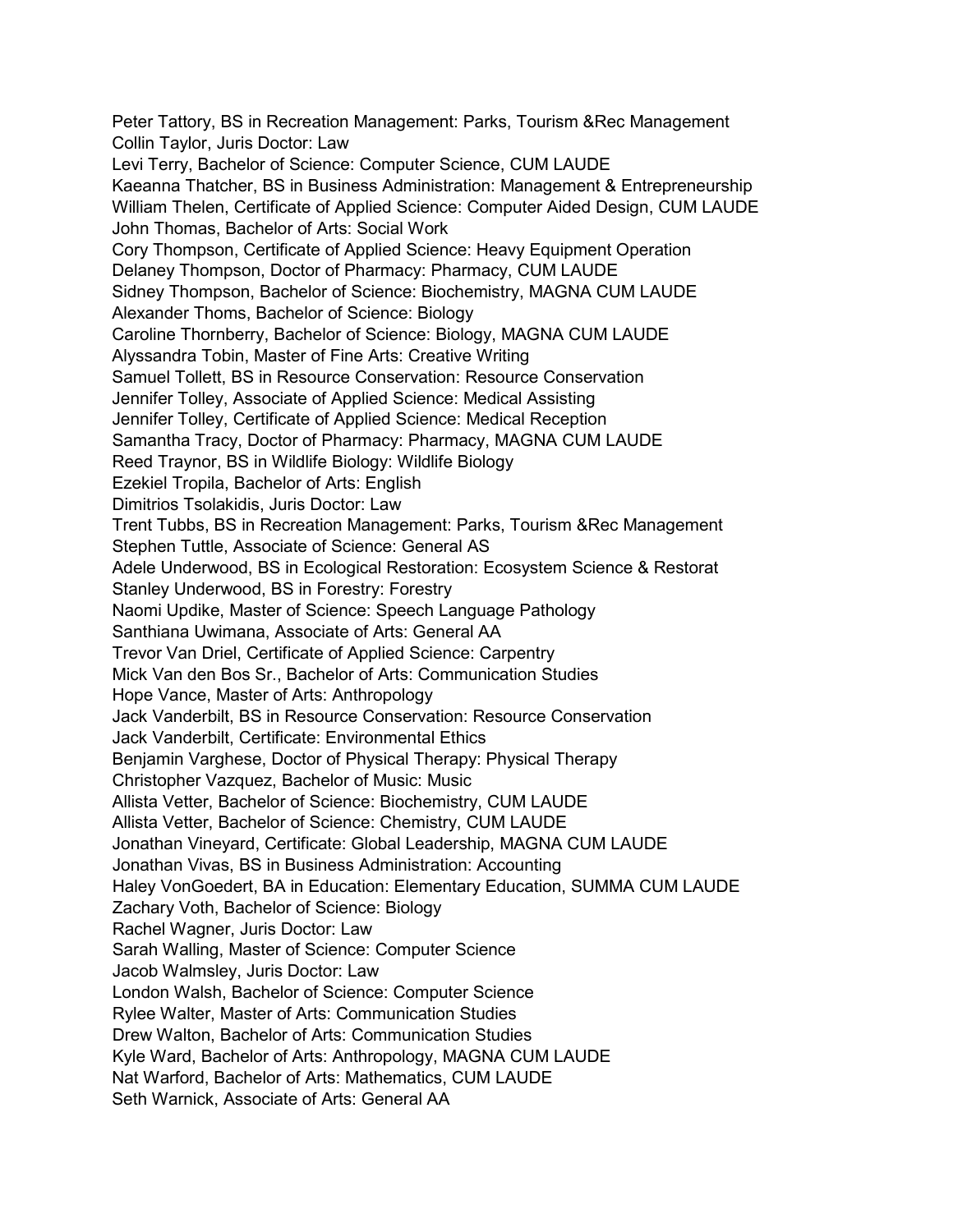Arthur Warren, Associate of Applied Science: Information Technology Arthur Warren, Certificate Technical Studies: Cybersecurity Arthur Warren, Certificate of Applied Science: Computer Support Sarah Warren, Bachelor of Arts: Anthropology, CUM LAUDE Sarah Warren, Certificate: Forensic Studies, CUM LAUDE Garrett Waters, Bachelor of Arts: Music, SUMMA CUM LAUDE Garrett Waters, Bachelor of Music: Music, SUMMA CUM LAUDE Elise Watts, Master of Social Work: Social Work Sarah Weerstra, Juris Doctor: Law Isabella Weida, Bachelor of Arts: Commun Sci & Disorders, CUM LAUDE Kimberly Wein, Juris Doctor: Law Hannah Welzbacker, Master of Arts: Enviro Sci Nat Res Journalism Peggy Wen, Master of Fine Arts: Art Amethyst Westeren, Juris Doctor: Law Lindsay Whalen, Juris Doctor: Law Spencer Whitaker, Bachelor of Fine Arts: Media Arts, SUMMA CUM LAUDE Hunter White, Bachelor of Fine Arts: Theatre, CUM LAUDE Max Wiese, Associate of Applied Science: Sustainable Construction Tech Max Wiese, Certificate of Applied Science: Carpentry Lorena Wilkinson, Bachelor of Arts: Environmental Studies, CUM LAUDE Elizabeth Williams, Certificate: Epidemiology Peter Williams, Doctor of Philosophy: Organismal Biology & Ecology Caitlin Willson, Bachelor of Arts: Psychology Hannah Willstein, Juris Doctor: Law Anna Wilson, Master of Arts: English Haley Wilson, Bachelor of Arts: Physics, SUMMA CUM LAUDE Kallee Wilson, Doctor of Physical Therapy: Physical Therapy Madison Shaye Wilson, Bachelor of Arts in Anthropology, SUMMA CUM LAUDE Benjamin Winn, Bachelor of Arts: Physics Mary Winter, Bachelor of Arts: Sociology, SUMMA CUM LAUDE Zachary Wisniewski, Master of Athletic Training: Athletic Training Jaclyn Witbrod, Associate of Science: Registered Nursing, SUMMA CUM LAUDE Eric Witmer, BS in Resource Conservation: Resource Conservation Matthew Woldstad, Associate of Applied Science: Sustainable Construction Tech Matthew Woldstad, Certificate of Applied Science: Carpentry Samantha Wolf, BS in Business Administration: Accounting, CUM LAUDE Ainslie Wood, Master of Arts: Linguistics John Wood, Master of Social Work: Social Work Shailee Woodard, Doctor of Philosophy: Psychology Alyssa Woods, Specialist School Psychology: School Psychology Liana Woodward, Master of Fine Arts: Creative Writing Graham Worley-Hood, Master of Science: Forestry Cameron Yarborough, Associate of Applied Science: Welding Technology Eun Soo Yoo, BS in Business Administration: Management & Entrepreneurship Lisa York, Associate of Applied Science: Accounting Technology, CUM LAUDE Peter Yould, Juris Doctor: Law Hannah Young, Master of Education: Curriculum & Instruction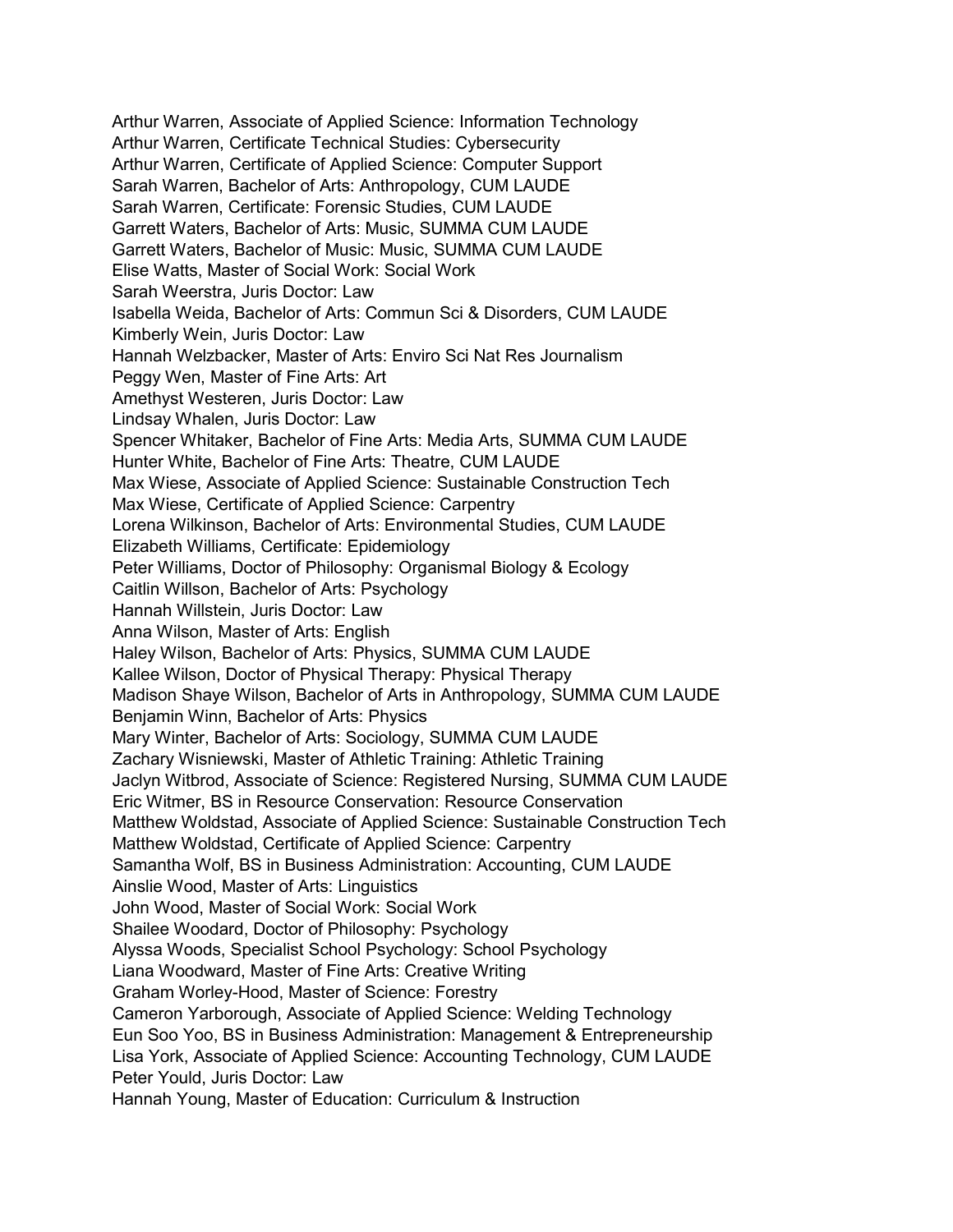Nina Geraldine Yu, Doctor of Physical Therapy: Physical Therapy Matthew Zacharias, Associate of Arts: General AA, SUMMA CUM LAUDE Matthew Zacharias, Bachelor of Arts: History, SUMMA CUM LAUDE Peter Zimmerman, Master of Arts: Enviro Sci Nat Res Journalism Alex Zimorino, Bachelor of Arts: Physics, MAGNA CUM LAUDE

### **PARADISE:**

Abigail Ehret, Bachelor of Arts: Sociology

### **PARK CITY:**

Jessica Brown, BA in Radio-TV: Radio-Television Wesley Yarnall, Bachelor of Arts: Theatre

### **PINESDALE:**

Molly Jessop, Associate of Applied Science: Medical Assisting, SUMMA CUM LAUDE Molly Jessop, Certificate of Applied Science: Medical Reception, SUMMA CUM LAUDE Emmett Stoker, Bachelor of Arts: Economics Celeste Wissenbach, Associate of Applied Science: Surgical Technology, SUMMA CUM LAUDE Kara Wissenbach, Associate of Arts: General AA, CUM LAUDE

### **PLAINS:**

Alan Ihms, Bachelor of Arts: English Tia Phillips, Associate of Applied Science: Medical Assisting Tia Phillips, Certificate of Applied Science: Medical Reception William Read, BS in Recreation Management: Parks, Tourism &Rec Management, MAGNA CUM LAUDE

### **PLENTYWOOD:**

Kelley O'Toole, Master of Science: Speech Language Pathology

# **POLSON:**

Keliegh Borchers, Bachelor of Arts: Psychology Dallas Burris, Juris Doctor: Law Remington Christopher O'Conlough, Bachelor of Arts: History Jessica Fuqua, Associate of Applied Science: Radiologic Technology, SUMMA CUM LAUDE Payton Lefthand, Associate of Arts: General AA Nicolas Munoz, Bachelor of Science: Geography, CUM LAUDE Nicolas Munoz, Certificate: Geographic Information Systems, CUM LAUDE JoLeah Nicholas, Bachelor of Fine Arts: Dance, SUMMA CUM LAUDE Kathryn Peterson, Associate of Applied Science: Sustainable Construction Tech Kathryn Peterson, Certificate Technical Studies: Green Building Kathryn Peterson, Certificate of Applied Science: Construction Management Ruby Roberts, Bachelor of Fine Arts: Dance Brandy Tenas, Master Public Administration: Public Administration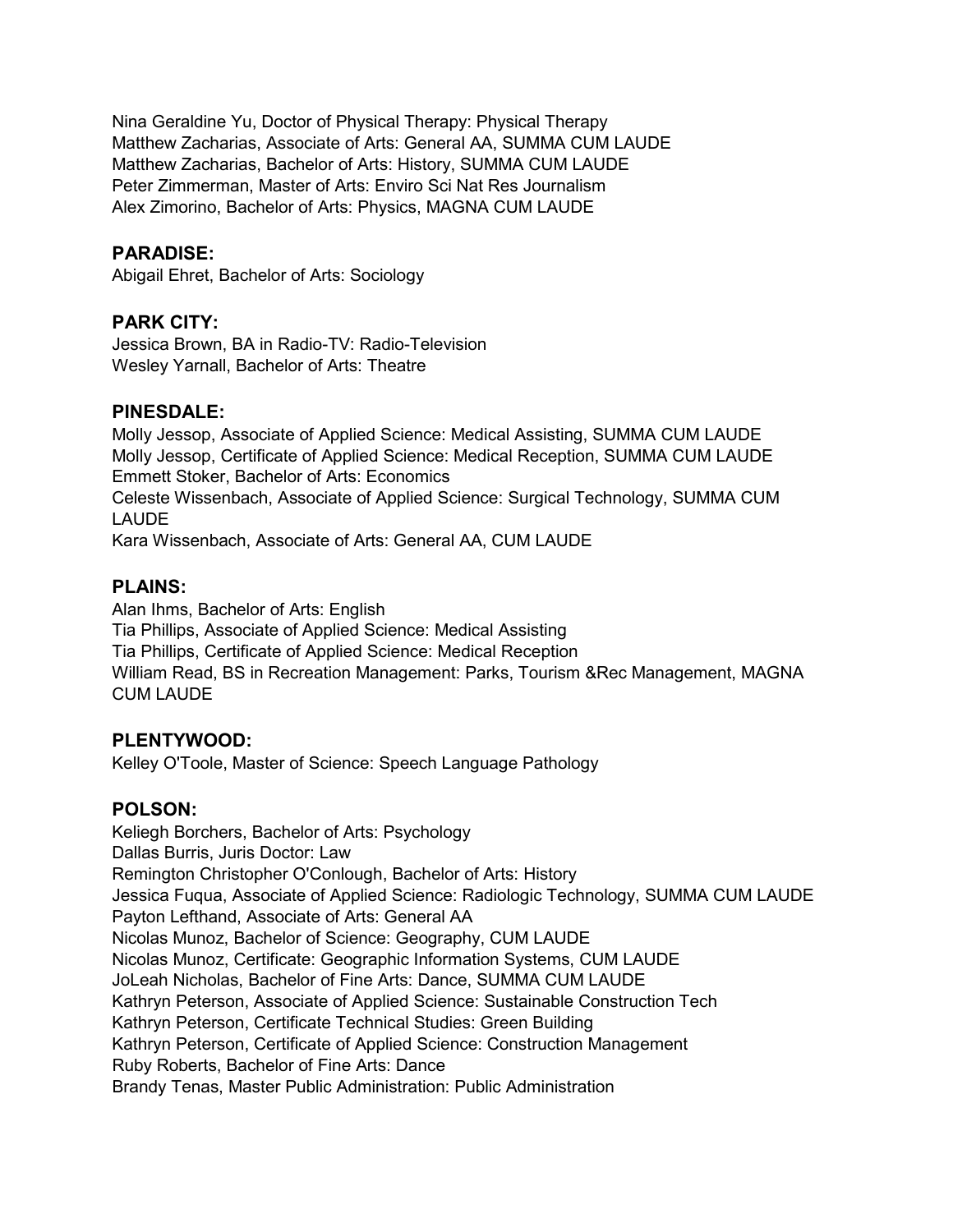### **POPLAR:**

Jessica Alden, Bachelor of Arts: Social Work Jennifer Atchico-Shrestha, Master Business Administration: Business Administration Miranda Gramling, Bachelor of Arts: Social Work, MAGNA CUM LAUDE

### **RED LODGE:**

Keri Nauman, Bachelor of Science: Biochemistry, SUMMA CUM LAUDE Keri Nauman, Bachelor of Science: Chemistry, SUMMA CUM LAUDE Blake Nix, Master of Science: Speech Language Pathology

### **REXFORD:**

Kaylee Kronsperger, Bachelor of Science: Biology, SUMMA CUM LAUDE

### **ROBERTS:**

Maelyn Kisthard, Associate of Arts: General AA

### **RONAN:**

Courtney Molzhon, Associate of Applied Science: Surgical Technology, MAGNA CUM LAUDE Amber Tatkenhorst, Bachelor of Arts: Psychology, CUM LAUDE

### **SAINT IGNATIUS:**

Joshua Brown, Master of Public Health: Public Health Joshua Horton, Bachelor of Arts: Dance, MAGNA CUM LAUDE William Bear Little Boy, Associate of Arts: General AA Eva Masin, Certificate of Applied Science: Business Media Design, SUMMA CUM LAUDE Peter Matt, Bachelor of Arts: Psychology, CUM LAUDE Alyssa Otter, Bachelor of Music Education: Music Maria Stults, BS in Business Administration: Management Information Systems

# **SAVAGE:**

Ryder Rice, Master Business Administration: Business Administration

### **SEELEY LAKE:**

Shenoah Curley Wildshoe, Bachelor of Arts: Dance, MAGNA CUM LAUDE Jacob Haley, Associate of Arts: General AA Jacob Haley, Bachelor of Arts: Communication Studies Lisa Morgan, Doctor of Physical Therapy: Physical Therapy David Rich, Master of Science: Computer Science

### **SHELBY:**

Thomas Flesch, Bachelor of Arts: History Caydon Keller, Juris Doctor: Law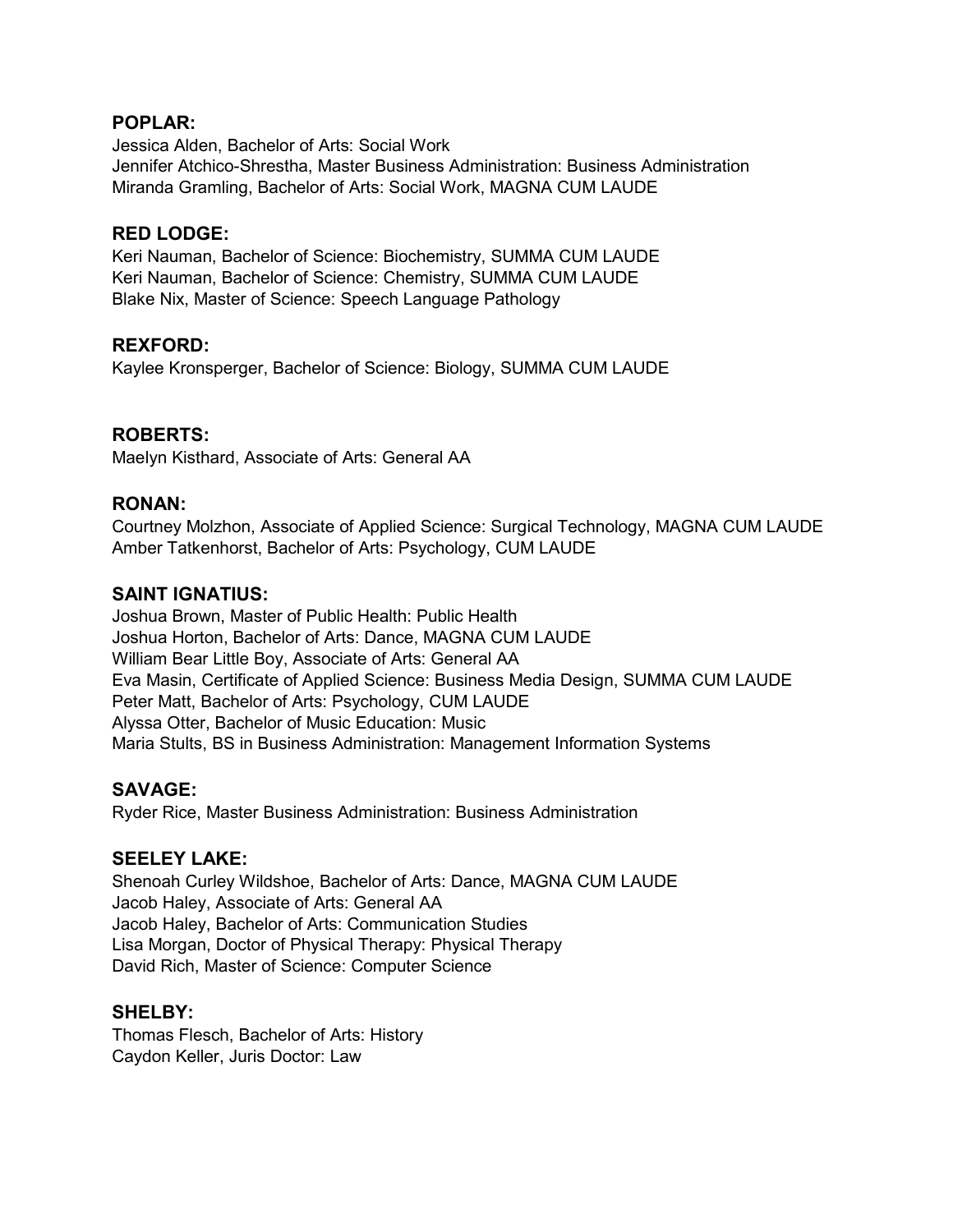### **SIDNEY:**

Alyson Freitag, Doctor of Physical Therapy: Physical Therapy Alec Johnson, Master of Arts: Chemistry Jennifer King, Master Business Administration: Business Administration-Exter Jordan Sullivan, Master Business Administration: Business Administration

### **SIMMS:**

Lindsay Garpestad, Juris Doctor: Law

### **STEVENSVILLE:**

Katie Benson, Bachelor of Arts: Communication Studies, CUM LAUDE Katie Benson, Certificate: Health Communication, CUM LAUDE Emily Bolan, Certificate: American Indian Law Emily Bolan, Juris Doctor: Law Shannon Bosch, Associate of Arts: General AA, SUMMA CUM LAUDE Shannon Bosch, Certificate Technical Studies: Addiction Studies, SUMMA CUM LAUDE Kylie Brier- Burlingham, BA in Education: Early Childhood Education: P-3, CUM LAUDE Emma Dorman, Bachelor of Arts: Communication Studies, CUM LAUDE Emma Dorman, Certificate of Applied Science: Business Media Design, CUM LAUDE Ryan Dufresne, Bachelor of Arts: Global Humanities & Religions Sophia Echeverio, Bachelor of Arts: Political Science James Garland III, Associate of Arts: General AA Cali Harrison, Bachelor of Arts: Media Arts Devra Ince, Master of Social Work: Social Work Colleen Knutson, Bachelor of Arts: Social Work Daniel Lockman, Doctor of Physical Therapy: Physical Therapy Todd Marchant, Master Business Administration: Business Administration Lenee Marjerison III, Bachelor of Arts: Psychology, SUMMA CUM LAUDE Grace Neal, Associate of Science: Registered Nursing, CUM LAUDE Laura Newby, Associate of Arts: General AA Sara Rhynard, Associate of Science: General AS Alec Richardson, Bachelor of Science: Computer Science, CUM LAUDE Jennifer Rokosch, BS in Resource Conservation: Resource Conservation Alex Shepherd, Bachelor of Arts: Mathematics, CUM LAUDE James Standish, Bachelor of Music: Music Ty Thrall, BS in Business Administration: Management & Entrepreneurship, MAGNA CUM LAUDE Ty Thrall, Certificate: Entertainment Management, MAGNA CUM LAUDE Andrea Williams, BS in Wildlife Biology: Wildlife Biology, CUM LAUDE Bailey Wohlman, Bachelor of Arts: Women's, Gender & Sexuality St

### **SUPERIOR:**

Dylan Tifft, Bachelor of Science: Medical Laboratory Science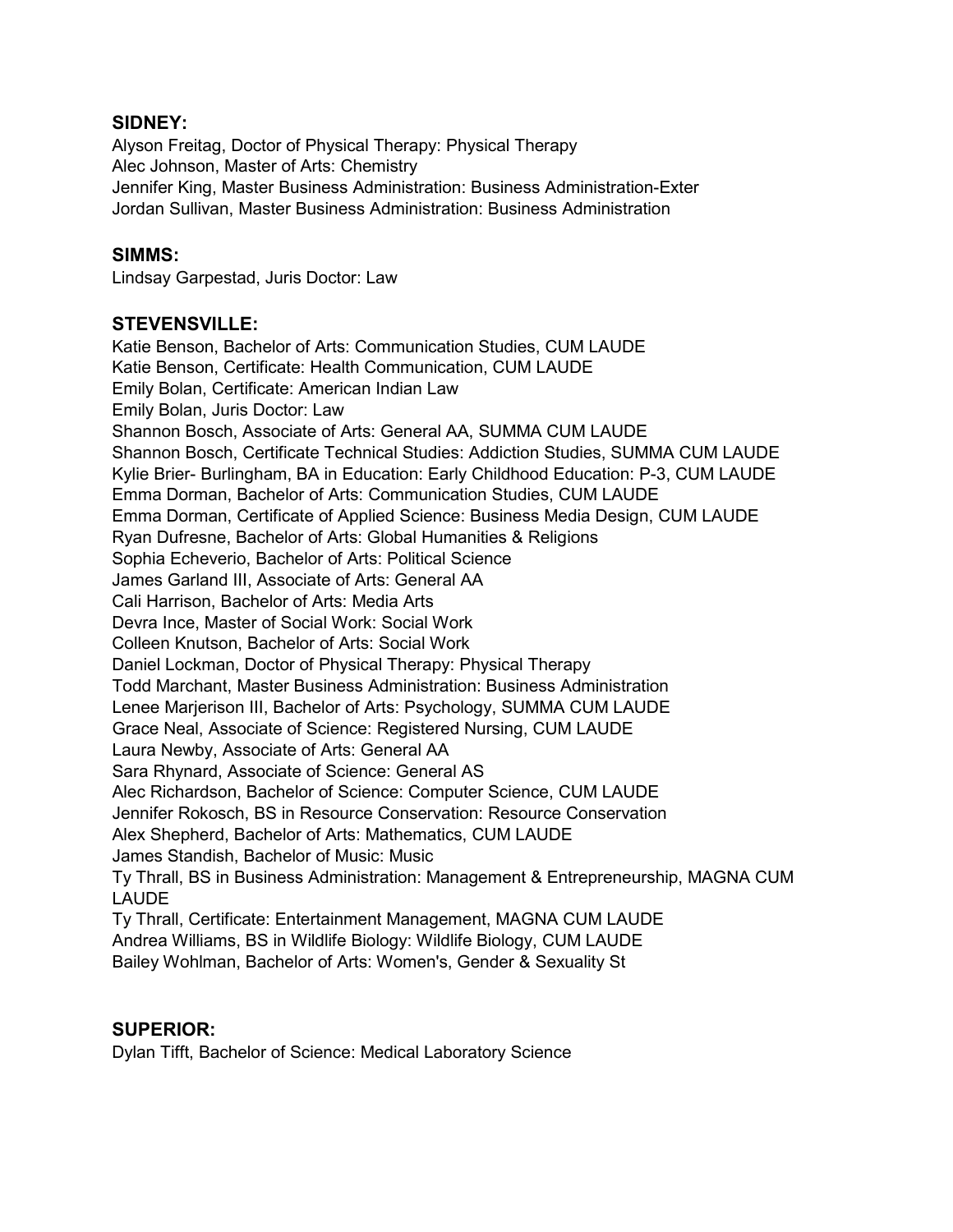# **THOMPSON FALLS:**

Dylan Barrera, BS in Business Administration: Finance Clark Bartlett, Certificate of Applied Science: Precision Machine Technology, MAGNA CUM LAUDE Orrin Black, Associate of Applied Science: Information Technology Orrin Black, Certificate Technical Studies: Cybersecurity Orrin Black, Certificate of Applied Science: Computer Support Dominique Holt, BS in Health/Human Performance: Health & Human Performance Linda Schimming, Bachelor of Science: Computer Science Blazz Wood, Bachelor of Fine Arts: Theatre, CUM LAUDE

# **THREE FORKS:**

Whitney Carr, Master Business Administration: Business Administration

# **TROUT CREEK:**

Holly Carlsmith, BS in Integrative Physiology: Integrative Physiology, MAGNA CUM LAUDE

# **TROY:**

Allison Grigonis, BS in Business Administration: Management & Entrepreneurship, SUMMA CUM LAUDE Allison Grigonis, Bachelor of Arts: Japanese, SUMMA CUM LAUDE Krystal Murphy, Master of Education: Curriculum & Instruction Kevin Peel, Bachelor of Arts: English Azure Stever, Master of Social Work: Social Work Patrick Valentine, BS in Recreation Management: Parks, Tourism &Rec Management

# **TWIN BRIDGES:**

Alice Giem, Bachelor of Science: Chemistry, CUM LAUDE

# **VAUGHN:**

Erik Pschernig, BS in Business Administration: Management & Entrepreneurship

# **VICTOR:**

Jacob Kendall, BS in Business Administration: Marketing Madison Siebenaler, Master of Athletic Training: Athletic Training

# **WESTBY:**

Dylan MacLean, Master of Education: Education Leadership

# **WHITEFISH:**

Suzanne Barnes, Juris Doctor: Law Noah Clayton, Master of Science: Geosciences Danielle Esakoff, Bachelor of Fine Arts: Art, SUMMA CUM LAUDE Kristin Geer, Associate of Applied Science: Medical Information Technology Kristin Geer, Certificate of Applied Science: Medical Reception